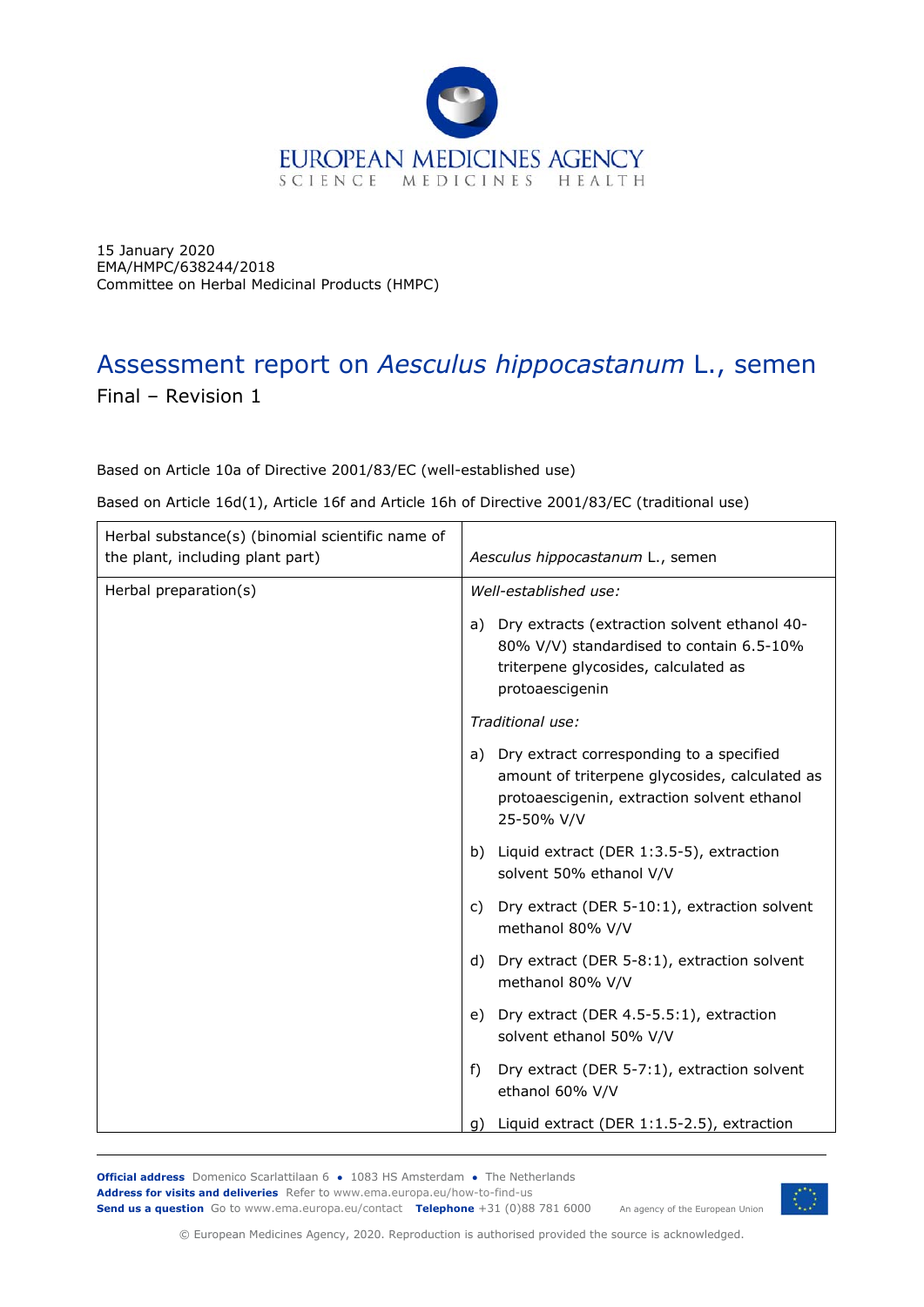|                        |               | solvent ethanol 55% V/V<br>Liquid extract (DER 1:2), extraction solvent<br>h)<br>ethanol 19% m/m<br>i)<br>Dry extract (DER 3-6:1), extraction solvent<br>water                                                                                                                            |  |
|------------------------|---------------|-------------------------------------------------------------------------------------------------------------------------------------------------------------------------------------------------------------------------------------------------------------------------------------------|--|
| Pharmaceutical form(s) |               | Herbal preparations in oral dosage forms for<br>modified or immediate release (well-established<br>use)<br>Herbal preparations in semi-solid dosage forms<br>for cutaneous use (traditional use)<br>Herbal preparations in liquid or solid dosage forms<br>for oral use (traditional use) |  |
| First assessment       | Rapporteur    | P Claeson                                                                                                                                                                                                                                                                                 |  |
|                        | Peer-reviewer | M Delbò                                                                                                                                                                                                                                                                                   |  |
| Revision               | Rapporteur    | E Svedlund                                                                                                                                                                                                                                                                                |  |
|                        | Peer-reviewer | A Assisi                                                                                                                                                                                                                                                                                  |  |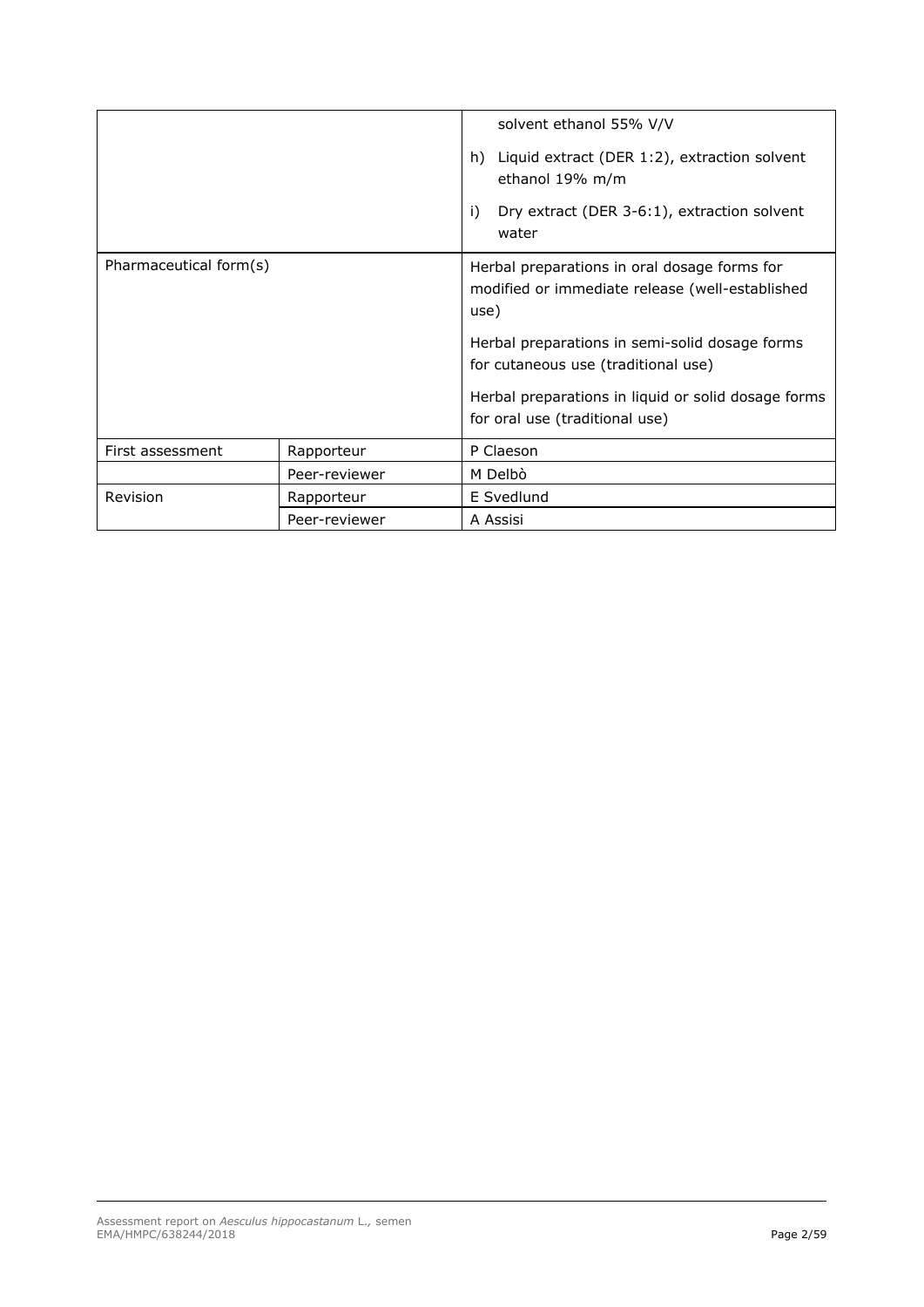# **Table of contents**

| 1.1. Description of the herbal substance(s), herbal preparation(s) or combinations thereof . 7 |  |
|------------------------------------------------------------------------------------------------|--|
|                                                                                                |  |
|                                                                                                |  |
|                                                                                                |  |
|                                                                                                |  |
| 2.1.1. Information about products on the market in the EU/EEA Member States  12                |  |
|                                                                                                |  |
| 2.2. Information on documented medicinal use and historical data from literature 27            |  |
|                                                                                                |  |
|                                                                                                |  |
| 3.1. Overview of available pharmacological data regarding the herbal substance(s), herbal      |  |
|                                                                                                |  |
|                                                                                                |  |
|                                                                                                |  |
|                                                                                                |  |
|                                                                                                |  |
| 3.2. Overview of available pharmacokinetic data regarding the herbal substance(s), herbal      |  |
| 3.3. Overview of available toxicological data regarding the herbal substance(s)/herbal         |  |
|                                                                                                |  |
|                                                                                                |  |
|                                                                                                |  |
|                                                                                                |  |
|                                                                                                |  |
|                                                                                                |  |
|                                                                                                |  |
|                                                                                                |  |
|                                                                                                |  |
|                                                                                                |  |
|                                                                                                |  |
|                                                                                                |  |
| 4.1.1. Overview of pharmacodynamic data regarding the herbal substance(s)/preparation(s)       |  |
| 4.1.2. Overview of pharmacokinetic data regarding the herbal substance(s)/preparation(s)       |  |
|                                                                                                |  |
|                                                                                                |  |
|                                                                                                |  |
| 4.3. Clinical studies in special populations (e.g. elderly and children)  49                   |  |
|                                                                                                |  |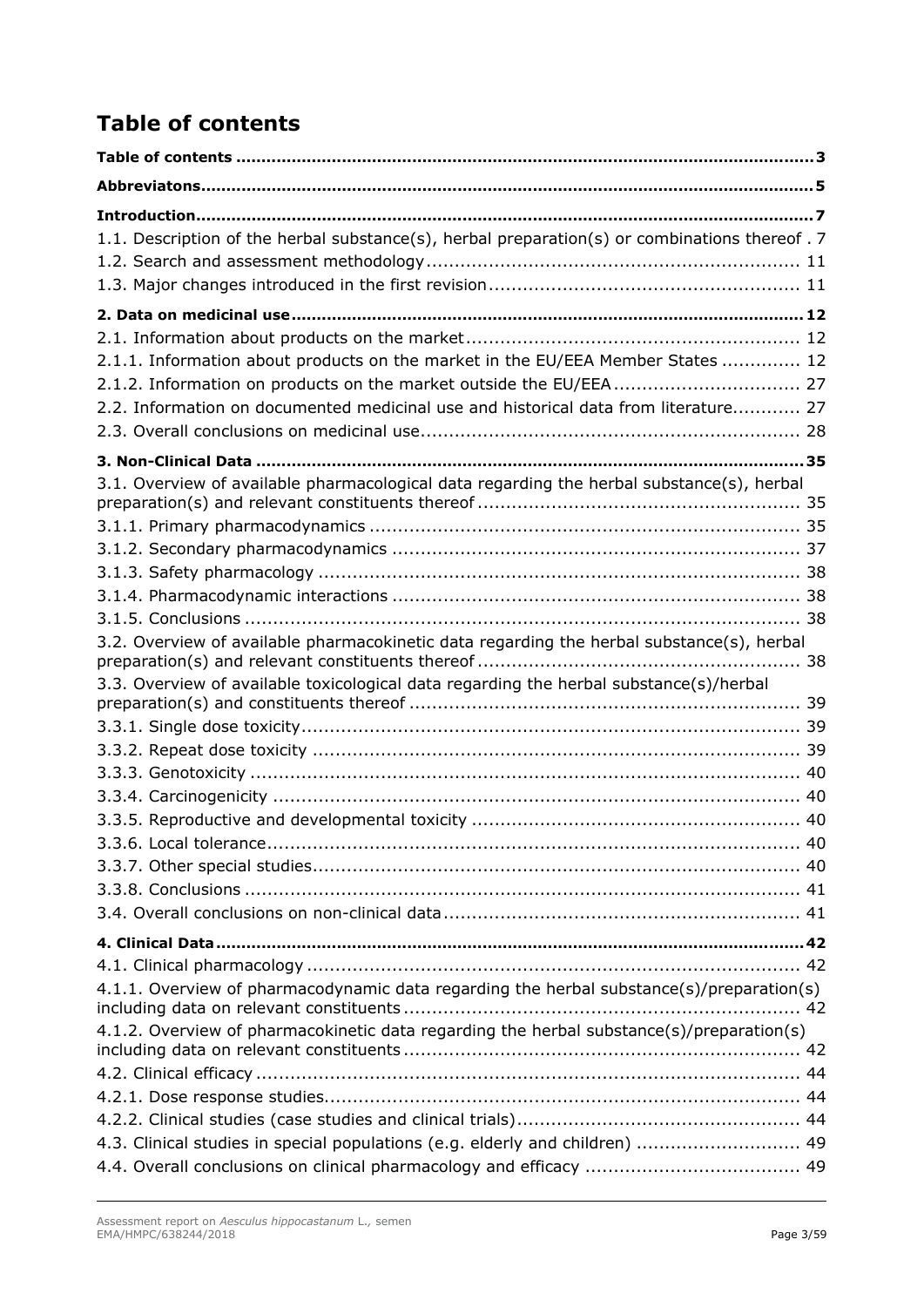| 5.1. Overview of toxicological/safety data from clinical trials in humans 49               |  |
|--------------------------------------------------------------------------------------------|--|
|                                                                                            |  |
|                                                                                            |  |
|                                                                                            |  |
|                                                                                            |  |
|                                                                                            |  |
|                                                                                            |  |
|                                                                                            |  |
|                                                                                            |  |
|                                                                                            |  |
|                                                                                            |  |
| 5.5.7. Effects on ability to drive or operate machinery or impairment of mental ability 56 |  |
|                                                                                            |  |
|                                                                                            |  |
|                                                                                            |  |
|                                                                                            |  |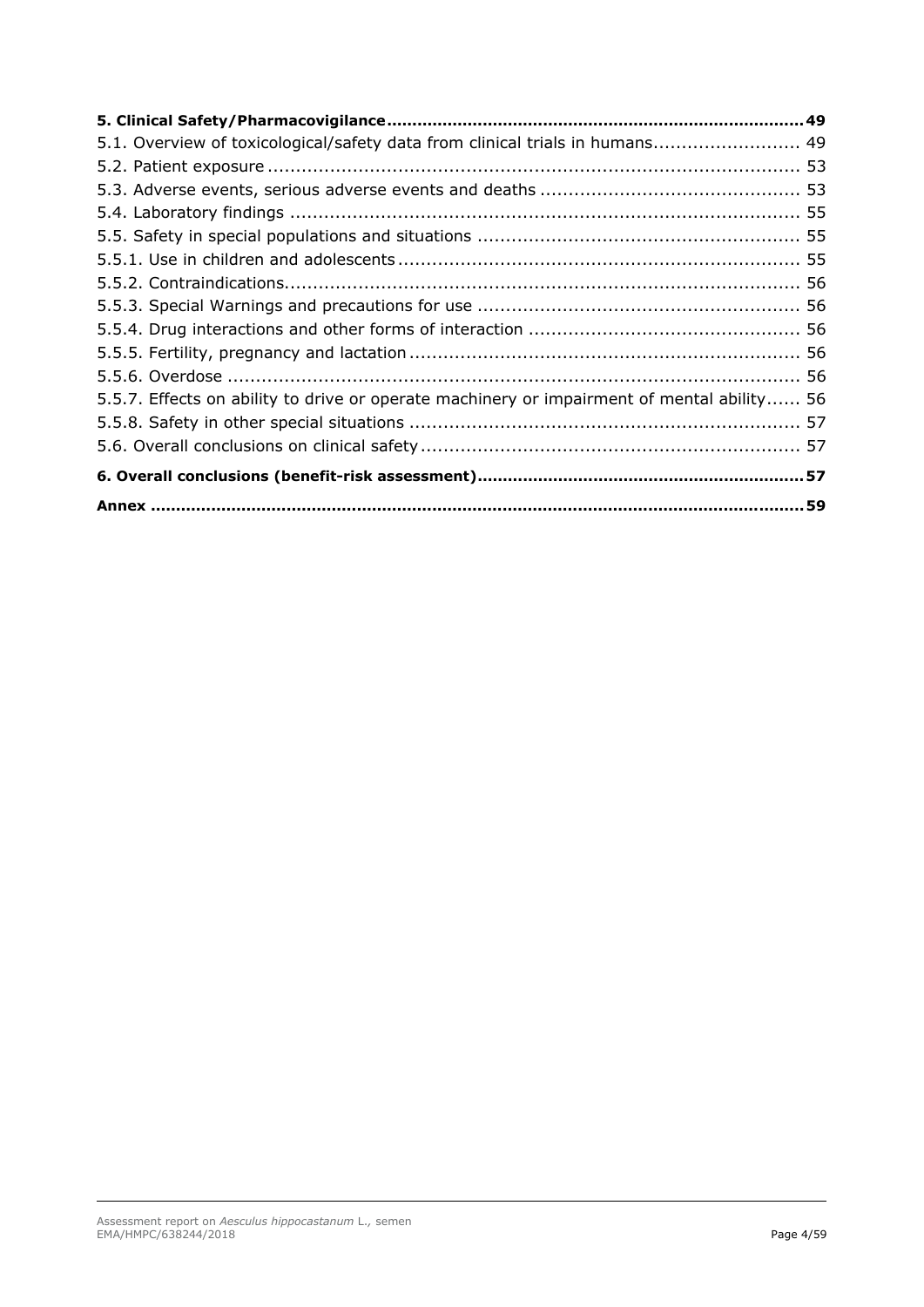# **Abbreviations**

| <b>ADP</b>        | Adenosine diphosphate                                                                  |
|-------------------|----------------------------------------------------------------------------------------|
| <b>ALP</b>        | Alkaline phosphatase                                                                   |
| <b>AUC</b>        | Area under the curve                                                                   |
| <b>ATC</b>        | Anatomical Therapeutic Chemical classification system                                  |
| <b>BUN</b>        | Blood urea nitrogen<br>Confidence interval                                             |
| CI                |                                                                                        |
| <b>CL</b>         | Clearance                                                                              |
| Cmax              | Maximum plasma concentration                                                           |
| CosIng            | European Commission database for information on cosmetic substances and<br>ingredients |
| <b>CT</b>         | Computed tomography                                                                    |
| <b>CYP</b>        | Cytochrome P450 enzymes                                                                |
| <b>CVI</b>        | Chronic venous insufficience                                                           |
| <b>DER</b>        | Drug Extract Ratio                                                                     |
| EDQM              | European Directorate for the Quality of Medicines and Healthcare                       |
| <b>EFSA</b>       | European Food Safety Authority                                                         |
| EMA               | European Medicines Agency                                                              |
| <b>ERC</b>        | Endoscopic retrograde cholangiography                                                  |
| <b>ESCOP</b>      | European Scientific Cooperative on Phytotherapy                                        |
| EU                | European Union                                                                         |
| Eur. Com.         | <b>European Commission</b>                                                             |
| <b>GTP</b>        | Guanosine triphosphate                                                                 |
| <b>HCSE</b>       | Horse chestnut seed extract                                                            |
| <b>HMP</b>        | <b>Herbal Medicinal Products</b>                                                       |
| <b>HMPC</b>       | Committee on Herbal Medicinal Products                                                 |
| i.p.              | intraperitoneal                                                                        |
| i.v.              | intravascular                                                                          |
| <b>IVC</b>        | Inferior vena cava                                                                     |
| <b>LC</b>         | Liquid chromatography                                                                  |
| LD.               | Lethal dose                                                                            |
| LE                | List entry (HMPC)                                                                      |
| LoR               | List of references                                                                     |
| МA                | Marketing Authorisation                                                                |
| <b>MLWP</b>       | Monographs and List entries Working Party (HMPC)                                       |
| <b>MS</b>         | Mass spectrometry                                                                      |
| MS(s)             | Member State(s)                                                                        |
| <b>NSAIDs</b>     | Nonsteroidal anti-inflammatory drugs                                                   |
| PGF <sub>2a</sub> | Prostaglandin F2 alpha                                                                 |
| PhV               | Pharmacovigilance                                                                      |
| Ph. Eur.          | European Pharmacopoeia                                                                 |
| RCT(s)            | Randomised Controlled Trial(s)                                                         |
| <b>RIA</b>        | Radio immunoassay                                                                      |
| SD                | Sprague Dawley                                                                         |
| $t_{1/2}$         | Elimination half-time                                                                  |
| <b>THMP</b>       | Traditional Herbal Medicinal Product                                                   |
| TU                | <b>Traditional Use</b>                                                                 |
| <b>TUR</b>        | <b>Traditional Use Registration</b>                                                    |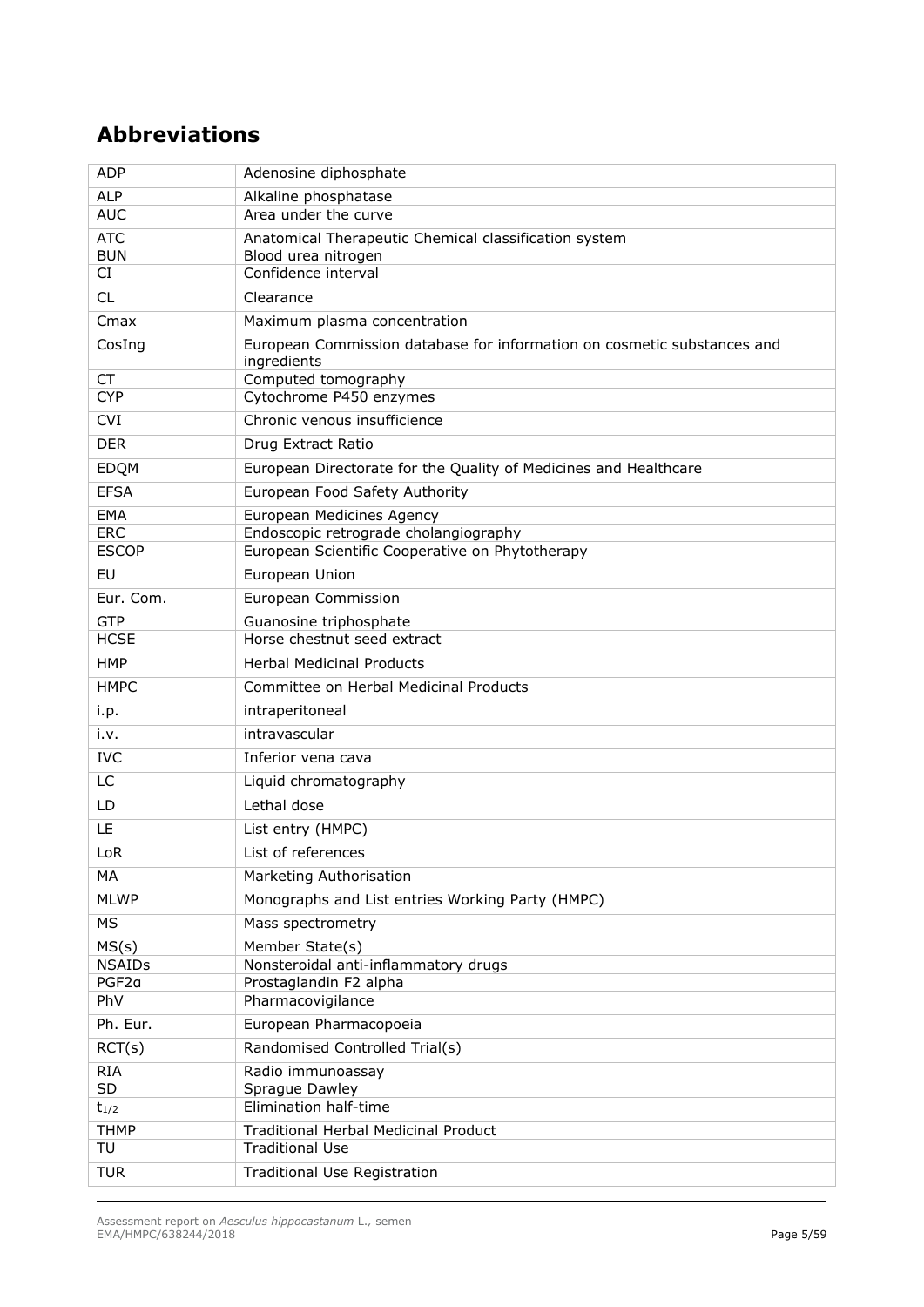| WEU        | Well-established Use    |
|------------|-------------------------|
| <b>WMD</b> | Weighed mean difference |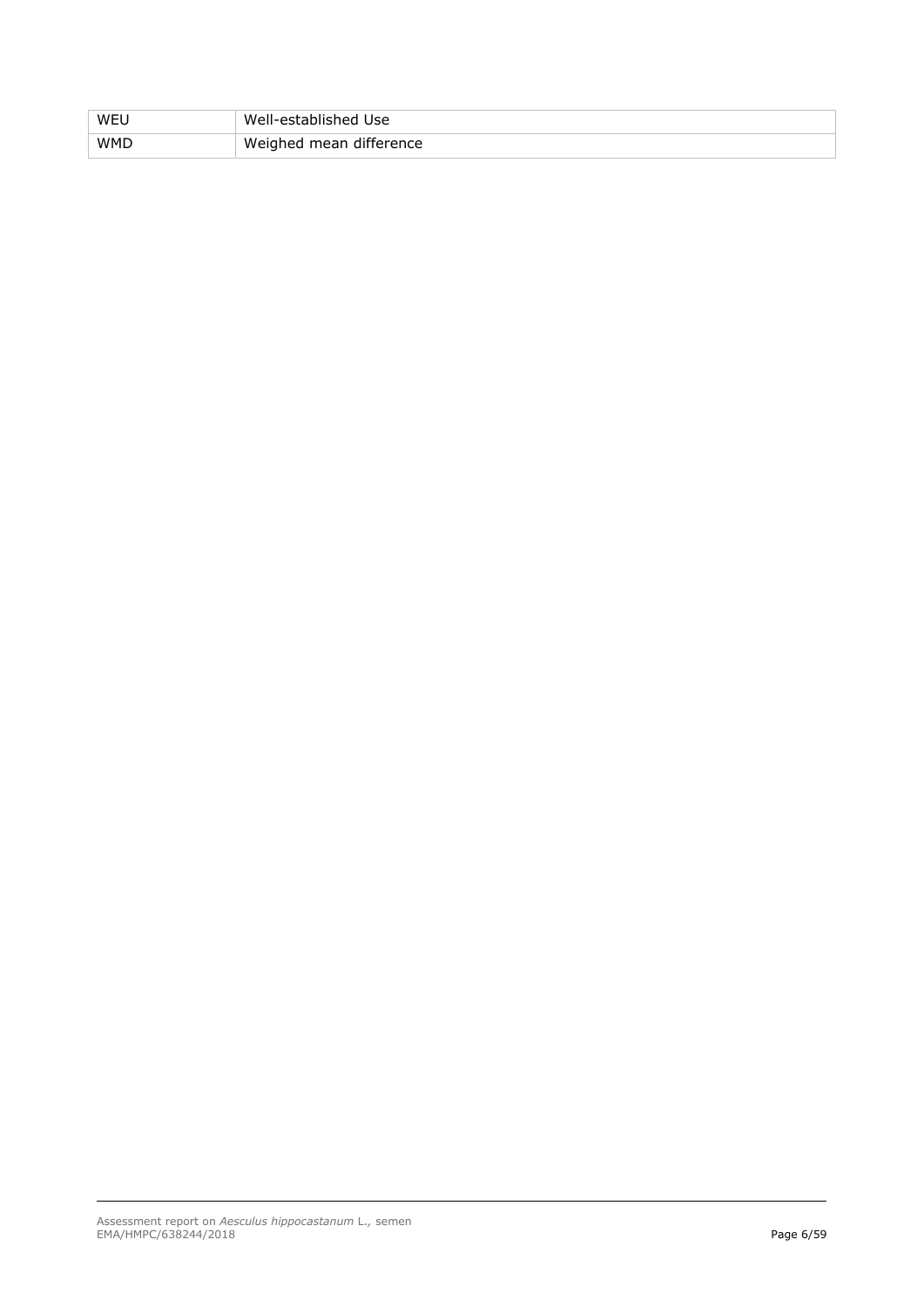# **Introduction**

# *1.1. Description of the herbal substance(s), herbal preparation(s) or combinations thereof*

Herbal substance(s)

The herbal substance is the whole or fragmented, dried, ripe seeds of *Aesculus hippocastanum* L. According to the definition in the Ph. Eur., the herbal substance should contain a minimum 1.5% of triterpene glycosides, expressed as protoaescigenin (C<sub>30</sub>H<sub>50</sub>O<sub>6</sub>; Mr 506.7) (dried drug) (Ph. Eur. monograph ref.: 1830).

In the first version of the assessment report, the herbal substance was described as the dried seeds of *Aesculus hippocastanum* L., containing not less than 3.0% of triterpene glycosides, expressed as anhydrous aescin (C55H86O24; *Mr* 1131) and calculated with reference to the dried drug (Ph. Eur. draft monograph 1995).

Herbal preparation(s)

The following herbal preparations have been reported as constituents of medicinal products on the market in the EU/EEA Member States (for further information see section 2 "Data on medicinal use"):

- a) Dry extract corresponding to a specified amount of triterpene glycosides\*, extraction solvent ethanol 25-50% V/V
- b) Liquid extract (DER 1:3.5-5), extraction solvent ethanol 50% V/V
- c) Dry extract (DER 5-10:1), extraction solvent methanol 80% V/V
- d) Dry extract (DER 5-8:1), extraction solvent methanol 80% V/V
- e) Dry extract (DER 4.5-5.5:1), extraction solvent ethanol 50% V/V
- f) Dry extract (DER 5-7:1), extraction solvent ethanol 60% V/V
- g) Liquid extract (DER 1:1.5-2.5), extraction solvent ethanol 55% V/V
- h) Liquid extract (DER 1:2), extraction solvent ethanol 19% m/m
- i) Dry extract (DER 3-6:1), extraction solvent water
- j) Dry extract (extraction solvent ethanol 40-80% V/V) standardised to contain 6.5-10% triterpene glycosides\*

\* In the assessment report of the first version of the monograph, the hydroalcoholic extract (40-60% ethanol) was defined to contain not less than 16.0% and not more than 20.0% of glycosides of triterpenes, expressed as anhydrous aescin (C<sub>55</sub>H<sub>86</sub>O<sub>24</sub>; *M<sub>r</sub>* 1131) and calculated with reference to the dried extract (Ph. Eur. draft monograph 1996). In 2017 the Ph. Eur. monographs on Horse-chestnut and Horse-chestnut dry extract, standardised were updated. The determination of the content of triterpene glycosides was changed from a non-specific colorimetric method (method A), which, in addition, prescribes the use of chloroform and ether, to the more specific LC method (method B). In order to relate the content of triterpene glycosides determined by the two different methods, they were published in Pharmeuropa and users were requested to compare the content obtained with both assay methods A and B. To guarantee comparability between the results obtained by the different laboratories, aescin qualified sample for absorbance assay and aescin qualified sample for LC assay were made available by the EDQM and had to be used to obtain data. The results were evaluated by the Group of Experts concerned and a new lower acceptance criteria for the content of triterpene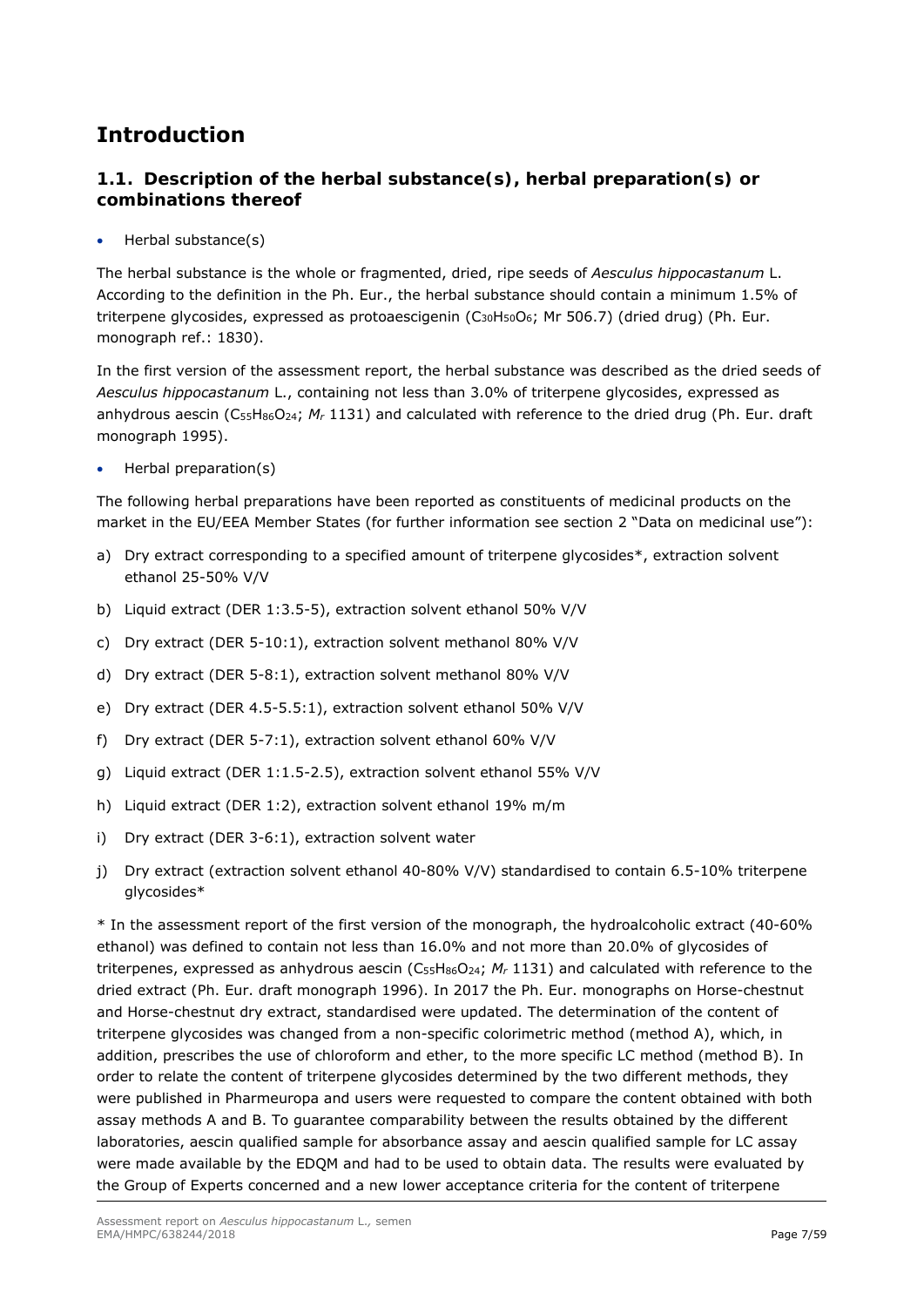glycosides using the more specific method B (LC Assay) was determined. Method A (absorption assay) was suppressed after enquiry in Pharmeuropa and only method B (LC assay) was published in the Ph. Eur.

### *Assessor's comment:*

*The new definitions of the Horse-chestnut and Horse-chestnut dry extract in the Ph. Eur. has been carefully analysed by the EDQM to reflect the extracts in authorised medicinal products on the EU market. The new analytical method in the Ph.Eur. monograph does not change the actual quality of the extract (see figure 1). Thus, the herbal substance and herbal preparation in the EU herbal monograph on A. hippocastanum* L.*, semen, have been updated accordingly. The correlation factor (ratio method A:B) is approximately 2.4. Hence, the well-established use dry extract should be standardised to approximately 2.4 times lower content of triterpene glycosides, i.e. 21 mg expressed as protoaescigenin instead of the previous content of 50 mg expressed as aescin (50 mg/2.4=20.8 mg≈21 mg). The same approach applies to the dry extract corresponding to a specified amount of triterpene glycosides\*, extraction solvent ethanol 25-50% (V/V). This issue is further discussed in the Overview of comments received on European Union herbal monograph on Aesculus hippocastanum L., semen (EMA/HMPC/611976/2019).* 

|                              | Draft Ph. Eur. monographs<br>reported in the first version of<br>the assessment report                                                                                                                                                                                                                | <b>Revised Ph. Eur. monographs</b><br>$(01/2017:1830$ and $01/2017:1829)$                                                                                                                                                                                                                                                                                                                              |
|------------------------------|-------------------------------------------------------------------------------------------------------------------------------------------------------------------------------------------------------------------------------------------------------------------------------------------------------|--------------------------------------------------------------------------------------------------------------------------------------------------------------------------------------------------------------------------------------------------------------------------------------------------------------------------------------------------------------------------------------------------------|
| <b>Herbal</b><br>substance   | The dried seeds of Aesculus<br>hippocastanum L., containing not<br>less than 3.0% of triterpene<br>glycosides, expressed as anhydrous<br>aescin (C <sub>55</sub> H <sub>86</sub> O <sub>24</sub> ; Mr 1131) and<br>calculated with reference to the<br>dried drug (Ph. Eur. draft<br>monograph 1995). | Whole or fragmented, dried, ripe seeds of<br>Aesculus hippocastanum L.<br>Content: minimum 1.5% of triterpene<br>glycosides, expressed as protoaescigenin<br>(C <sub>30</sub> H <sub>50</sub> O <sub>6</sub> ; Mr 506.7) (dried drug).                                                                                                                                                                 |
| <b>Herbal</b><br>preparation | Hydroalcoholic extract (40-60%<br>ethanol) containing not less than<br>16.0% and not more than 20.0% of<br>glycosides of triterpenes, expressed<br>as anhydrous aescin (C55H86O24; Mr<br>1131) and calculated with reference<br>to the dried extract (Ph. Eur. draft<br>monograph 1996).              | Standardised dry extract produced from<br>Horse-chestnut.<br>Content: 6.5% to 10.0% of total<br>triterpene glycosides, expressed as<br>protoaescigenin (C <sub>30</sub> H <sub>50</sub> O <sub>6</sub> ; Mr 506.7)<br>(dried extract).<br>The extract is produced from the herbal<br>drug by a suitable procedure using a<br>hydroalcoholic solvent equivalent in<br>strength to ethanol (40-80% V/V). |

Figure 1: Overview of the draft Ph. Eur. monographs on Horse-chestnut and Horse-chestnut dry extract and the revised monographs.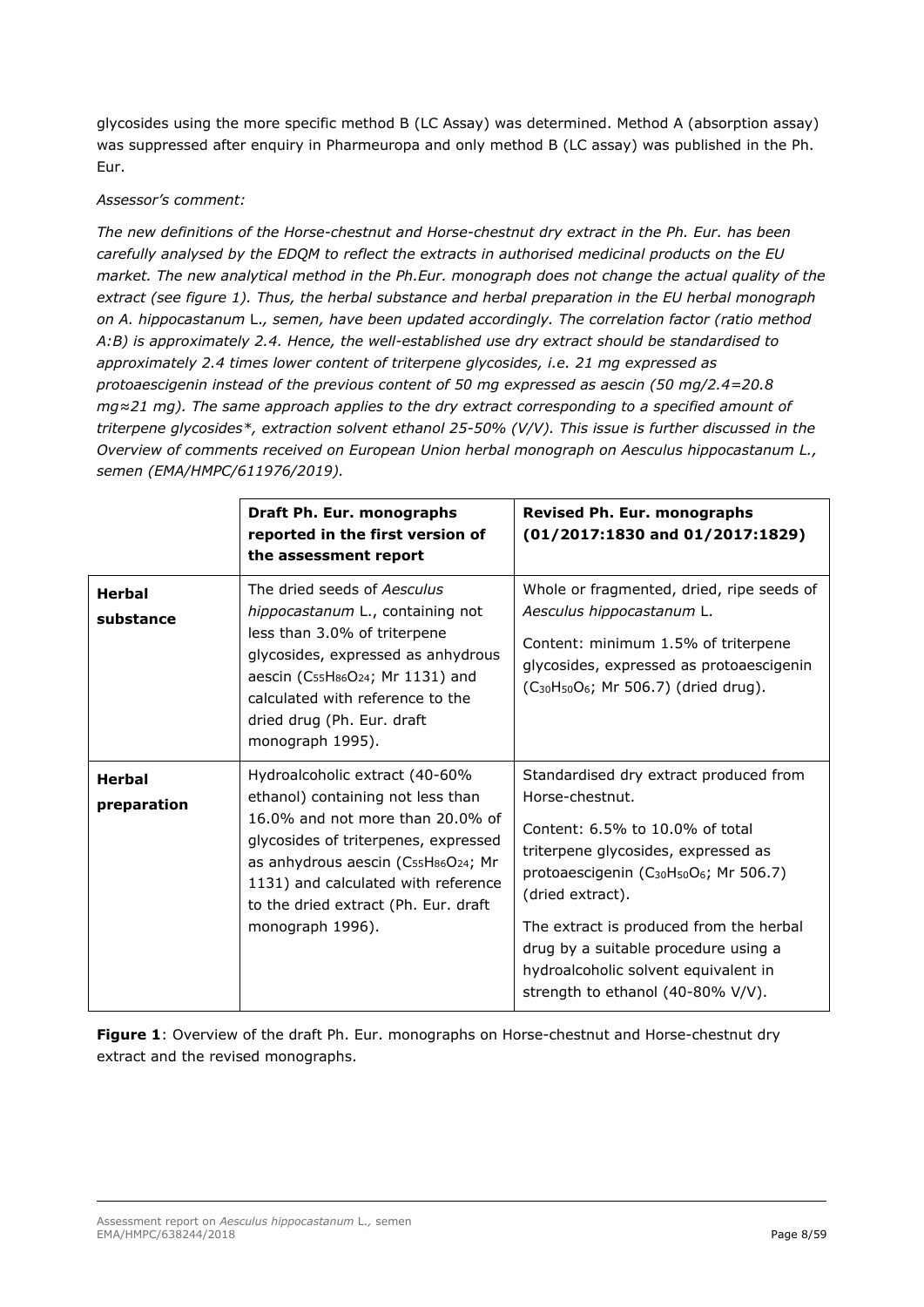## Constituents

The seeds of *A. hippocastanum* L. contain 3-10% of a mixture of acylated triterpene glycosides (saponins). These are based on two aglycones–protoaescigenin and barringtogenol C, which differ only at C-24, which is hydoxylated in protoaescigenin (Fig. 2). In the glycosides both aglycones are esterified at C-22 with acetic acid and at C-21 with either angelic acid or tiglic acid.





All saponins have a trisaccharide group at C-3 consisting of glucuronic acid, combined with glucose, galactose or xylose. More than 30 different saponins have been identified in aescin (Fig. 3). The main component constitutes about 60% of the mixture of saponins and is composed of protoaescigenin, esterified with angelic acid at C-21 and with acetic acid at C-22. The sugar part is a trisaccharide consisting of glucuronic acid and 2 molecules of glucose, constituting a 2(β-D-glucopyranosido)-4-β-Dglucopyranosido)β-D-glucuronopyranoside, forming a glycoside bond with C-3 β-OH of the protoaescigenin aglycone (Wulff and Tschesche, 1969).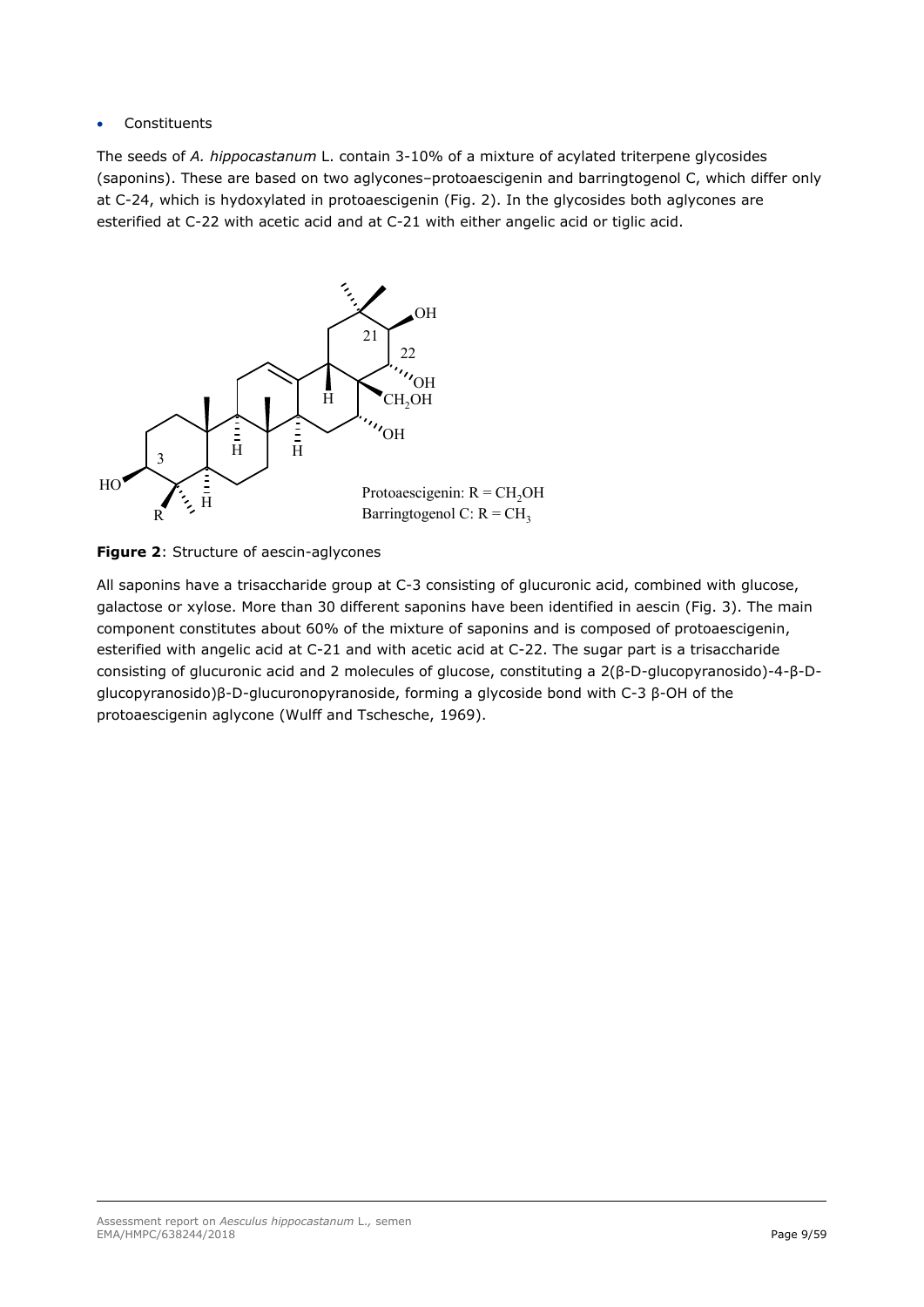

**Figure 3**: Structure of the main saponin in aescin

Three fractions of aescin, denoted as crypto-, α-, and β-aescin have been described in the literature. Cryptoaescin contains C-28-O-acetyl saponins, and β-aescin contains C-22-O-acetyl saponins, whereas α-aescin is a mixture of crypto- and β -aescin (ESCOP, 2003). β-aescin has haemolytic activity, whereas cryptoaescin has not.

Other constituents include flavonoids (0.3%), principally di-and triglycosides of quercetin and kaempferol, sterols, essential oil and a high proportion of starch (30–60%) (ESCOP, 2003). Coumarin derivatives (aesculin and fraxetin) are present in other parts of *A. hippocastanum* L., but not in the seeds or the seed shell (Blaschek *et al.*, 1992).

 Combinations of herbal substance(s) and/or herbal preparation(s) including a description of vitamin(s) and/or mineral(s) as ingredients of traditional combination herbal medicinal products assessed, where applicable.

Not applicable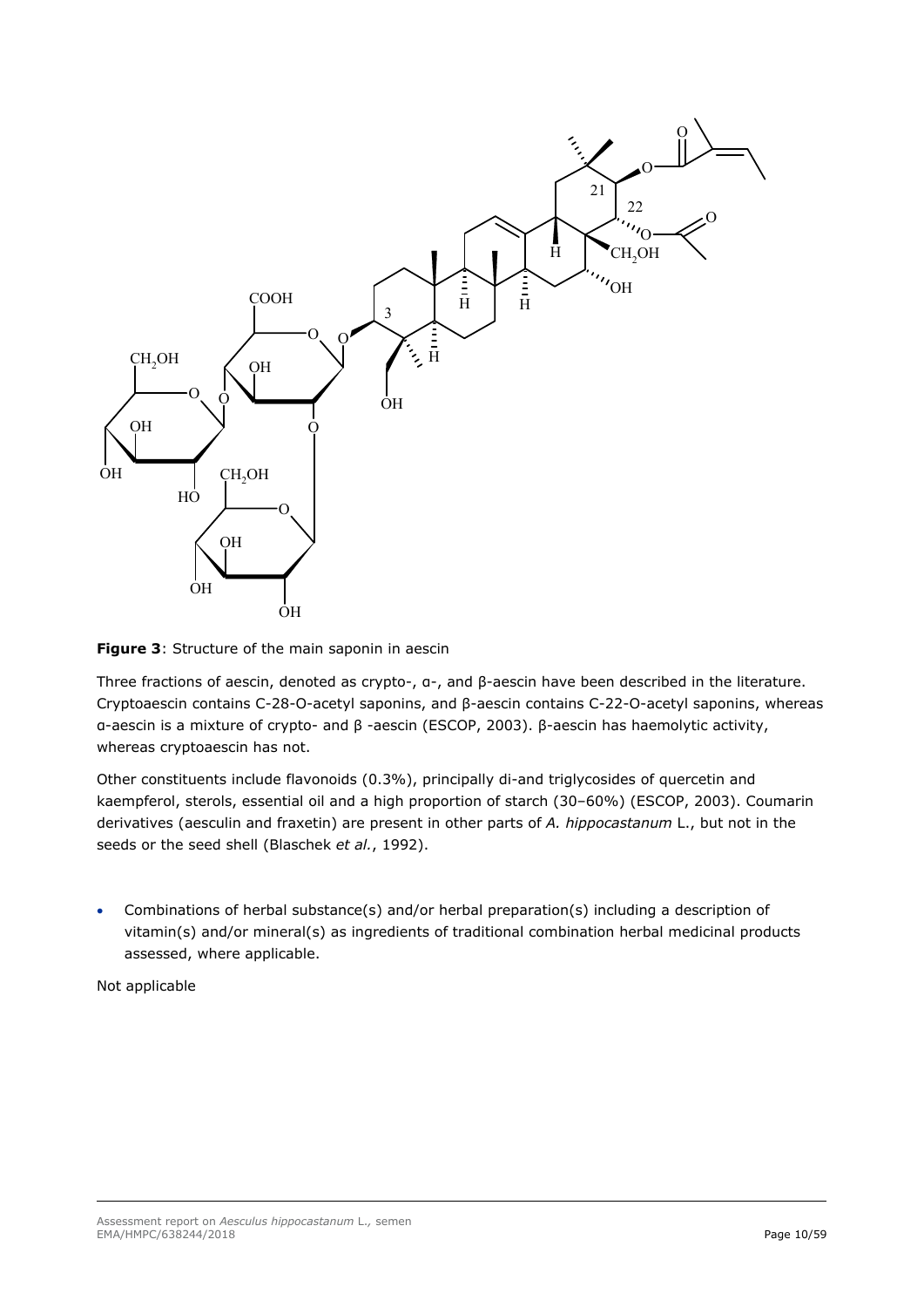# *1.2. Search and assessment methodology*

Revision 1:

Scientific databases: PubMed (Using the Mesh terms "Aesculus" and "Escin" from 2007 to present, Search date: 19 March 2018), Embase (Using the terms "Aesculus hippocastanum" and "Escin" from 2007 to present, Search date: 19 March 2018)

Medical databases: Cochrane Database of Systematic Reviews (March 2018)

Toxicological databases: ToxNet (March 2018)

Pharmacovigilance resources: EudraVigilance 31 August 2018, active substance (high level): contain *Aesculus hippocastanum*

Data from EU and non-EU regulatory authorities: CosIng (the European Commission database for information on cosmetic substances and ingredients) (March 2018)

Other resources: Literature submitted by Interested Parties

# *1.3. Major changes introduced in the first revision*

The Ph. Eur. monographs on Horse-chestnut and Horse-chestnut dry extract, standardised have been updated. Accordingly, the herbal substance and herbal preparation in the EU herbal monograph on *A. hippocastanum* L., semen, have been updated in section 1.1. 'Description of the herbal substance(s), herbal preparation(s) or combinations thereof'.

According to the market overview, there are several new horse chestnut seed preparations for oral and cutaneous use that fulfils the criteria of medicinal use throughout a period of at least 30 years, including at least 15 years within the EU/EEA. These herbal preparations have been included in the traditional use monograph (see section 2 "Data on medicinal use").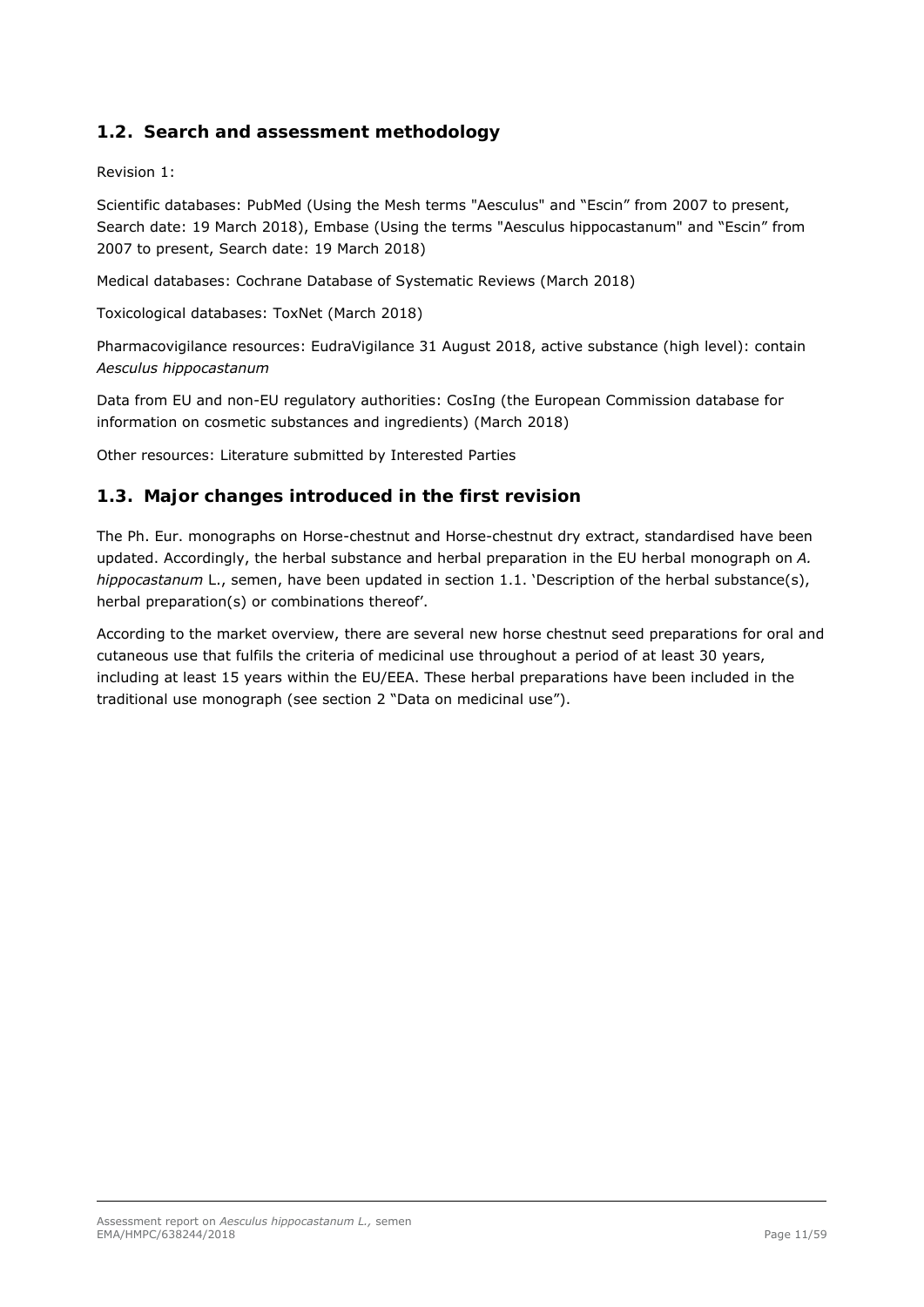# **2. Data on medicinal use**

## *2.1. Information about products on the market*

# **2.1.1. Information about products on the market in the EU/EEA Member States**

#### **Information on medicinal products marketed in the EU/EEA**

**Table 1**: Overview of data obtained from marketed medicinal products

| <b>Active substance</b>                                                                                                                           | <b>Indication</b>                                                                                                                                                                | <b>Pharmaceutical form</b><br><b>Strength</b><br><b>Posology</b><br><b>Duration of use</b>                                                         | <b>Regulatory Status</b><br>(date, Member<br>State) |
|---------------------------------------------------------------------------------------------------------------------------------------------------|----------------------------------------------------------------------------------------------------------------------------------------------------------------------------------|----------------------------------------------------------------------------------------------------------------------------------------------------|-----------------------------------------------------|
| <b>WEU</b>                                                                                                                                        |                                                                                                                                                                                  |                                                                                                                                                    |                                                     |
| Dry extract (DER $5-6.1:1$ ,<br>extraction solvent ethanol 60%,<br>m/m or V/V not specified)<br>63-90 mg extract corresponding<br>to 20 mg aescin | Chronic venous insufficiency grade I and<br>II according to Widmer with the symptoms<br>pain in the legs, heavy legs, venous<br>oedemas, cramp in the calf and varicose<br>veins | Film-coated tablet<br>1 tablet contains: 63-90 mg extract<br>corresponding to 20 mg aescin<br>oral use; 1-2 tablets 3 times daily                  | Between 2000-2011,<br>WEU, Austria                  |
| Dry extract DER 4.5-5.5:1,<br>extraction solvent ethanol 50%<br>m/m<br>263.2 mg dry extract<br>corresponding to 50 mg<br>anhydrous aescin         | Symptoms of chronic venous insufficiency<br>like pain in the legs, heavy legs, cramps in<br>the calf during night, pruritus and venous<br>oedema                                 | Prolonged release capsules<br>1 capsule contains: 263.2 mg dry extract<br>corresponding 50 mg anhydrous aescin<br>oral use; 1 tablet 2 times daily | Between 2000-2009,<br>WEU, Austria                  |
| Dry extract DER 4.5-5.5:1,<br>extraction solvent ethanol 50%<br>$V/V$ (=43% m/m)                                                                  | Symptoms of chronic venous insufficiency<br>like varicose veins (also during<br>pregnancy), phlebitis, thrombophlebitis,<br>pain in the legs, heavy legs, cramps in the          | Prolonged release capsules<br>1 capsule contains 50 mg aescin<br>oral use; 1 capsule 2 times daily                                                 | Since 1989, WEU,<br>Austria                         |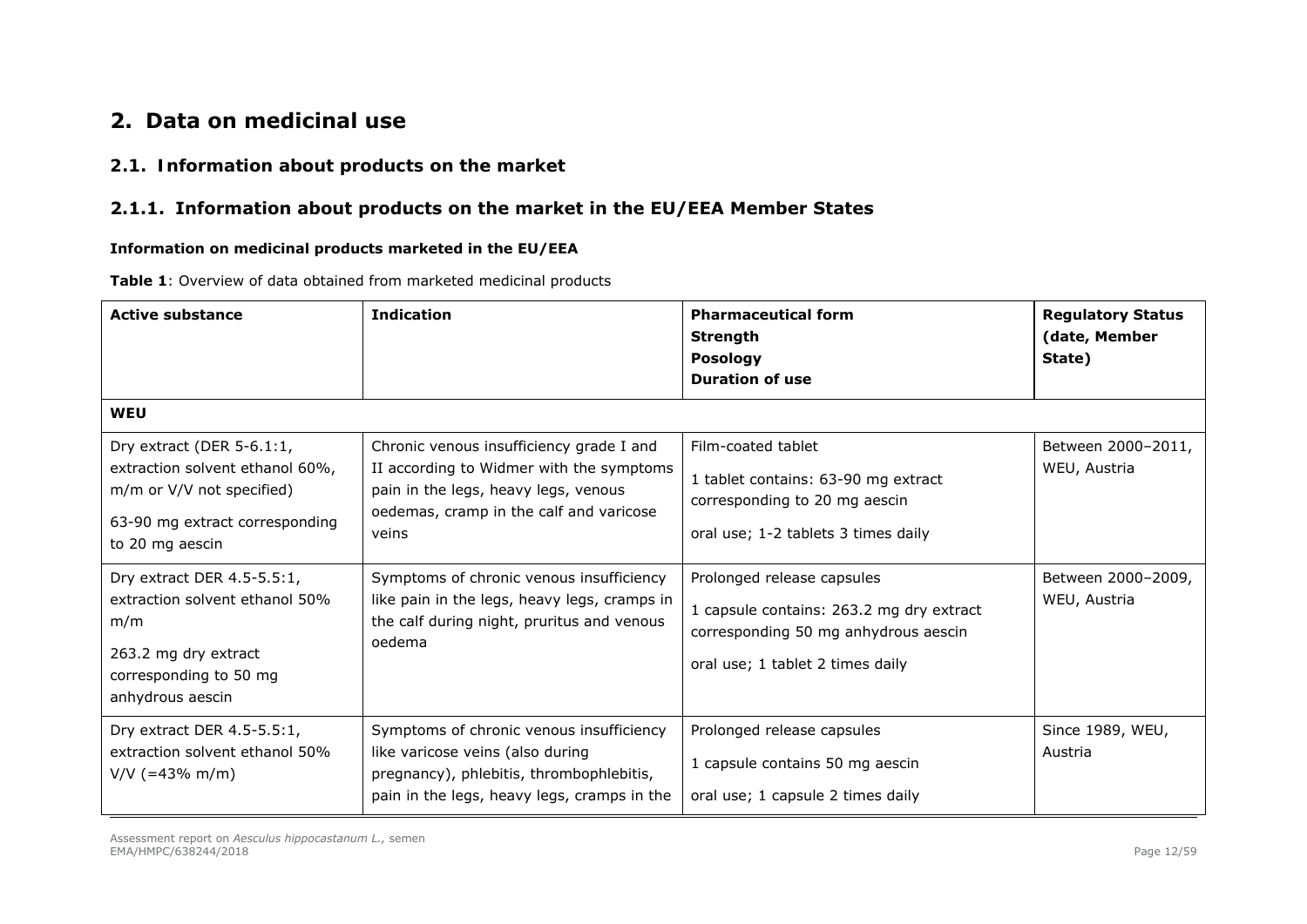| <b>Active substance</b>                                                                                                                               | <b>Indication</b>                                                                                                                                                                                                     | <b>Pharmaceutical form</b><br><b>Strength</b><br><b>Posology</b><br><b>Duration of use</b>                                                                                | <b>Regulatory Status</b><br>(date, Member<br>State)   |
|-------------------------------------------------------------------------------------------------------------------------------------------------------|-----------------------------------------------------------------------------------------------------------------------------------------------------------------------------------------------------------------------|---------------------------------------------------------------------------------------------------------------------------------------------------------------------------|-------------------------------------------------------|
|                                                                                                                                                       | calf during night, pruritus and venous<br>oedema                                                                                                                                                                      |                                                                                                                                                                           |                                                       |
| Dry extract DER 5:1, extraction<br>solvent ethanol 50% V/V (=43%<br>$m/m$ )<br>36.5-42 mg dry extract<br>corresponding to 7.60 mg aescin              | Varicosis, phlebitis, thrombophlebitis,<br>ulcus cruris, and associated symptoms like<br>pain in the legs, heavy legs, cramps in the<br>calf during night, pruritus and venous<br>oedema                              | Ointment<br>1 g contains 36.5-42 mg dry extract<br>corresponding to 7.60 mg aescin cutaneous<br>use: several times daily, during night cover<br>with dressing material    | Between 1968-2011,<br>WEU, Austria                    |
| Dry extract DER 4.5-5.5:1,<br>extraction solvent ethanol 50%<br>V/V                                                                                   | Symptoms of venous disorders like heavy<br>legs, pruritus, pain in the legs                                                                                                                                           | Oral solution<br>1 ml contains dry extract corresponding to 20<br>mg aescin<br>3 times daily 5-10 drops corresponding to 15-<br>30 mg aescin daily                        | Between 1961-2007,<br>WEU, Austria                    |
| Dry extract DER 4.5-5.5:1,<br>extraction solvent ethanol 50%<br>$V/V$ (=43% m/m)                                                                      | Symptoms of venous disorders like heavy<br>legs, pruritus, pain in the legs, oedemas,<br>cramps in the calf                                                                                                           | Prolonged release capsules<br>1 capsule contains dry extract corresponding to<br>75 mg aescin<br>oral use; 2 times daily 1 capsule for 6-8<br>weeks, then switch to 50 mg | Between 1994-2012,<br>WEU, Austria                    |
| Standardised dry extract (DER not<br>specified), extraction solvent<br>ethanol 60% V/V<br>240-290 mg dry extract<br>corresponding to 50 mg triterpene | Symptoms of chronic venous insufficiency<br>occurring in case of varicose veins such as<br>swollen legs, feeling of heaviness, legs<br>pain, cramps in the calves at night, feeling<br>of itching and tension in legs | 1 capsule contains 240-290 mg dry extract<br>(corresponding to 50 mg triterpene glycosides<br>expressed as aescin)<br>1 capsule twice daily                               | 2001-2005, national<br>legislation, Czech<br>Republic |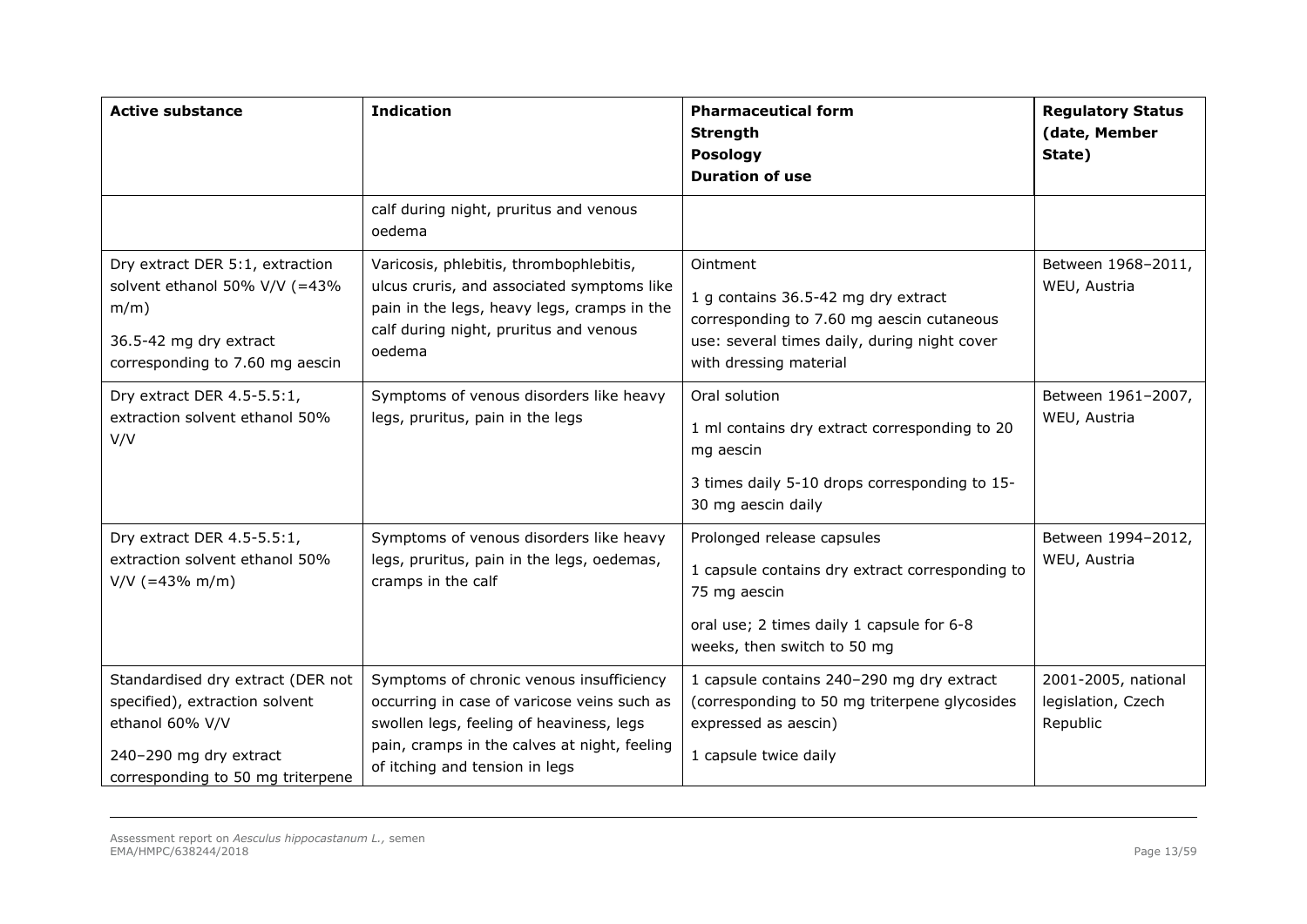| <b>Active substance</b>                                                                                                                                                         | <b>Indication</b>                                                                                                                                                                                                                                                      | <b>Pharmaceutical form</b><br><b>Strength</b><br>Posology<br><b>Duration of use</b>                                                                                                                                                                                                                                                                                 | <b>Regulatory Status</b><br>(date, Member<br>State) |
|---------------------------------------------------------------------------------------------------------------------------------------------------------------------------------|------------------------------------------------------------------------------------------------------------------------------------------------------------------------------------------------------------------------------------------------------------------------|---------------------------------------------------------------------------------------------------------------------------------------------------------------------------------------------------------------------------------------------------------------------------------------------------------------------------------------------------------------------|-----------------------------------------------------|
| glycosides expressed as aescin                                                                                                                                                  |                                                                                                                                                                                                                                                                        |                                                                                                                                                                                                                                                                                                                                                                     |                                                     |
| Dry extract (DER not specified),<br>extraction solvent ethanol 60%<br>m/m<br>157.5-225 mg dry extract<br>corresponding to 50 mg<br>triterpeneglycosides calculated as<br>aescin | Natural medicinal product for relief of<br>swollen legs, a feeling of heaviness,<br>itching, cramps and restless legs.<br>Treatment of chronic venous insufficiency<br>must only be done after consultation with<br>a doctor.                                          | 1 entero-coated tablet contains:<br>157.5-225 mg extract<br>1 tablet 2 times daily<br>The patient should contact a doctor, if the<br>symptoms are getting worse during the use of<br>the product, or, if the effect is unsatisfactory<br>after 6 weeks of treatment in order to<br>determine the cause of oedema.<br>Long-term use is possible in consultation with | 2005, MA, Denmark                                   |
| Dry extract DER 4.5-5.5:1,<br>extraction solvent: ethanol 50%<br>V/V<br>240-290 mg corresponding to 50<br>mg triterpene glycosides,<br>calculated as anhydrous aescin           | Symptoms of chronic venous insufficiency<br>(CVI), usually associated with varicose<br>veins, such as oedema of the legs and<br>subjective disturbances, for example pain,<br>heavy or tired legs, nocturnal cramps in<br>the calves, sensation of tension, or itching | a doctor.<br>1 sustained release capsule contains: 240-290<br>mg, corresponding to 50 mg triterpene<br>glycosides, calculated as anhydrous aescin<br>Adults:<br>1 capsule twice daily (in the morning and in<br>the evening). The capsules should be<br>swallowed whole with sufficient amounts of<br>liquid before meals. Treatment may be taken<br>long-term      | Since 2001, WEU,<br>Norway                          |
| Dry extract (DER not specified),<br>extraction solvent ethanol 60%<br>V/V                                                                                                       | Herbal medicinal product for treatment of<br>chronic venous insufficiency, which is<br>characterised by swollen legs, varicose                                                                                                                                         | Gastro-resistant tablets<br>1 tablet contains 157.5 to 225.0 mg of dry<br>extract, corresponding to 50 mg triterpene                                                                                                                                                                                                                                                | Since 2010, WEU,<br>Slovenia                        |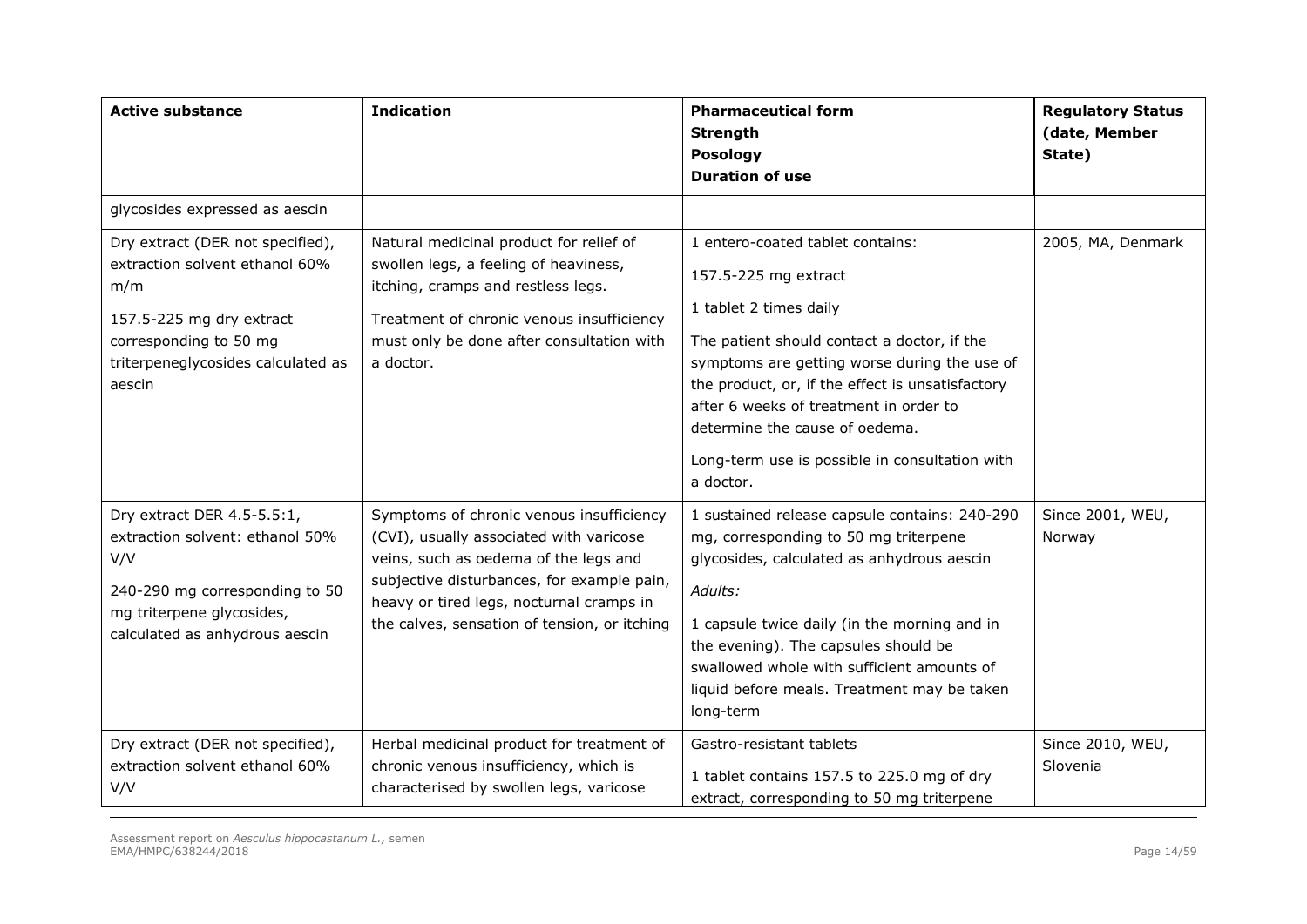| <b>Active substance</b>                                                                                                                                                                | <b>Indication</b>                                                                                                                                                                                                                                                                                                                                                                                      | <b>Pharmaceutical form</b><br><b>Strength</b><br><b>Posology</b><br><b>Duration of use</b>                                                                                                                                                                                       | <b>Regulatory Status</b><br>(date, Member<br>State) |
|----------------------------------------------------------------------------------------------------------------------------------------------------------------------------------------|--------------------------------------------------------------------------------------------------------------------------------------------------------------------------------------------------------------------------------------------------------------------------------------------------------------------------------------------------------------------------------------------------------|----------------------------------------------------------------------------------------------------------------------------------------------------------------------------------------------------------------------------------------------------------------------------------|-----------------------------------------------------|
| 157.5 to 225.0 mg dry extract<br>corresponding to 50 mg triterpene<br>glycosides, calculated as<br>anhydrous aescin                                                                    | veins, a feeling of heaviness, pain,<br>tiredness, itching, tension and cramps in<br>the calves                                                                                                                                                                                                                                                                                                        | glycosides, expressed as anhydrous aescin.<br>Posology<br>1 tablet twice daily<br>Duration of use:<br>In accordance with the HMPC monograph                                                                                                                                      |                                                     |
| Dry extracts, DER 4.5-5.5:1,<br>extraction solvent ethanol 58 %<br>V/V<br>263.2 mg dry extract<br>corresponding to 50 mg triterpene<br>glycosides, calculated as aescin                | Herbal medicinal product for treatment of<br>chronic venous insufficiency, which is<br>characterised by swollen legs, varicose<br>veins, a feeling of heaviness, pain,<br>tiredness, itching, tension and cramps in<br>the calves                                                                                                                                                                      | Prolonged release tablets<br>1 tablet contains 263.2 mg of dry extract<br>standardised to contain 50 mg triterpene<br>glycosides, calculated as aescin<br>Posology:<br>1 tablet twice per day (daily dose 100 mg of<br>aescin)<br>Duration of use: 4-8 weeks                     | Since 1999, MA,<br>Spain                            |
| Dry extract DER 4.5-5.5:1<br>extraction solvent: ethanol 50%<br>V/V<br>240-290 mg dry extract<br>corresponding to 50 mg of<br>triterpene glycosides, calculated<br>as anhydrous aescin | Herbal medicinal product for the relief of<br>symptoms caused by disturbances in the<br>venous blood flow in the legs, so called<br>chronic venous insufficiency, which is<br>often accompanied by varicose veins, and<br>which is characterised by swelling, a<br>feeling of heaviness, pain, tiredness,<br>itching, tension and cramps in the calf. To<br>be used after chronic venous insufficiency | Hard prolonged-release capsule<br>Adults and elderly:<br>1 capsule 2 times daily<br>1 capsule contains 240-290 mg of; dry<br>extract, which corresponds to 50 mg of<br>triterpene glycosides, calculated as anhydrous<br>aescin<br>At least 4 weeks of treatment may be required | Since 2002, WEU,<br>Sweden                          |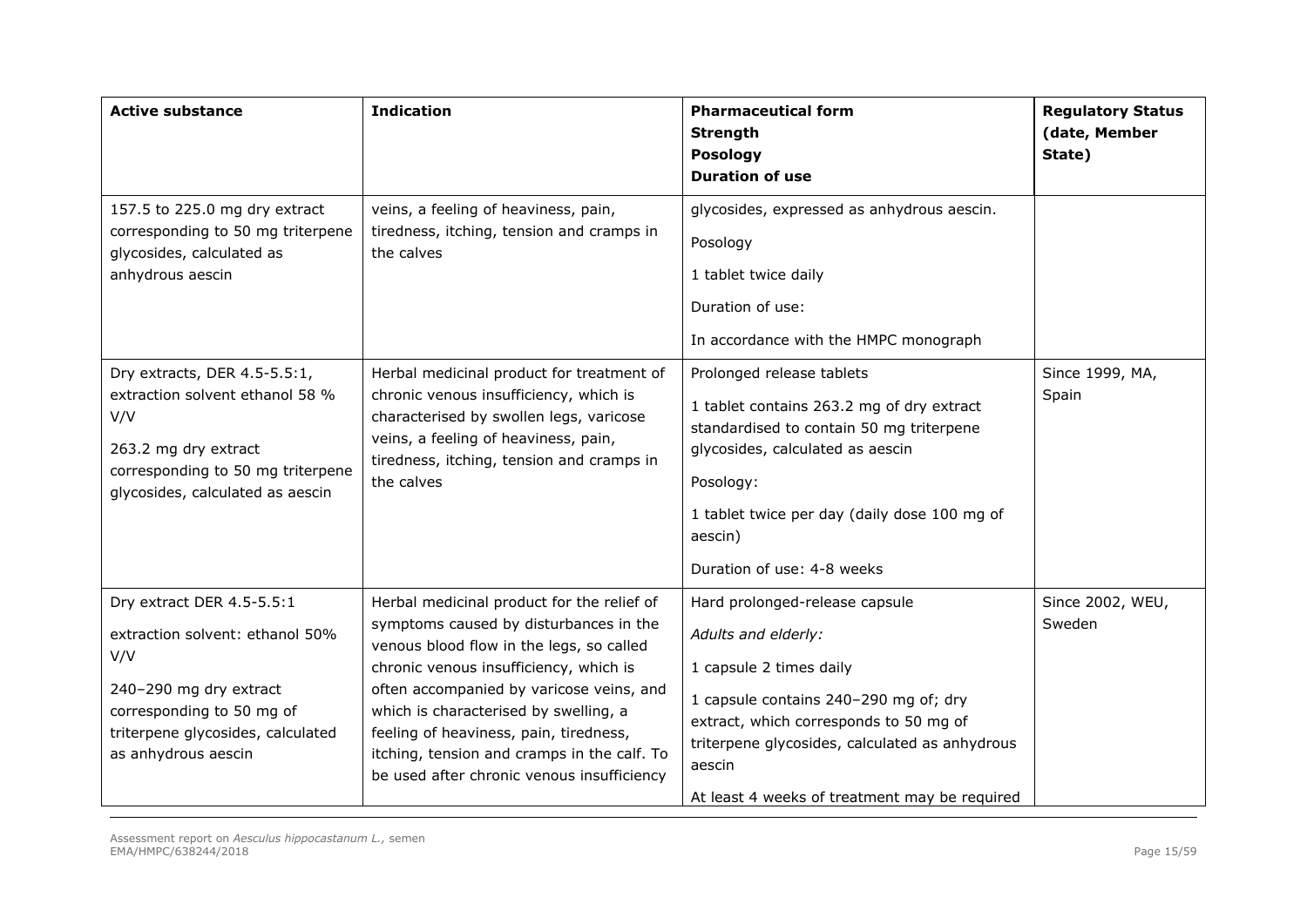| <b>Active substance</b>                                                                                                                                                                            | <b>Indication</b>                                                                                                                                                                                                                                                                                 | <b>Pharmaceutical form</b><br><b>Strength</b><br><b>Posology</b><br><b>Duration of use</b>                                                                                                                                                                                                            | <b>Regulatory Status</b><br>(date, Member<br>State) |
|----------------------------------------------------------------------------------------------------------------------------------------------------------------------------------------------------|---------------------------------------------------------------------------------------------------------------------------------------------------------------------------------------------------------------------------------------------------------------------------------------------------|-------------------------------------------------------------------------------------------------------------------------------------------------------------------------------------------------------------------------------------------------------------------------------------------------------|-----------------------------------------------------|
|                                                                                                                                                                                                    | has been established by a physician                                                                                                                                                                                                                                                               | before any beneficial effect is observed.<br>Long-term use is possible in consultation with<br>a doctor.                                                                                                                                                                                              |                                                     |
| Standardised dry extract DER 4.5-<br>5.5:1, extraction solvent: ethanol<br>50% m/m<br>240-290 mg dry extract<br>corresponding to 50 mg triterpene<br>glycosides, calculated as<br>anhydrous aescin | Herbal medicinal product for treatment of<br>chronic venous insufficiency, which is<br>characterised by swollen legs, varicose<br>veins, a feeling of heaviness, pain,<br>tiredness, itching, tension and cramps in<br>the calves                                                                 | Prolonged-release capsule, hard<br>1 capsule contains 240-290 mg dry extract<br>standardised to 50 mg triterpene glycosides,<br>calculated as anhydrous aescin<br>Adults:<br>1 capsule 2 times daily (daily dose 100 mg<br>aescin)<br>After consultation of a physician, long-term use<br>is possible | Since 1983, WEU,<br>Germany                         |
| Standardised dry DER 5.3-7.7:1,<br>extraction solvent: methanol 80%<br>m/m<br>154.4-249.4 mg dry extract<br>corresponding to 40 mg triterpene<br>glycosides, calculated as<br>anhydrous aescin     | Herbal medicinal product for treatment of<br>chronic venous insufficiency, which is<br>characterised by swollen legs, varicose<br>veins, a feeling of heaviness, pain,<br>tiredness, itching, tension and cramps in<br>the calves and for swelling of soft tissue<br>following surgery and trauma | Capsule, soft<br>1 capsule contains 154.4-249.4 mg dry extract<br>standardised to 40 mg triterpene glycosides,<br>calculated as anhydrous aescin<br>Adults:<br>1 capsule 3 times daily                                                                                                                | Since 1992, WEU,<br>Germany                         |
| Standardised dry extract DER 5-<br>8:1, extraction solvent: methanol<br>80% m/m<br>166.7-250 mg dry extract                                                                                        | Herbal medicinal product for treatment of<br>chronic venous insufficiency, which is<br>characterised by swollen legs, varicose<br>veins, a feeling of heaviness, pain,                                                                                                                            | Capsule, soft<br>1 capsule contains 166.7-250 mg dry extract<br>standardised to 40 mg triterpene glycosides,                                                                                                                                                                                          | Since 1993, WEU,<br>Germany                         |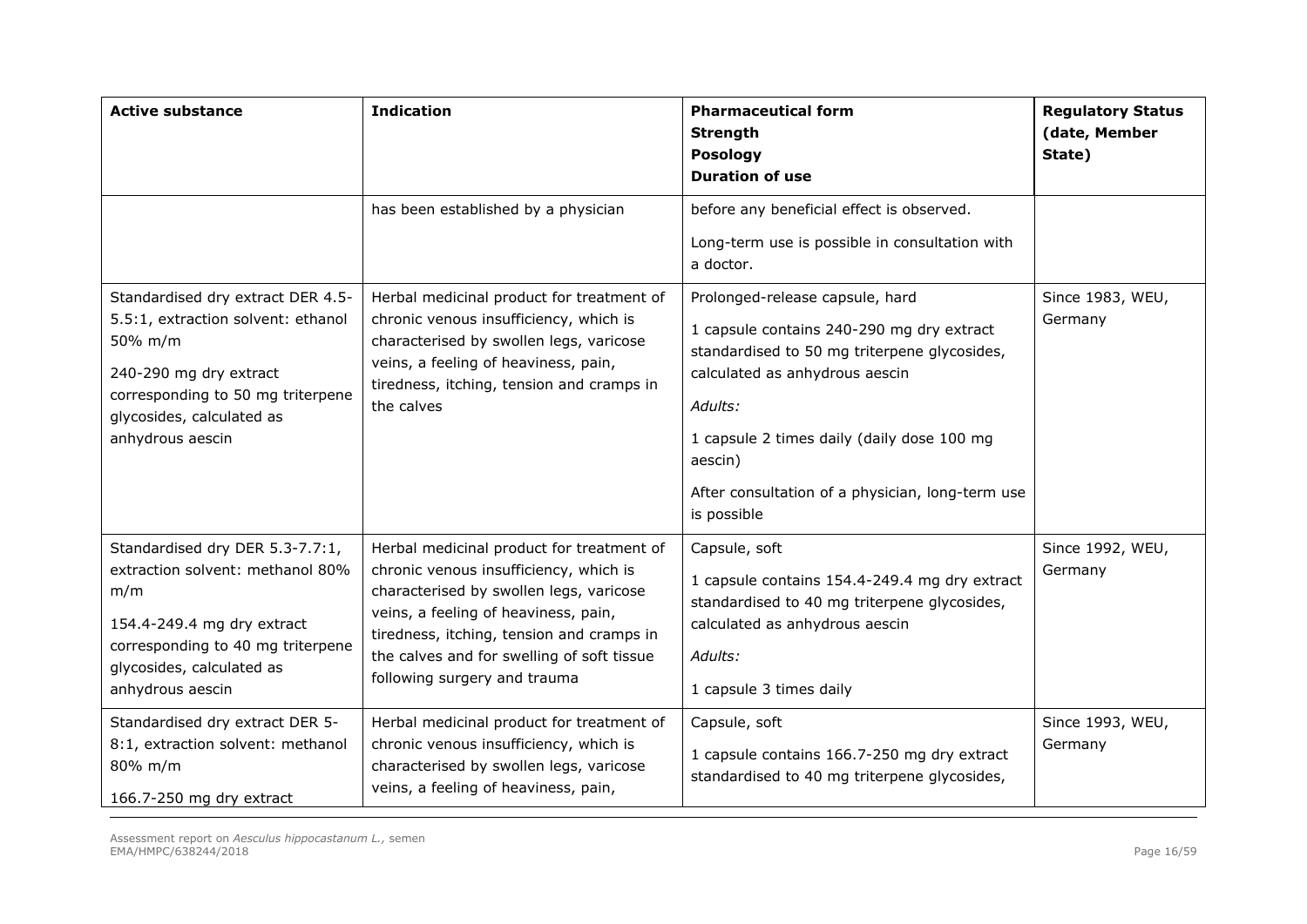| <b>Active substance</b>                                                                                                                                                                                       | <b>Indication</b>                                                                                                                                                                                                                 | <b>Pharmaceutical form</b><br><b>Strength</b><br><b>Posology</b><br><b>Duration of use</b>                                                                                                                                                                                                        | <b>Regulatory Status</b><br>(date, Member<br>State) |
|---------------------------------------------------------------------------------------------------------------------------------------------------------------------------------------------------------------|-----------------------------------------------------------------------------------------------------------------------------------------------------------------------------------------------------------------------------------|---------------------------------------------------------------------------------------------------------------------------------------------------------------------------------------------------------------------------------------------------------------------------------------------------|-----------------------------------------------------|
| corresponding to 40 mg triterpene<br>glycosides, calculated as<br>anhydrous aescin                                                                                                                            | tiredness, itching, tension and cramps in<br>the calves and for swelling of soft tissue<br>following surgery and trauma                                                                                                           | calculated as anhydrous aescin<br>Adults:<br>1 capsule 3 times daily (daily dose 120 mg<br>aescin)                                                                                                                                                                                                |                                                     |
| Standardised dry extract (DER not<br>specified), extraction solvent:<br>ethanol 50% m/m<br>263.2 mg dry extract<br>corresponding to 50 mg triterpene<br>glycosides, calculated as<br>anhydrous aescin         | Herbal medicinal product for treatment of<br>chronic venous insufficiency, which is<br>characterised by swollen legs, varicose<br>veins, a feeling of heaviness, pain,<br>tiredness, itching, tension and cramps in<br>the calves | Prolonged-release tablet<br>1 tablet contains 178.5-263.2 mg dry extract<br>standardised to 50 mg triterpene glycosides,<br>calculated as anhydrous aescin<br>Adults:<br>1 tablet 2 times daily (daily dose 100 mg<br>aescin)<br>After consultation of a physician, long-term use<br>is possible. | At least since 1976,<br>WEU, Germany                |
| Standardised dry extract (DER not<br>specified), extraction solvent:<br>ethanol 68% V/V<br>146.52-202.43 mg dry extract<br>corresponding to 50 mg triterpene<br>glycosides, calculated as<br>anhydrous aescin | Herbal medicinal product for treatment of<br>chronic venous insufficiency, which is<br>characterised by swollen legs, varicose<br>veins, a feeling of heaviness, pain,<br>tiredness, itching, tension and cramps in<br>the calves | Capsule, hard<br>1 capsule contains 146.52-202.43 mg dry<br>extract standardised to 50 mg triterpene<br>glycosides, calculated as anhydrous aescin<br>Adults:<br>1 capsule 2 times daily (daily dose 100 mg<br>aescin)<br>After consultation of a physician, long-term use                        | At least since 1976,<br>WEU, Germany                |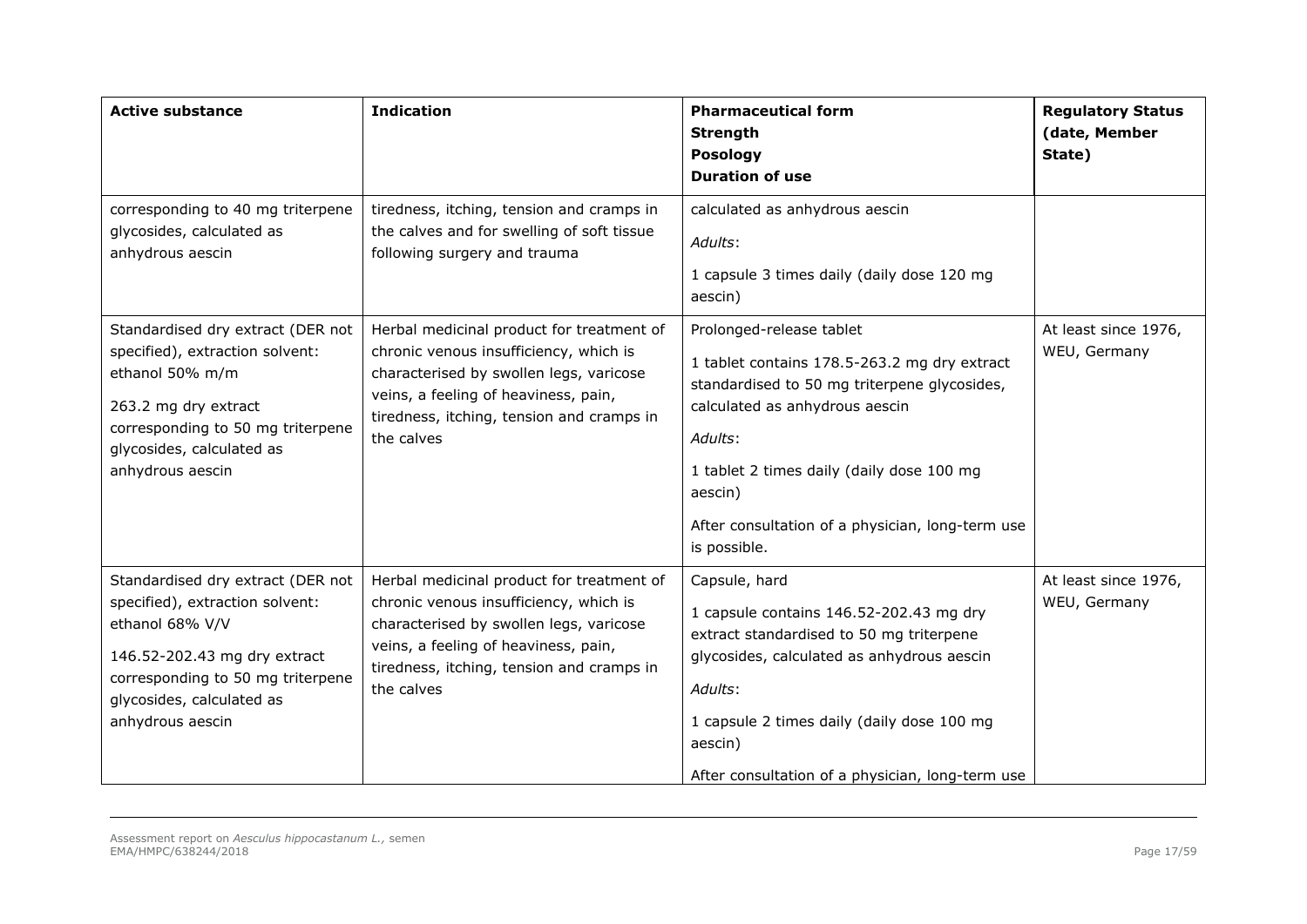| <b>Active substance</b>                                                                                                                                                                                | <b>Indication</b>                                                                                                                                                                                                                 | <b>Pharmaceutical form</b><br><b>Strength</b><br>Posology<br><b>Duration of use</b>                                                                                                                                                                                                             | <b>Regulatory Status</b><br>(date, Member<br>State) |  |
|--------------------------------------------------------------------------------------------------------------------------------------------------------------------------------------------------------|-----------------------------------------------------------------------------------------------------------------------------------------------------------------------------------------------------------------------------------|-------------------------------------------------------------------------------------------------------------------------------------------------------------------------------------------------------------------------------------------------------------------------------------------------|-----------------------------------------------------|--|
|                                                                                                                                                                                                        |                                                                                                                                                                                                                                   | is possible.                                                                                                                                                                                                                                                                                    |                                                     |  |
| Standardised dry extract (DER not<br>specified), extraction solvent:<br>ethanol 60% V/V<br>130.05 mg dry extract<br>corresponding to 20 mg triterpene<br>glycosides, calculated as<br>anhydrous aescin | Herbal medicinal product for treatment of<br>chronic venous insufficiency, which is<br>characterised by swollen legs, varicose<br>veins, a feeling of heaviness, pain,<br>tiredness, itching, tension and cramps in<br>the calves | Film-coated tablet<br>1 tablet contains 89.6-130.05 mg dry extract<br>standardised to 20 mg triterpene glycosides,<br>calculated as anhydrous aescin<br>Adults:<br>Dosage: 2-1-2 (daily dose 100 mg aescin)<br>For use longer than 4 weeks please consult a<br>doctor.                          | Since 2011, WEU,<br>Germany                         |  |
| Standardised dry extract<br>DER 5-7:1, extraction solvent:<br>ethanol 50% m/m<br>105.0-141.0 mg dry extract<br>corresponding to 30 mg triterpene<br>glycosides, calculated as<br>anhydrous aescin      | Herbal medicinal product for treatment of<br>chronic venous insufficiency, which is<br>characterised by swollen legs, varicose<br>veins, a feeling of heaviness, pain,<br>tiredness, itching, tension and cramps in<br>the calves | Coated tablet<br>1 tablet contains 93.3-162.1 mg dry extract<br>standardised to 30 mg triterpene glycosides,<br>calculated as anhydrous aescin<br>Adults:<br>1 tablet 2 times daily<br>In severe cases: 2 tablets 2 times daily<br>For use longer than 4 weeks a doctor should<br>be consulted. | Since 2012, WEU,<br>Germany                         |  |
| Standardised dry extract<br>DER 5-8:1, extraction solvent:<br>methanol 80% V/V                                                                                                                         | Herbal medicinal product for treatment of<br>chronic venous insufficiency, which is<br>characterised by swollen legs, varicose<br>veins, a feeling of heaviness, pain,                                                            | Coated tablet<br>1 tablet contains 200-235 mg dry extract<br>standardised to 50 mg triterpene glycosides,                                                                                                                                                                                       | Since 2012, WEU,<br>Germany                         |  |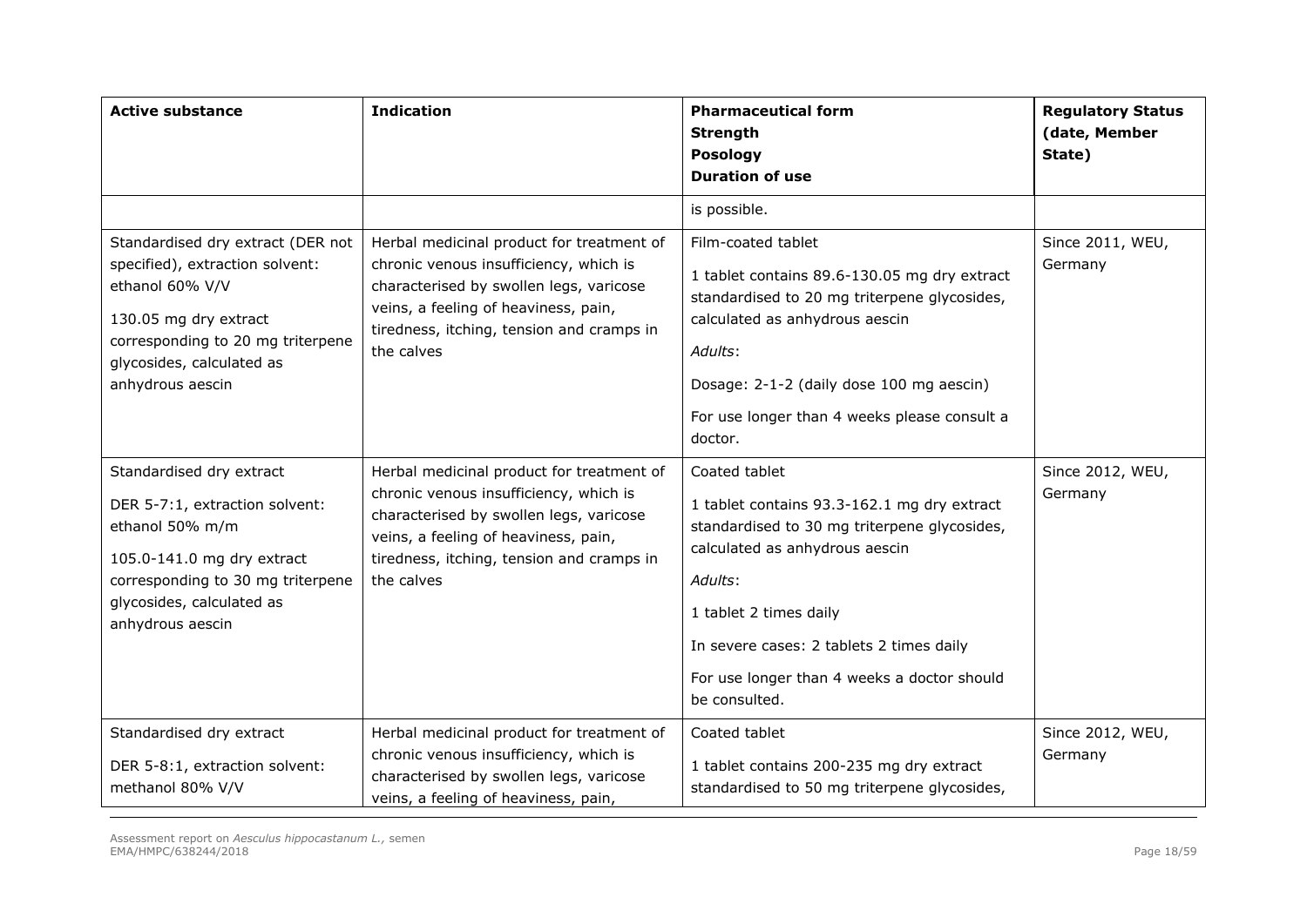| <b>Active substance</b>                                                                                                                                                                          | <b>Indication</b>                                                                                                                                                                                                                 | <b>Pharmaceutical form</b><br><b>Strength</b><br><b>Posology</b><br><b>Duration of use</b>                                                                                                                                                                                                      | <b>Regulatory Status</b><br>(date, Member<br>State) |
|--------------------------------------------------------------------------------------------------------------------------------------------------------------------------------------------------|-----------------------------------------------------------------------------------------------------------------------------------------------------------------------------------------------------------------------------------|-------------------------------------------------------------------------------------------------------------------------------------------------------------------------------------------------------------------------------------------------------------------------------------------------|-----------------------------------------------------|
| 235 mg dry extract corresponding<br>to 50 mg triterpene glycosides,<br>calculated as anhydrous aescin                                                                                            | tiredness, itching, tension and cramps in<br>the calves                                                                                                                                                                           | calculated as anhydrous aescin<br>Adults:<br>1 tablet 2 times daily (daily dose 100 mg<br>aescin)<br>After consultation of a doctor, long-term use is<br>possible.                                                                                                                              |                                                     |
| Standardised dry extract<br>DER 5-7:1, extraction solvent:<br>ethanol 50% m/m<br>93.3-162.1 mg dry extract<br>corresponding to 30 mg triterpene<br>glycosides, calculated as<br>anhydrous aescin | Herbal medicinal product for treatment of<br>chronic venous insufficiency, which is<br>characterised by swollen legs, varicose<br>veins, a feeling of heaviness, pain,<br>tiredness, itching, tension and cramps in<br>the calves | Coated tablet<br>1 tablet contains 93.3-162.1 mg dry extract<br>standardised to 30 mg triterpene glycosides,<br>calculated as anhydrous aescin<br>Adults:<br>1 tablet 2 times daily<br>In severe cases: 2 tablets 2 times daily<br>For use longer than 4 weeks a doctor should<br>be consulted. | Since 2015, WEU,<br>Germany                         |
| Dry extract DER 4.5-5.5:1,<br>extraction solvent ethanol 50%<br>V/V                                                                                                                              | Chronic venous insufficiency symptoms<br>like lower extremities oedemas with<br>corresponded symptoms of pain, heavy<br>legs, tension sensation, calf cramps and<br>pruritus                                                      | Prolonged-release capsule,<br>1 capsule contains 240-290 mg dry extract<br>corresponding to 50 mg anhydrous aescin<br>Adults:<br>1 capsule 2 times daily, before meals<br>Long term use possible after doctor's                                                                                 | Since 1999, WEU,<br>Poland                          |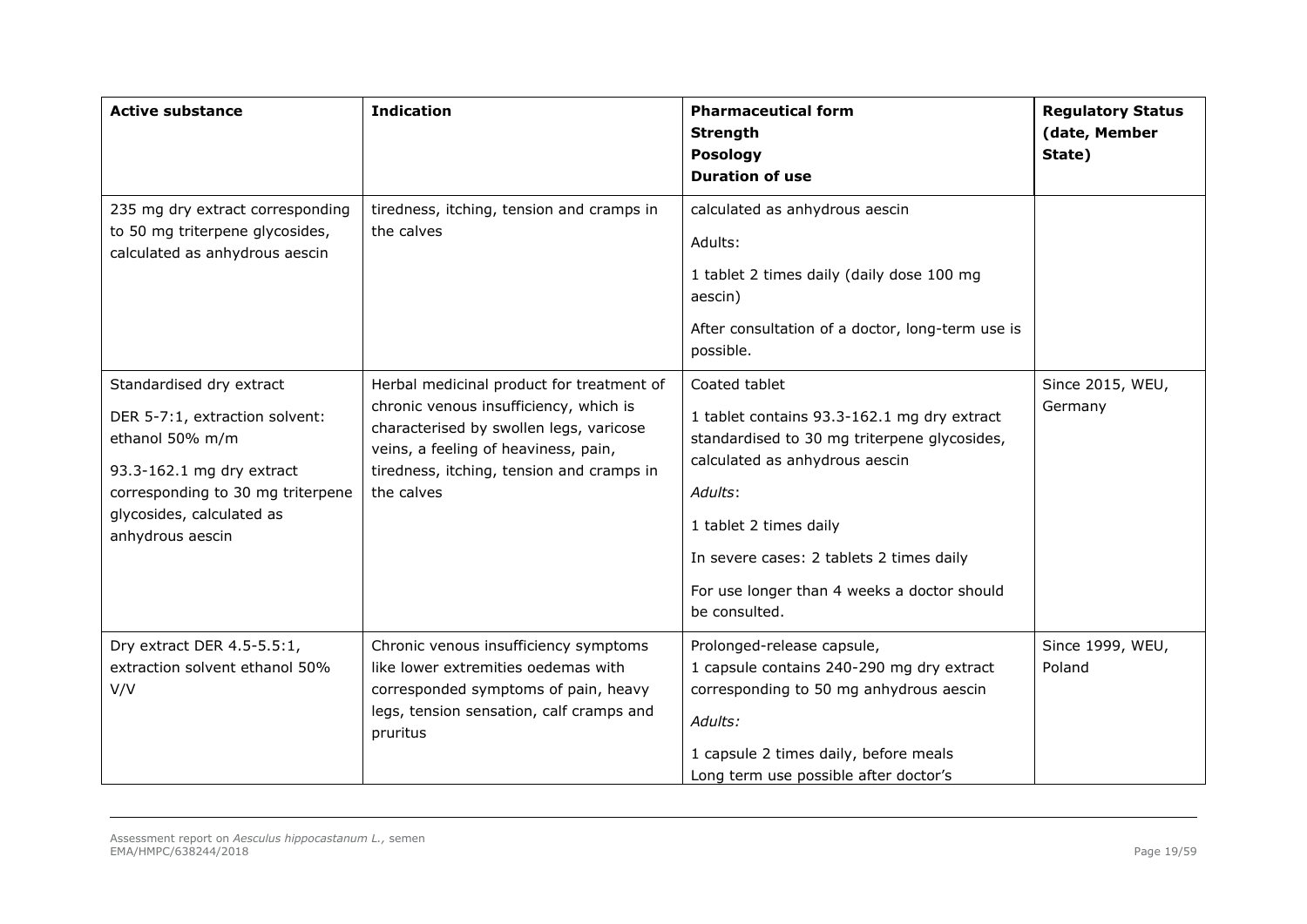| <b>Active substance</b>                                                                                                                                                                   | <b>Indication</b>                                                                                                                                                                                | <b>Pharmaceutical form</b><br><b>Strength</b><br>Posology<br><b>Duration of use</b>                                                                                                                                                                                                                                                      | <b>Regulatory Status</b><br>(date, Member<br>State) |
|-------------------------------------------------------------------------------------------------------------------------------------------------------------------------------------------|--------------------------------------------------------------------------------------------------------------------------------------------------------------------------------------------------|------------------------------------------------------------------------------------------------------------------------------------------------------------------------------------------------------------------------------------------------------------------------------------------------------------------------------------------|-----------------------------------------------------|
|                                                                                                                                                                                           |                                                                                                                                                                                                  | consultation.                                                                                                                                                                                                                                                                                                                            |                                                     |
| Dry extract (DER not specified),<br>extraction solvent ethanol 60%<br>V/V<br>100-125 mg dry extract<br>corresponding to 20 mg triterpene<br>glycosides, calculated as<br>anhydrous aescin | In symptoms of chronic venous<br>insufficiency as: swelling lower legs, calf<br>cramps, pruritus and feeling of heavy legs                                                                       | Capsule, hard<br>1 capsule contains 100-125 mg dry extract<br>corresponding to 20 mg anhydrous aescin<br>Adults:<br>3 capsules in the morning and 2 capsules in<br>the evening.<br>Advised period of treatment at least 4 weeks.<br>Long term use possible after doctor's<br>consultation. Not intended for children and<br>adolescents. | Since 2001, WEU,<br>Poland                          |
| <b>TUR</b>                                                                                                                                                                                |                                                                                                                                                                                                  |                                                                                                                                                                                                                                                                                                                                          |                                                     |
| Dry extract DER 4.5-5.5:1,<br>extraction solvent ethanol 50%<br>V/V                                                                                                                       | Traditional herbal medicinal product to<br>relieve symptoms of discomfort and<br>heaviness of legs related to minor venous<br>circulatory disturbances.                                          | Cream<br>1 g contains 380 mg dry extract<br>Adults:<br>Cutaneous use; 1-3 times daily                                                                                                                                                                                                                                                    | Since 2010, TU,<br>Austria                          |
| Dry extract (DER not specified),<br>extraction solvent ethanol 60%<br>V/V<br>Standardised to 16-22 % of<br>saponins expressed as aescin                                                   | a) for relieve symptoms of discomfort and<br>heaviness of legs related to minor venous<br>circulatory disturbances.<br>b) for relief of signs of bruises, such as<br>local oedema and haematoma. | Indication a) for adults only<br>Indication b) for adolescents and adults<br>Cutaneous cream<br>1 g of the cream contains 50 mg of the extract<br>corresponding to 10 mg of saponins expressed                                                                                                                                           | Since 1992, TU in<br>2011, Czech Republic           |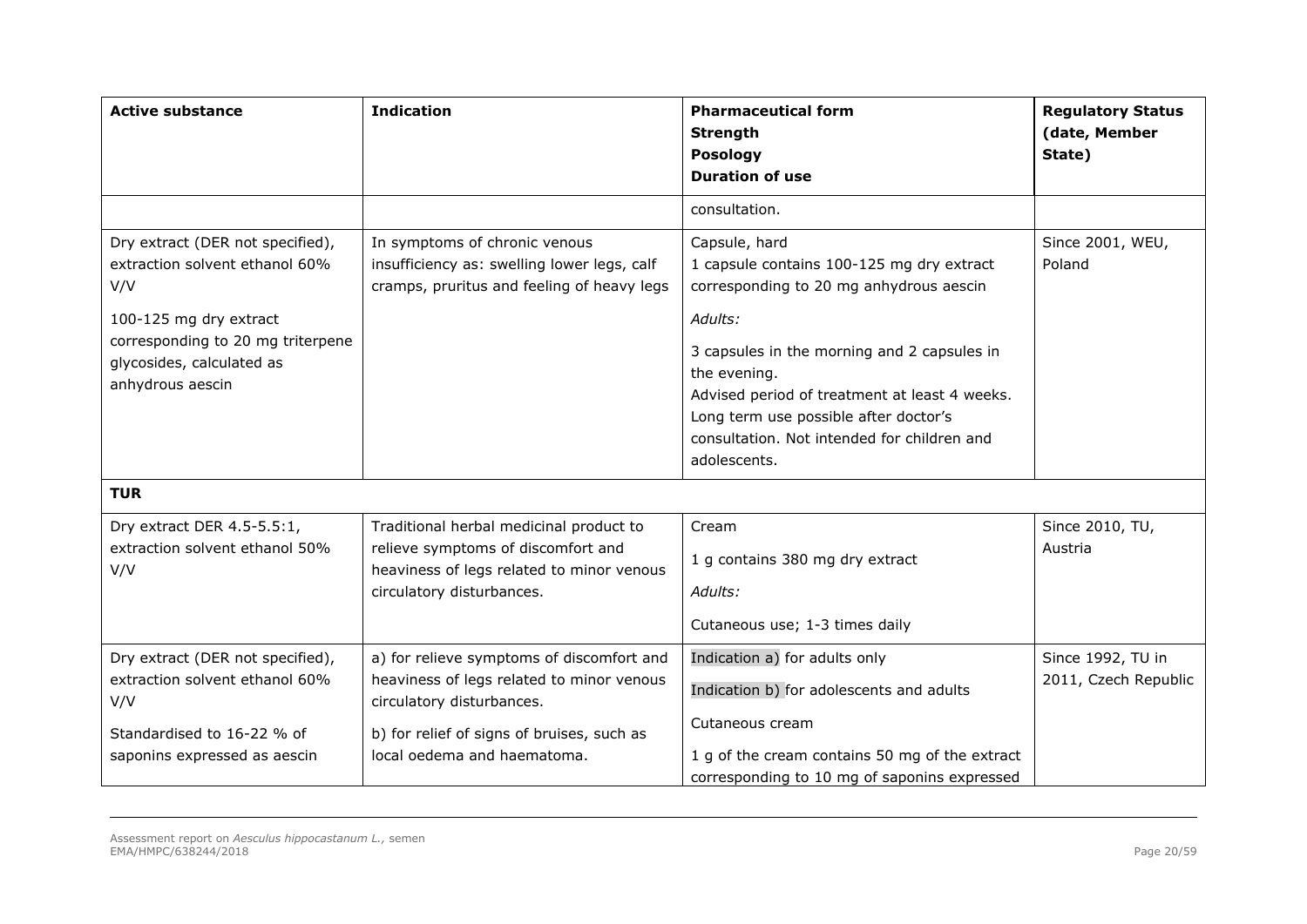| <b>Active substance</b>                                                    | <b>Indication</b>                                                                                                                                                                                                                   | <b>Pharmaceutical form</b><br><b>Strength</b><br>Posology<br><b>Duration of use</b>                                                                                                                                                          | <b>Regulatory Status</b><br>(date, Member<br>State)   |
|----------------------------------------------------------------------------|-------------------------------------------------------------------------------------------------------------------------------------------------------------------------------------------------------------------------------------|----------------------------------------------------------------------------------------------------------------------------------------------------------------------------------------------------------------------------------------------|-------------------------------------------------------|
|                                                                            |                                                                                                                                                                                                                                     | as aescin)<br>Posology: to be spread on the affected area<br>once to three times daily<br>Duration of use:<br>Indication a) 2 weeks<br>Indication b) 5 days                                                                                  |                                                       |
| Dry extract DER 3-6:1, extraction<br>solvent 60% ethanol V/V               | - Pains and mild oedema of legs caused by<br>venostasis.<br>- Problems related to venous varices.<br>- Bruises caused by injuries or injection or<br>infusion administration.                                                       | Dermal cream<br>1 g of cream contains 50 mg dry extract in,<br>equivalent to 1% aescin<br>To be applied in a thin layer to the skin around<br>and to the affected area.<br>If necessary, it may be held in place with an<br>elastic bandage. | Since 1992, Slovakia                                  |
| Dry extract (DER not specified),<br>extraction solvent: 60% V/V<br>ethanol | Traditional herbal medicinal product to<br>relieve symptoms of discomfort and<br>heaviness of legs related to minor venous<br>circulatory disturbances and for relief of<br>signs of bruises, such as local oedema and<br>haematoma | Cream<br>1 g of cream contains 50 mg of dry extract<br>standardised to 10 mg aescin.<br>Posology<br>Apply a thin layer of cream 1-3 times daily                                                                                              | Since 1997, Slovenia,<br>from 2011 TU<br>registration |
| Dry extract<br>DER 5-10:1, extraction solvent:                             | Traditionally used for the improvement of<br>condition in tired legs                                                                                                                                                                | Gel<br>1 g gel contains 32 mg dry extract                                                                                                                                                                                                    | At least since 1976,<br>TU, Germany                   |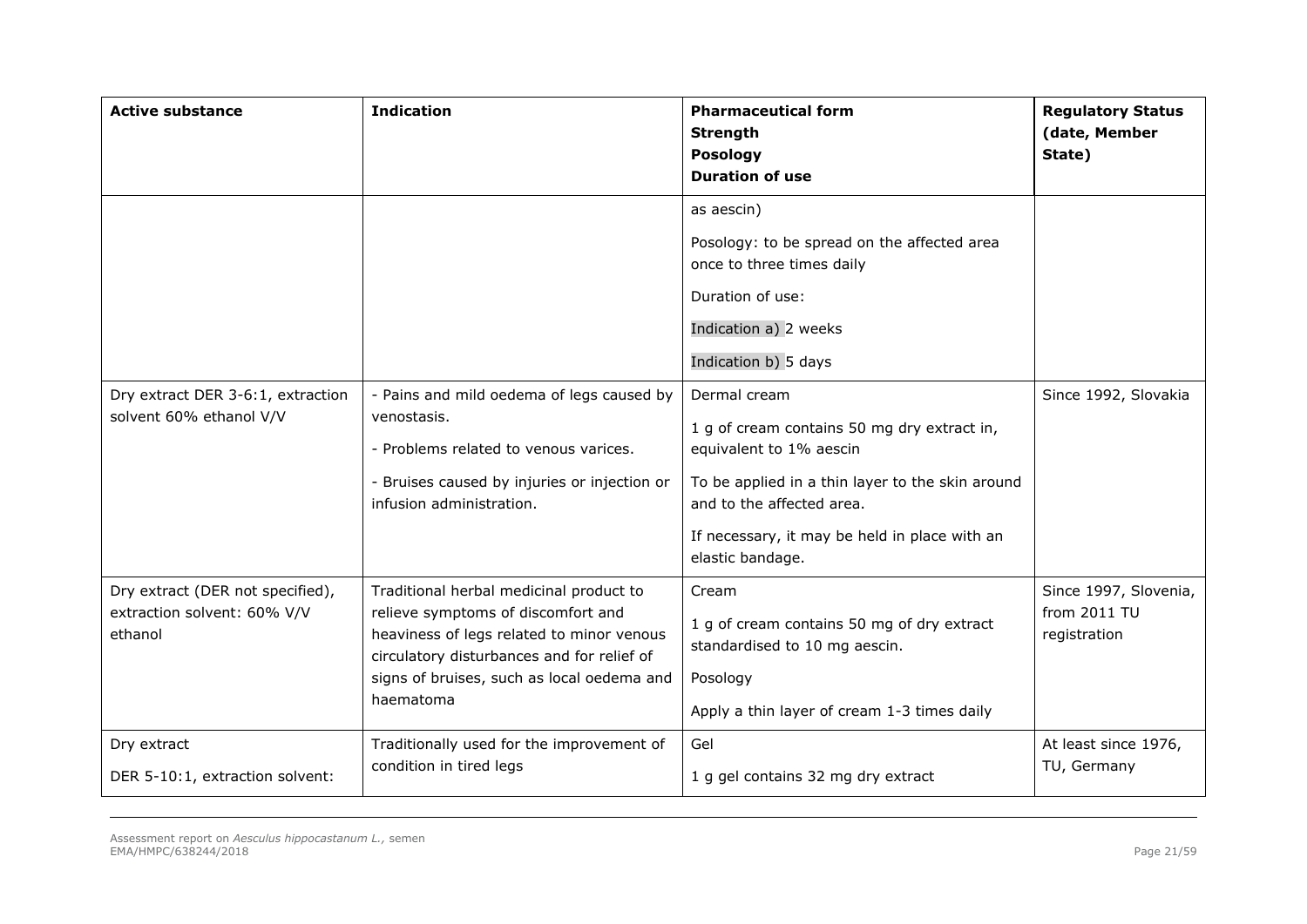| <b>Active substance</b>                                                 | <b>Indication</b>                                                    | <b>Pharmaceutical form</b><br><b>Strength</b><br><b>Posology</b><br><b>Duration of use</b>                                                                                         | <b>Regulatory Status</b><br>(date, Member<br>State) |
|-------------------------------------------------------------------------|----------------------------------------------------------------------|------------------------------------------------------------------------------------------------------------------------------------------------------------------------------------|-----------------------------------------------------|
| methanol 80% V/V                                                        |                                                                      | >12 years: application of a thin layer on the<br>intact skin of the affected areas<br>2-3 times daily<br>If symptoms persist longer than 2 weeks, a<br>doctor should be consulted. |                                                     |
| Dry extract<br>DER 5-8:1, extraction solvent:<br>methanol 80% V/V       | Traditionally used for the improvement of<br>condition in tired legs | Coated tablet<br>1 tablet contains 71.43 mg dry extract<br>>12 years: 1 tablet 1 time daily<br>Duration of use: 2-4 weeks                                                          | At least since 1976<br>until 2011, TU,<br>Germany   |
| Dry extract<br>DER 4.5-5.5:1, extraction solvent:<br>ethanol 50% V/V    | Traditionally used for the improvement of<br>condition in tired legs | Oral liquid<br>1 ml $(=1.06$ g=20 drops) contains 100 mg dry<br>extract<br>>12 years: 5 drops 3 times daily<br>In principle there are no limitations for the<br>duration of use.   | At least since 1976,<br>TU, Germany                 |
| Liquid extract DER 1:1.5-2.5,<br>extraction solvent: ethanol 55%<br>V/V | Traditionally used for the improvement of<br>condition in tired legs | Oral liquid<br>20 ml contain 13.6 g liquid extract<br>>12 years: 10 drops (approximately 0.3 g)<br>2 times daily<br>Traditional duration of use is 2-4 weeks.                      | At least since 1976<br>until 2017, TU,<br>Germany   |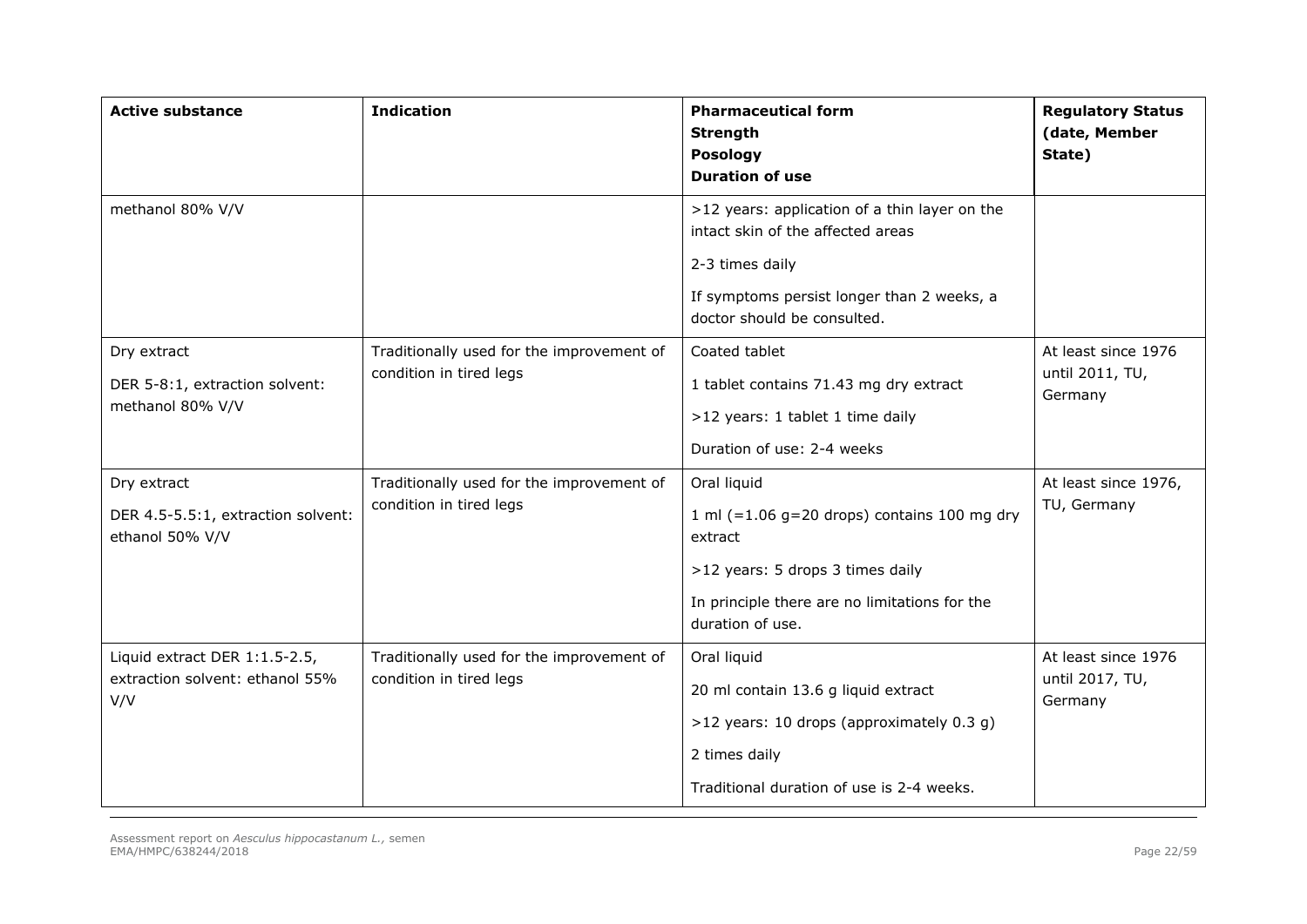| <b>Active substance</b>                                              | <b>Indication</b>                                                                                                  | <b>Pharmaceutical form</b><br><b>Strength</b><br><b>Posology</b><br><b>Duration of use</b>                                                                                                                                                       | <b>Regulatory Status</b><br>(date, Member<br>State) |
|----------------------------------------------------------------------|--------------------------------------------------------------------------------------------------------------------|--------------------------------------------------------------------------------------------------------------------------------------------------------------------------------------------------------------------------------------------------|-----------------------------------------------------|
| Dry extract<br>DER 3-6:1, extraction solvent:<br>water               | Traditionally used for the improvement of<br>condition in tired legs                                               | Coated tablet<br>1 tablet contains 99 mg dry extract<br>adults: 1 tablet 2 times daily<br>If the symptoms persist longer than 2 weeks<br>during the use of the medicinal product, a<br>doctor should be consulted.                               | At least since 1976,<br>TU, Germany                 |
| Liquid extract<br>DER 1:2, extraction solvent:<br>ethanol 19% m/m    | Traditionally used for the improvement of<br>condition in tired legs and for the<br>strengthening of venous system | Oral liquid<br>100 ml (=103.3 g) contain 770 mg liquid<br>extract<br>Adults:<br>20 ml 3-4 times daily<br>If the symptoms persist longer than 2 weeks<br>during the use of the medicinal product, a<br>doctor should be consulted.                | At least since 1976,<br>TU, Germany                 |
| Dry extract<br>DER 4.5-5.5:1, extraction solvent:<br>ethanol 50% V/V | Traditionally used for the improvement of<br>condition in tired legs                                               | Cream<br>1 g cream contains 38 mg dry extract<br>adults: application of a thin layer on the intact<br>skin of the affected areas<br>1-3 times daily<br>If the symptoms persist longer than 2 weeks<br>during the use of the medicinal product, a | At least since 1976<br>until 2013, TU,<br>Germany   |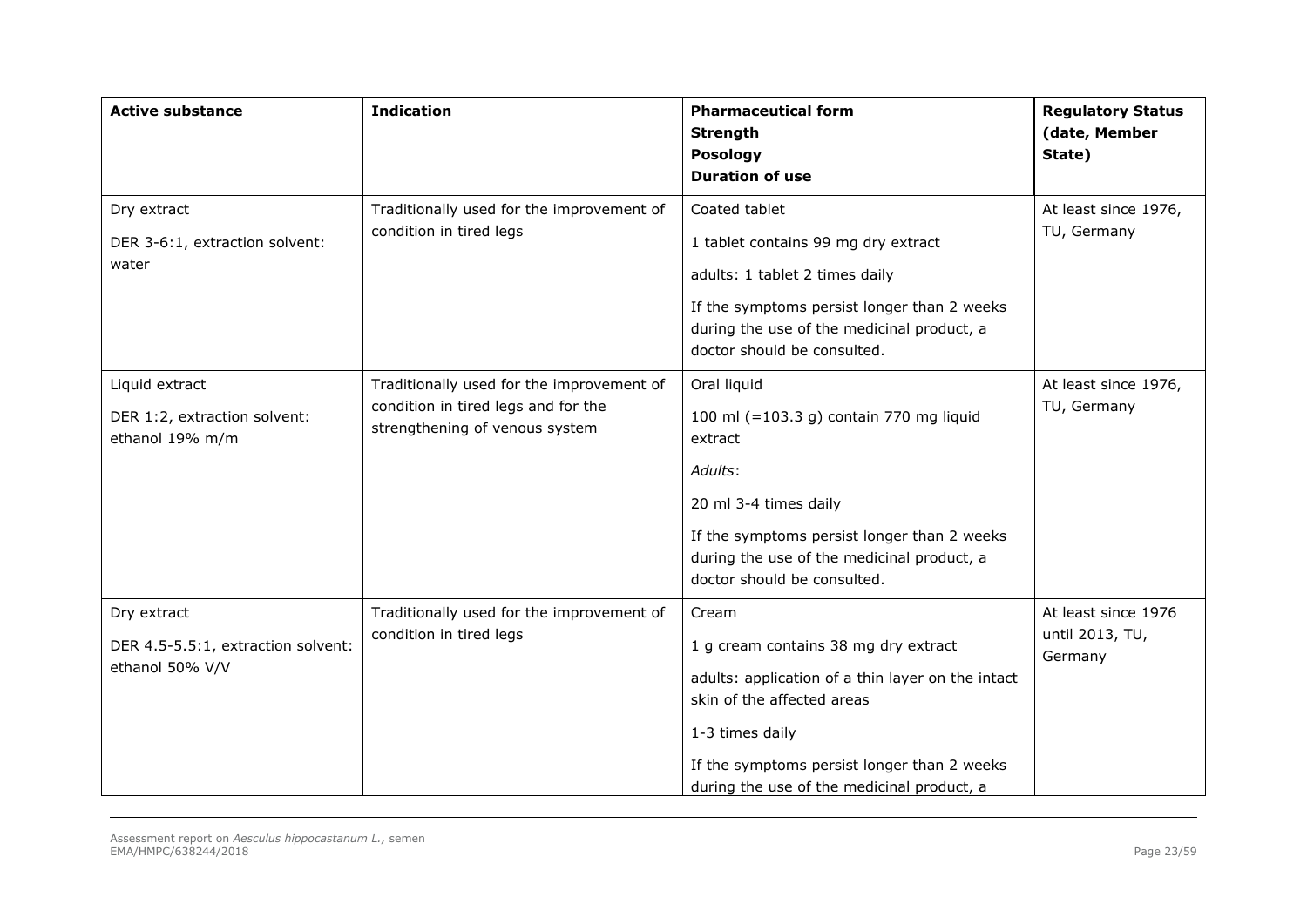| <b>Active substance</b>                                                | <b>Indication</b>                                                    | <b>Pharmaceutical form</b><br><b>Strength</b><br>Posology<br><b>Duration of use</b>                                                                                                                                                                                                    | <b>Regulatory Status</b><br>(date, Member<br>State) |
|------------------------------------------------------------------------|----------------------------------------------------------------------|----------------------------------------------------------------------------------------------------------------------------------------------------------------------------------------------------------------------------------------------------------------------------------------|-----------------------------------------------------|
|                                                                        |                                                                      | doctor should be consulted.                                                                                                                                                                                                                                                            |                                                     |
| Dry extract<br>DER 5-8:1, extraction solvent:<br>methanol 80% V/V      | Traditionally used for the improvement of<br>condition in tired legs | Cream<br>1 g cream contains 8.5 mg dry extract<br>adults: application of a thin layer on the intact<br>skin of the affected areas<br>1-several times daily<br>If the symptoms persist longer than 2 weeks<br>during the use of the medicinal product, a<br>doctor should be consulted. | At least since 1976,<br>TU, Germany                 |
| Liquid extract,<br>DER 1:3.5-5, extraction solvent:<br>ethanol 50% V/V | Traditionally used for the improvement of<br>condition in tired legs | Cream<br>1 g cream contain 200 mg liquid extract<br>Adults:<br>application of a thin layer on the affected areas<br>3 times daily<br>If the symptoms persist longer than 2 weeks<br>during the use of the medicinal product, a<br>doctor should be consulted.                          | At least since 1976<br>until 2011, TU,<br>Germany   |
| Dry extract DER 5-10:1,<br>extraction solvent: methanol 80%<br>V/V     | In line with the monograph (TU) adopted<br>in 2009.                  | Gel<br>1 g $(=1.03$ ml) gel contains 32 mg dry extract<br>adults: application of a thin layer on the intact                                                                                                                                                                            | At least since 1976<br>until 2011, TU,<br>Germany   |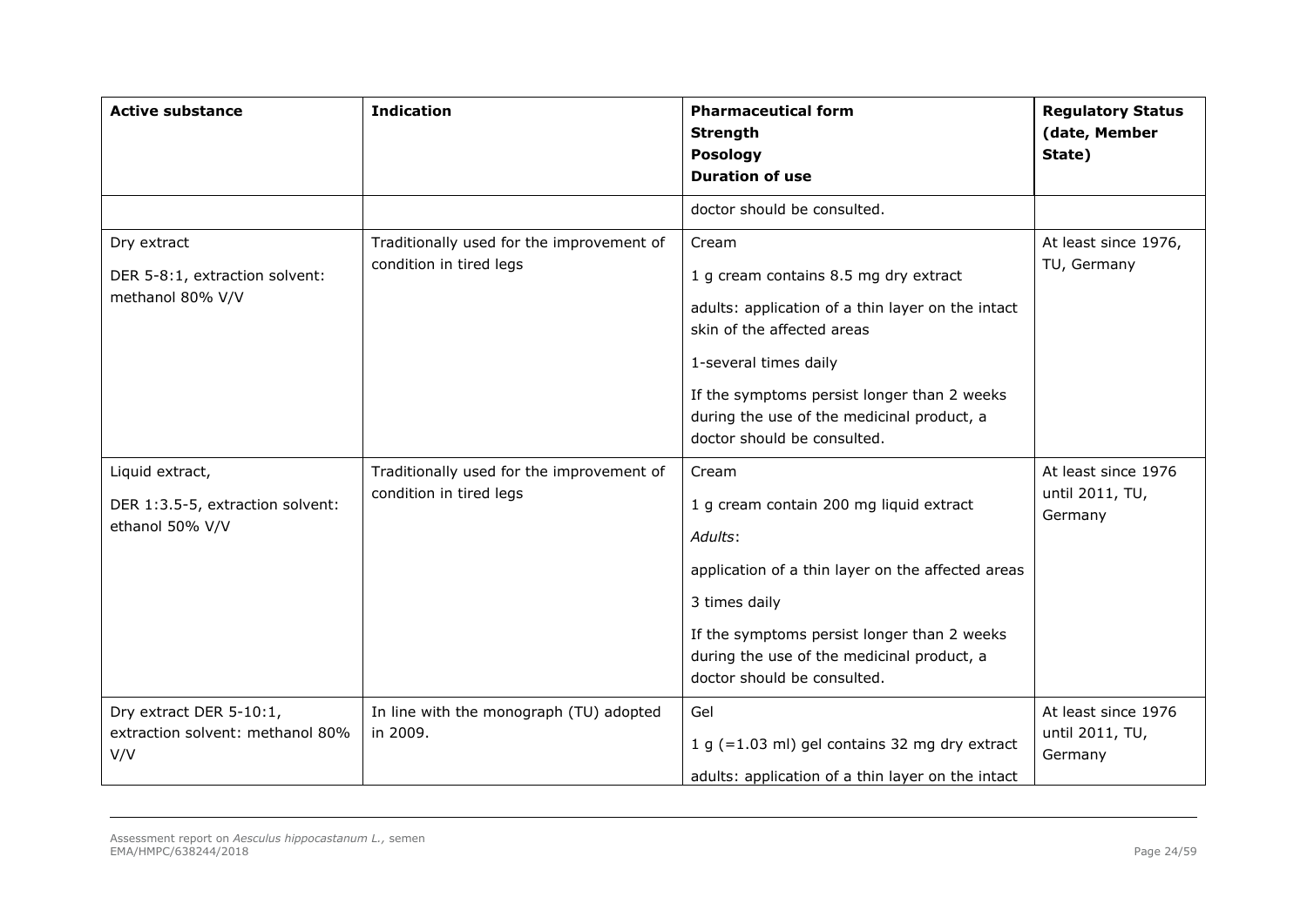| <b>Active substance</b>                                              | <b>Indication</b>                                                    | <b>Pharmaceutical form</b><br><b>Strength</b><br>Posology<br><b>Duration of use</b>                                                                                                                                                                                             | <b>Regulatory Status</b><br>(date, Member<br>State) |
|----------------------------------------------------------------------|----------------------------------------------------------------------|---------------------------------------------------------------------------------------------------------------------------------------------------------------------------------------------------------------------------------------------------------------------------------|-----------------------------------------------------|
|                                                                      |                                                                      | skin of the affected areas<br>2-3 times daily<br>If the symptoms persist longer than 2 weeks<br>during the use of the medicinal product, a<br>doctor should be consulted.                                                                                                       |                                                     |
| Dry extract<br>DER 5-7:1, extraction solvent:<br>ethanol 60% V/V     | Traditionally used for the improvement of<br>condition in tired legs | Cream<br>1 g cream contains 16 mg dry extract<br>Adults:<br>application of a thin layer on the affected areas<br>1-3 times daily<br>If the symptoms persist longer than 2 weeks<br>during the use of the medicinal product, a<br>doctor should be consulted.                    | At least since 1976,<br>TU, Germany                 |
| Dry extract DER 4.5-5.5:1,<br>extraction solvent: ethanol 50%<br>V/V | Traditionally used for the improvement of<br>condition in tired legs | Cream<br>1 g cream contains 38 mg dry extract<br>adults: application of a thin layer on the intact<br>skin of the affected areas<br>1-3 times daily<br>If the symptoms persist longer than 2 weeks<br>during the use of the medicinal product, a<br>doctor should be consulted. | Since 2016, TU,<br>Germany                          |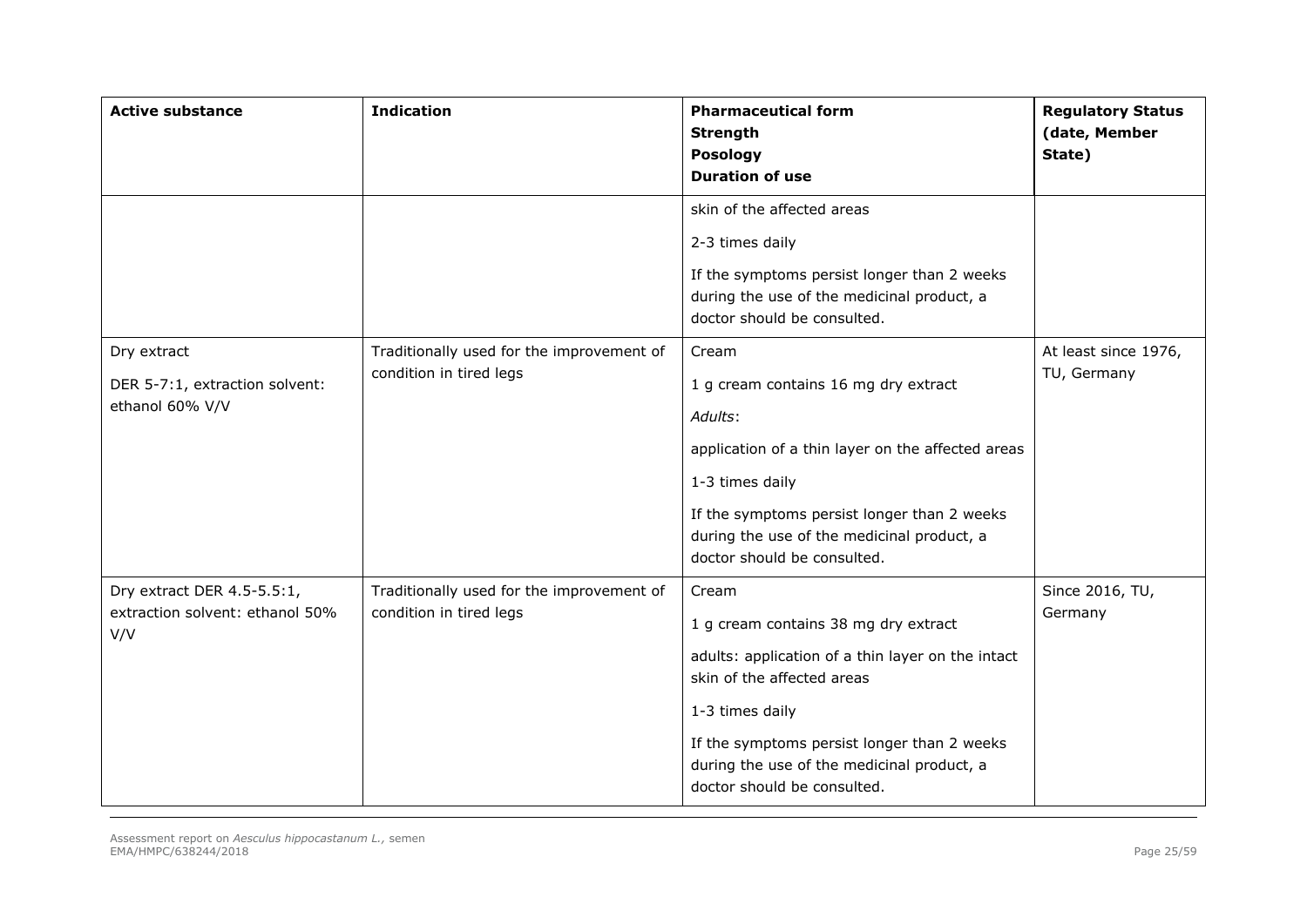| <b>Active substance</b>                                       | <b>Indication</b><br><b>Pharmaceutical form</b><br>Strength<br><b>Posology</b><br><b>Duration of use</b>                                         |                                                                                                                                                                                                                       | <b>Regulatory Status</b><br>(date, Member<br>State) |
|---------------------------------------------------------------|--------------------------------------------------------------------------------------------------------------------------------------------------|-----------------------------------------------------------------------------------------------------------------------------------------------------------------------------------------------------------------------|-----------------------------------------------------|
| Dry extract DER 5-9:1, extraction<br>solvent: ethanol 80% V/V | Traditionally in symptoms of chronic<br>venous insufficiency like swollen legs, calf<br>cramps, pruritus, heavy legs, varicosis                  | Coated tablets<br>1 tablet contains 167 mg of the dry extract.<br>Adults and adolescents over 12 years:<br>1 tablet 3 times daily, after meals.                                                                       | Since 2004, TU,<br>Poland                           |
| Comminuted herbal substance                                   | Traditionally in chronic venous<br>insufficiency symptoms and varicosity                                                                         | <b>Tablets</b><br>1 tablet contains 340 mg of comminuted<br>herbal substance.<br>Adults:<br>2 tablets 3 times daily. If the symptoms<br>perceive during 3-4 weeks of use the product,<br>a doctor should be consulted | Since 2004, TU,<br>Poland                           |
| Dry extract DER 4:1, extraction<br>solvent: ethanol 80% V/V   | Traditionally used in symptoms of heavy<br>legs with legs oedema and feeling of tired<br>legs, caused by mild venous circulation<br>disturbances | Ointment, 1 g of ointment contains 10 mg of<br>triterpene glycosides counted as aescin.<br>Adults: Apply a thin layer on the skin.                                                                                    | Since 2010, TU,<br>Poland                           |

This overview is not exhaustive. It is provided for information only and reflects the situation at the time when it was established.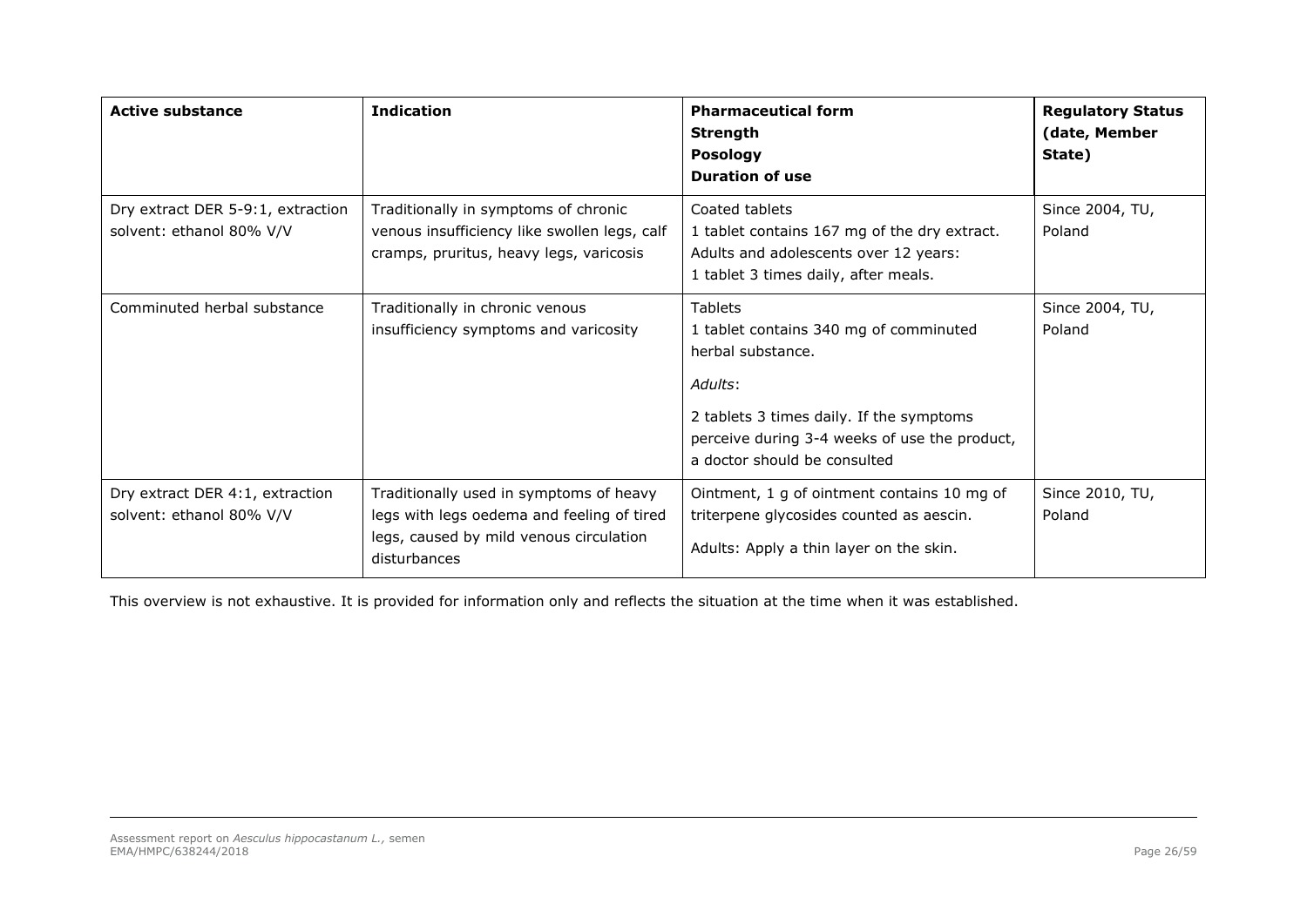## **Information on relevant combination medicinal products marketed in the EU/EEA**

Not applicable

## **Information on other products marketed in the EU/EEA (where relevant)**

An ethanolic liquid extract of fresh unripe seeds (DER 1:1), extraction solvent ethanol 96% V/V used traditionally in symptoms of chronic venous insufficiency (lower limbs swellings, calf cramps, pruritus, pain, heavy legs) and supporting in varicosis has been on the market in Poland since 1987. The oral posology (adults only) is 2.5 ml liquid extract (corresponding to 2.34 g of fresh unripe seeds) in a small amount of water 3 times daily.

# **2.1.2. Information on products on the market outside the EU/EEA**

No information available.

# *2.2. Information on documented medicinal use and historical data from literature*

The medicinal use of horse-chestnut has been documented as a venotonic for treatment of varicose veins (Steinegger and Hänsel, 1972; Newall *et al.,* 1996; Mills and Bone*,* 2000; Ernst *et al.,* 2001), hematoma (Rote Liste, 1980; Ernst *et al.,* 2001), and venous congestion (Wren, 1988). Alcoholic extracts of the seeds of the horse chestnut tree have been used for their venotonic effects since the beginning of the 1900s (Bombardelli *et al*., 1996).

Topically/externally, horse-chestnut extract (aescin 1%) has been used for contusions, nonpenetrating wounds and sport injuries involving oedema (Rote Liste, 1980; Mills and Bone*,* 2000; Bradley, 2006).

Aescin has been used orally and topically in the prevention and treatment of various peripheral vascular disorders including traumatic swellings and post-operative oedema (Reynolds and Prasad, 1982).

| <b>Herbal preparation</b>                                                     | <b>Documented</b><br>use/Traditional use                                                                | <b>Pharmaceutical form</b><br><b>Strength</b><br><b>Posology</b><br><b>Duration of use</b>                                                                 | Reference       |
|-------------------------------------------------------------------------------|---------------------------------------------------------------------------------------------------------|------------------------------------------------------------------------------------------------------------------------------------------------------------|-----------------|
| Horse-chestnut seed<br>extract<br>DER and extraction<br>solvent not specified | Varices,<br>thrombophlebitis,<br>oedema and<br>congestions in the<br>extremities, bruises,<br>hematomas | Cutaneous use<br>Gel<br>1 g contains 150 mg<br>extract (corresponding<br>to 18 mg aescin)<br>Apply thin layers on<br>affected areas several<br>times daily | Rote Liste 1980 |

| <b>Table 2:</b> Overview of historical data |  |  |  |  |  |  |  |
|---------------------------------------------|--|--|--|--|--|--|--|
|---------------------------------------------|--|--|--|--|--|--|--|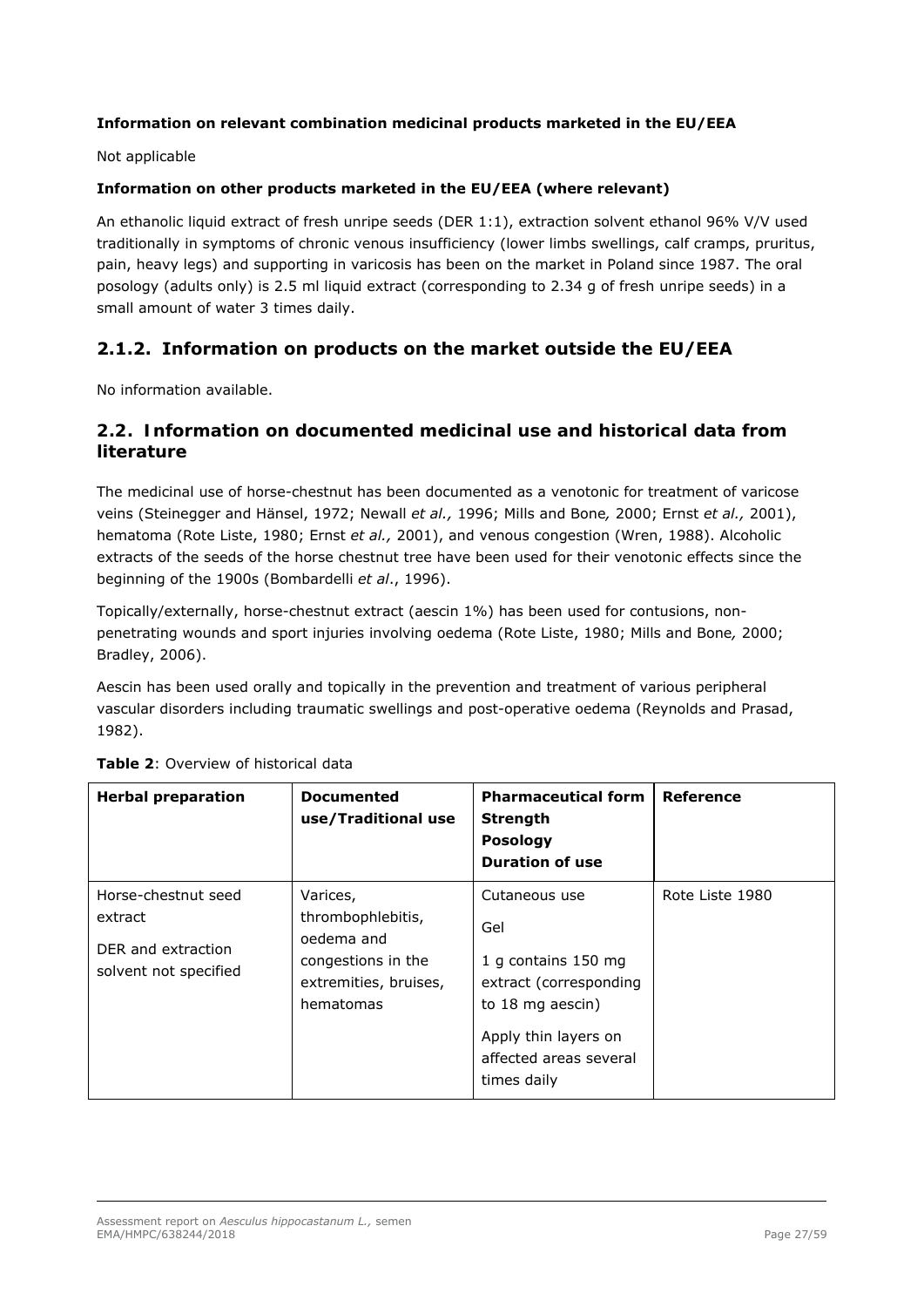# *2.3. Overall conclusions on medicinal use*

**Table 3**: Overview of evidence on period of medicinal use

| <b>Herbal preparation</b><br><b>Pharmaceutical form</b>                     | <b>Indication</b>                                                                                                                                                                                                                                                                                                                                                                                                                                                  | <b>Strength</b><br><b>Posology</b>                                                                                                                                                                                                            | <b>Period of medicinal</b><br>use                                                                                                                                          |
|-----------------------------------------------------------------------------|--------------------------------------------------------------------------------------------------------------------------------------------------------------------------------------------------------------------------------------------------------------------------------------------------------------------------------------------------------------------------------------------------------------------------------------------------------------------|-----------------------------------------------------------------------------------------------------------------------------------------------------------------------------------------------------------------------------------------------|----------------------------------------------------------------------------------------------------------------------------------------------------------------------------|
| <b>WEU</b>                                                                  |                                                                                                                                                                                                                                                                                                                                                                                                                                                                    |                                                                                                                                                                                                                                               |                                                                                                                                                                            |
| Dry extract DER 4.5-5.5:1,<br>extraction solvent: ethanol<br>50-58% V/V     | a) Herbal medicinal product for treatment of<br>chronic venous insufficiency, which is<br>characterised by swollen legs, varicose veins, a<br>feeling of heaviness, pain, tiredness, itching,<br>tension and cramps in the calves.<br>b) Symptoms of chronic venous insufficiency<br>like varicose veins (also during pregnancy),<br>phlebitis, thrombophlebitis, pain in the legs,<br>heavy legs, cramps in the calf during night,<br>pruritus and venous oedema. | Prolonged release capsule/tablet<br>One capsule/tablet contains 50 mg of<br>triterpene glycosides, calculated as<br>anhydrous aescin<br>Adults and elderly:<br>1 capsule/tablet 2 times daily                                                 | a) At least since 1976,<br>Germany<br>Since 1996, Germany<br>Since 1999, Spain<br>Since 1999, Poland<br>Since 2001, Norway<br>Since 2002, Sweden<br>b) Since 1989, Austria |
| Dry extract DER 4.5-5.5:1,<br>extraction solvent ethanol<br>50% V/V         | a) Symptoms of venous disorders like heavy<br>legs, pruritus, pain in the legs.<br>b) Traditionally used for the improvement of<br>condition in tired legs.                                                                                                                                                                                                                                                                                                        | Oral solution<br>a) 1 ml contains dry extract corresponding<br>to 20 mg aescin<br>3 times daily 5-10 drops corresponding to<br>15-30 mg aescin daily<br>b) 1 ml (20 drops) contains 100 mg dry<br>extract<br>>12 years: 5 drops 3 times daily | a) Between 1961-2007,<br>Austria<br>b) At least since 1976,<br>Germany                                                                                                     |
| Dry extract (DER not<br>specified), extraction solvent:<br>ethanol 60% m/m. | Natural medicinal product for relief of swollen<br>legs, a feeling of heaviness, itching, cramps<br>and restless legs                                                                                                                                                                                                                                                                                                                                              | 1 entero-coated tablet contain:<br>157.5-225 mg extract corresponding to 50<br>mg triterpeneglycosides calculated as                                                                                                                          | Since 2005, Denmark                                                                                                                                                        |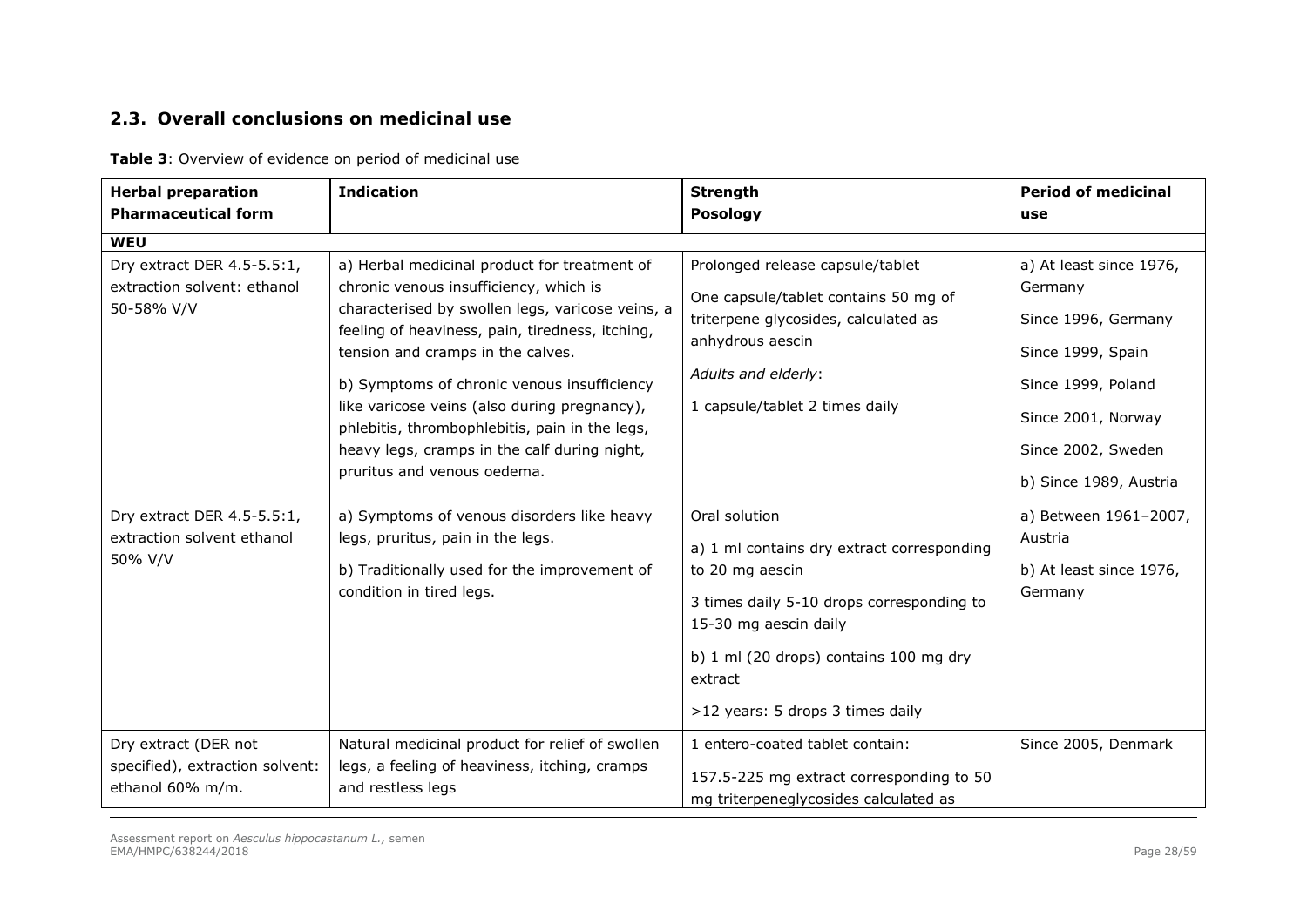| <b>Herbal preparation</b><br><b>Pharmaceutical form</b>                                                               | <b>Indication</b>                                                                                                                                                                                                                                                                                 | <b>Strength</b><br><b>Posology</b>                                                                                                       | <b>Period of medicinal</b><br>use  |
|-----------------------------------------------------------------------------------------------------------------------|---------------------------------------------------------------------------------------------------------------------------------------------------------------------------------------------------------------------------------------------------------------------------------------------------|------------------------------------------------------------------------------------------------------------------------------------------|------------------------------------|
|                                                                                                                       | Treatment of chronic veneus insufficens must<br>only be done after consultation with a doctor                                                                                                                                                                                                     | aescin<br>Adults and elderly:<br>1 tablet 2 times daily                                                                                  |                                    |
| Standardised dry extract<br>(DER not specified),<br>extraction solvent: ethanol<br>68% V/V                            | Herbal medicinal product for treatment of<br>chronic venous insufficiency, which is<br>characterised by swollen legs, varicose veins, a<br>feeling of heaviness, pain, tiredness, itching,<br>tension and cramps in the calves                                                                    | Capsule, hard<br>1 capsule contains 50 mg triterpene<br>glycosides, calculated as anhydrous aescin<br>Adults:<br>1 capsule 2 times daily | At least since 1976,<br>Germany    |
| Standardised dry extract<br>DER 5-8:1, extraction<br>solvent: methanol 80% V/V                                        | Herbal medicinal product for treatment of<br>chronic venous insufficiency, which is<br>characterised by swollen legs, varicose veins, a<br>feeling of heaviness, pain, tiredness, itching,<br>tension and cramps in the calves and for<br>swelling of soft tissue following surgery and<br>trauma | Capsule, soft<br>1 capsule contains 40 mg triterpene<br>glycosides, calculated as anhydrous aescin<br>Adults:<br>1 capsule 3 times daily | Since 1992, Germany                |
| Dry extract DER 5-6.1:1,<br>extraction solvent 60%<br>ethanol<br>63-90 mg extract<br>corresponding to 20 mg<br>aescin | Chronic venous insufficiency grade I and II<br>according to Widmer with the symptoms pain<br>in the legs, heavy legs, venous oedemas,<br>cramp in the calf and varicose veins                                                                                                                     | Film-coated tablet<br>1 tablet contains: 63-90 mg extract<br>corresponding to 20 mg aescin<br>oral use; 1-2 tablets 3 times daily        | Between 2000-2011,<br>WEU, Austria |
| Dry extract (DER not<br>provided), extraction solvent<br>ethanol 60% V/V                                              | In symptoms of chronic venous insufficiency<br>as: swelling lower legs, calf cramps, pruritus<br>and feeling of heavy legs                                                                                                                                                                        | Capsule, hard,<br>1 capsule contains: 100-125 mg dry extract<br>corresponding to 20 mg anhydrous aescin                                  | Since 2001, Poland                 |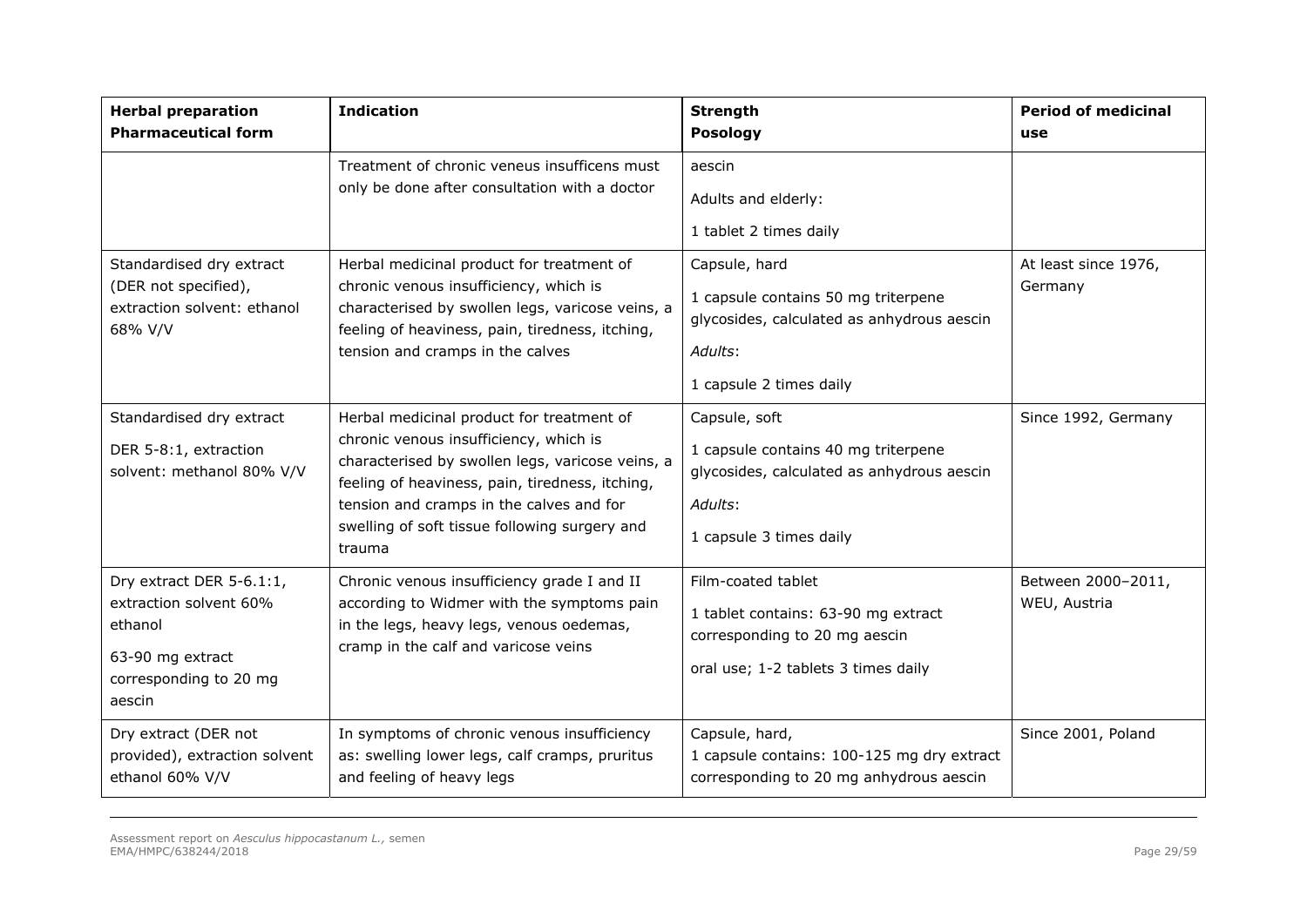| <b>Herbal preparation</b><br><b>Pharmaceutical form</b>                                                         | <b>Indication</b>                                                    | <b>Strength</b><br><b>Posology</b>                                                                                                                          | <b>Period of medicinal</b><br>use          |
|-----------------------------------------------------------------------------------------------------------------|----------------------------------------------------------------------|-------------------------------------------------------------------------------------------------------------------------------------------------------------|--------------------------------------------|
| 100-125 mg dry extract<br>corresponding to 20 mg<br>triterpene glycosides,<br>calculated as anhydrous<br>aescin |                                                                      | Adults:<br>3 capsules in the morning and 2 capsules in<br>the evening.                                                                                      |                                            |
| <b>TU</b>                                                                                                       |                                                                      |                                                                                                                                                             |                                            |
| Dry extract DER 5-10:1,<br>extraction solvent: methanol<br>80% V/V                                              | Traditionally used for the improvement of<br>condition in tired legs | 1 g gel contains 32 mg dry extract<br>Adults and adolescents:<br>application of a thin layer on the intact skin<br>of the affected areas<br>2-3 times daily | At least since 1976,<br>Germany            |
| Dry extract DER 4.5-5.5:1,<br>extraction solvent: ethanol<br>50% V/V                                            | Traditionally used for the improvement of<br>condition in tired legs | 1 g cream contains 38 mg dry extract<br>Adults:<br>application of a thin layer on the intact skin<br>of the affected areas<br>1-3 times daily               | At least since 1976 until<br>2013, Germany |
| Dry extract<br>DER 5-8:1, extraction<br>solvent: methanol 80% V/V                                               | Traditionally used for the improvement of<br>condition in tired legs | 1 g cream contains 8.5 mg dry extract<br>Adults:<br>application of a thin layer on the intact skin<br>of the affected areas<br>1-several times daily        | At least since 1976,<br>Germany            |
| Liquid extract DER 1:3.5-5,<br>extraction solvent: ethanol                                                      | Traditionally used for the improvement of                            | 1 g cream contains 200 mg liquid extract                                                                                                                    | At least since 1976 until                  |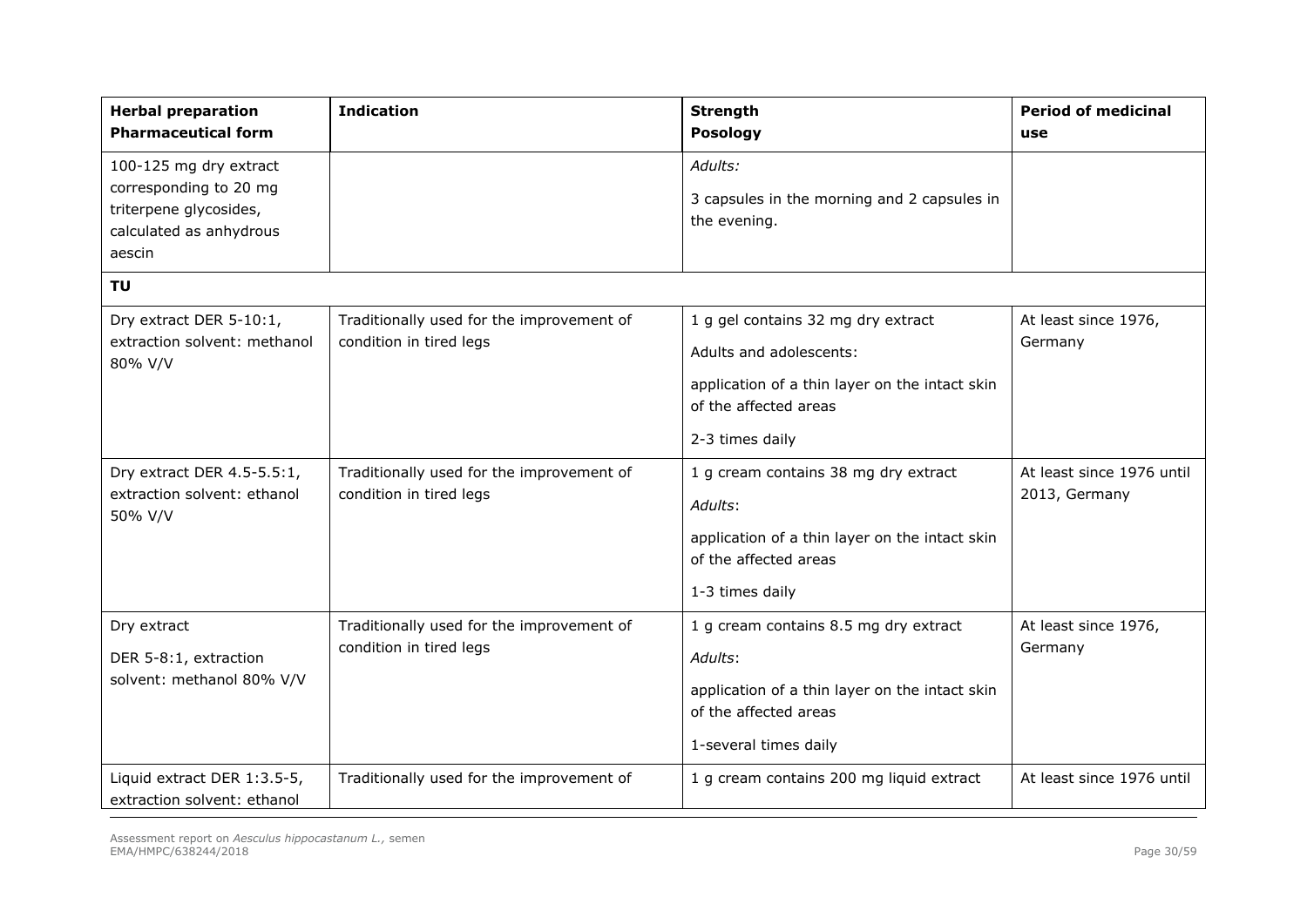| <b>Herbal preparation</b><br><b>Pharmaceutical form</b>                                                                      | <b>Indication</b>                                                                                                                                                                     | <b>Strength</b><br><b>Posology</b>                                                                                                                                              | <b>Period of medicinal</b><br>use          |
|------------------------------------------------------------------------------------------------------------------------------|---------------------------------------------------------------------------------------------------------------------------------------------------------------------------------------|---------------------------------------------------------------------------------------------------------------------------------------------------------------------------------|--------------------------------------------|
| 50% V/V                                                                                                                      | condition in tired legs                                                                                                                                                               | Adults:<br>application of a thin layer on the affected<br>areas<br>3 times daily                                                                                                | 2011, Germany                              |
| Dry extract DER 5-7:1,<br>extraction solvent: ethanol<br>60% V/V                                                             | Traditionally used for the improvement of<br>condition in tired legs                                                                                                                  | 1 g cream contains 16 mg dry extract<br>Adults:<br>application of a thin layer on the affected<br>areas<br>1-3 times daily                                                      | At least since 1976,<br>Germany            |
| Dry extract DER 5:1,<br>extraction solvent ethanol<br>50% V/V<br>36.5-42 mg dry extract<br>corresponding to 7.6 mg<br>aescin | Varicosis, phlebitis, thrombophlebitis, ulcus<br>cruris, and associated symptoms like pain in<br>the legs, heavy legs, cramps in the calf during<br>night, pruritus and venous oedema | Ointment<br>1 g ointment contains 36.5-42 mg dry<br>extract corresponding to 7.60 mg aescin<br>cutaneous use: several times daily, during<br>night cover with dressing material | Between 1968-2011,<br>Austria              |
| Liquid extract DER 1:1.5-2.5,<br>extraction solvent: ethanol<br>55% V/V                                                      | Traditionally used for the improvement of<br>condition in tired legs                                                                                                                  | Oral liquid<br>20 ml contain 13.6 g liquid extract<br>>12 years: 10 drops (approximately 0.3 g)<br>2 times daily                                                                | At least since 1976 until<br>2017, Germany |
| Dry extract<br>DER 3-6:1, extraction<br>solvent: water                                                                       | Traditionally used for the improvement of<br>condition in tired legs                                                                                                                  | Coated tablet<br>1 tablet contains 99 mg dry extract<br>Adults:                                                                                                                 | At least since 1976,<br>Germany            |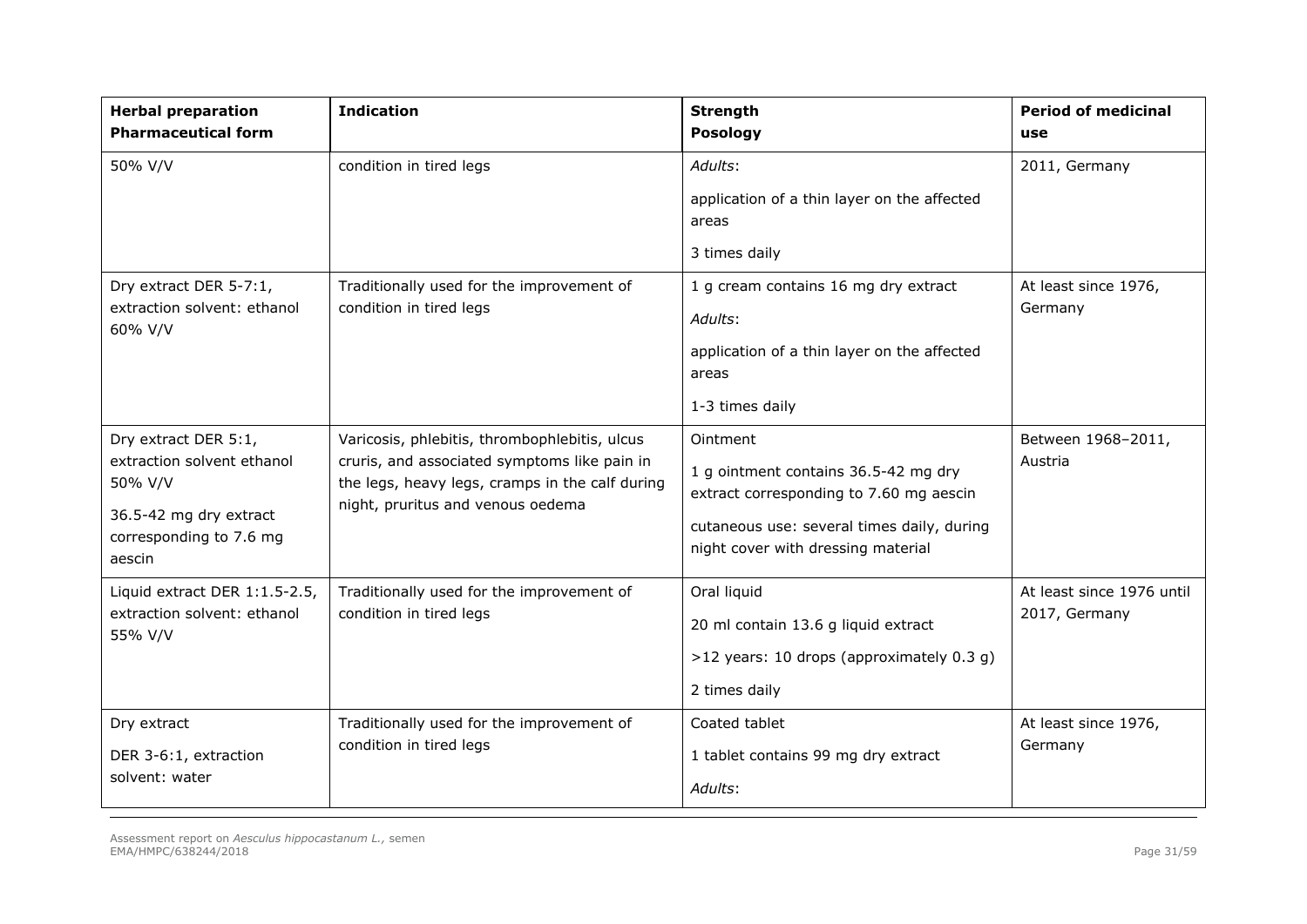| <b>Herbal preparation</b><br><b>Pharmaceutical form</b>           | <b>Indication</b>                                                                                                  | <b>Strength</b><br><b>Posology</b>                                                                    | <b>Period of medicinal</b><br>use |
|-------------------------------------------------------------------|--------------------------------------------------------------------------------------------------------------------|-------------------------------------------------------------------------------------------------------|-----------------------------------|
|                                                                   |                                                                                                                    | 1 tablet 2 times daily                                                                                |                                   |
| Liquid extract<br>DER 1:2, extraction solvent:<br>ethanol 19% m/m | Traditionally used for the improvement of<br>condition in tired legs and for the<br>strengthening of venous system | Oral liquid<br>100 ml (=103.3 g) contain 770 mg liquid<br>extract<br>Adults:<br>20 ml 3-4 times daily | At least since 1976,<br>Germany   |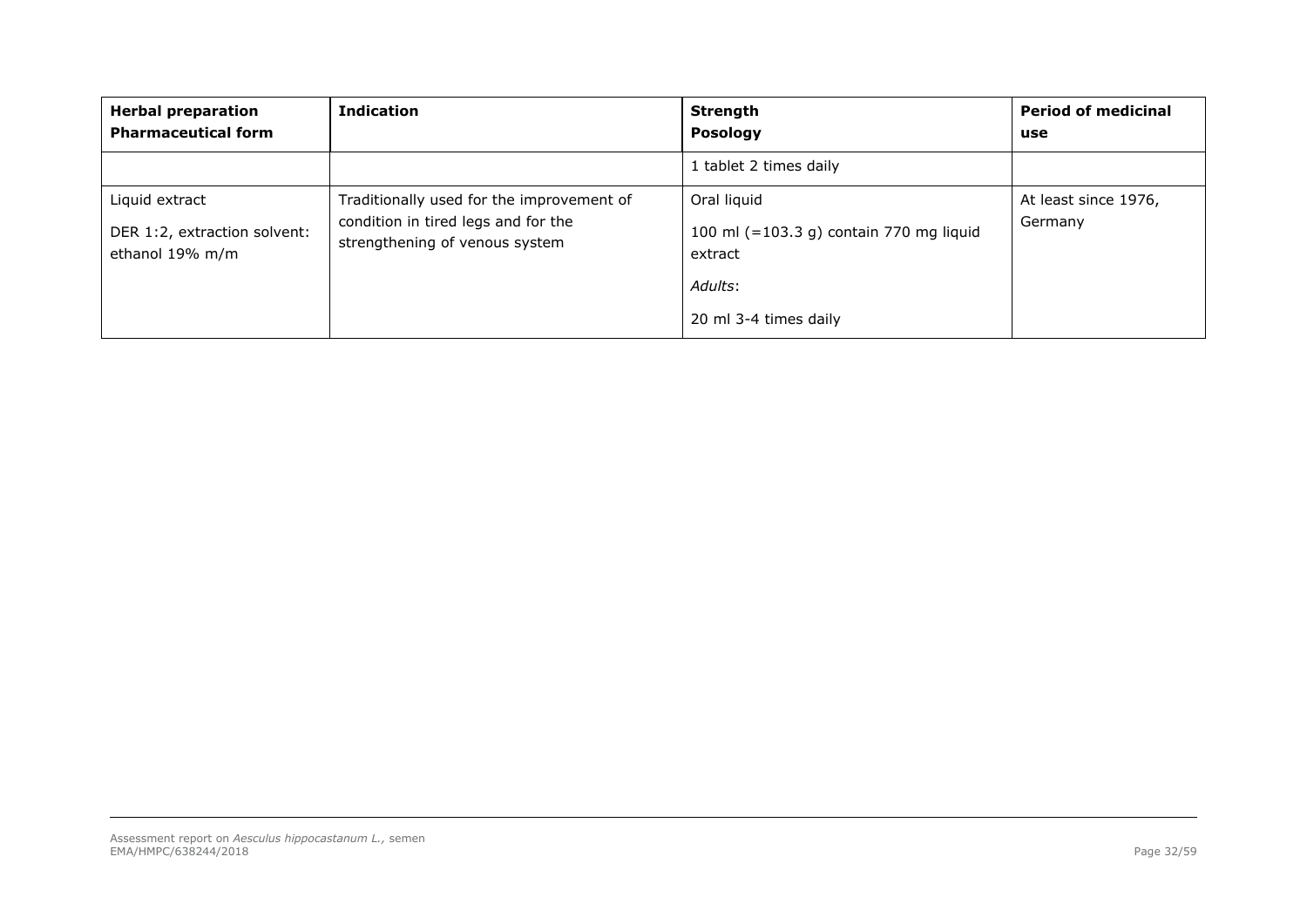## *Well established use monograph (oral use)*

Authorised, as well as registered products containing dry extracts with DER in the range 4.5-8:1, extraction solvent ethanol >50% V/V or methanol 80% and/or standardised on the content of triterpene glycosides for the oral treatment of chronic venous insufficiency can be found on the EU market for more than 10 years. The clinical efficacy of the extracts, based on Article 10a of Directive 2001/83/EC (well-established use), is evaluated in section 4. "Clinical data".

## *Traditional use monograph (cutaneous use and oral use)*

Based on information obtained from Member states and literature, *A. hippocastanum* L., semen containing products for cutaneous use and oral use have been in medicinal use for at least 30 years in the EU. The traditional medicinal uses can be grouped into two indications suitable for traditional herbal medicinal products:

1) Traditional herbal medicinal product to relieve symptoms of discomfort and heaviness of legs related to minor venous circulatory disturbances.

2) Traditional herbal medicinal product for relief of signs of bruises, such as local oedema and haematoma.

The following extracts and uses of horse chestnut seed fulfil the criteria for traditional use:

### Indication 1)

Traditional herbal medicinal product to relieve symptoms of discomfort and heaviness of legs related to minor venous circulatory disturbances.

### **Cutaneous use:**

 Dry extract, extraction solvent ethanol 25-50% V/V in a strength corresponding to ca 0.4% triterpene glycosides, calculated as protoaescigenin, in an ointment base, for cutaneous use.

### *Assessor's comment:*

*The dry extract, extraction solvent ethanol 25-50% V/V, in a strength corresponding to ca 1% aescin in an ointment base, for cutaneous use, was included in the first version of the monograph, published in 2009. A product on the Austrian market between 1968-2011, literature reference from 1980 (Rote Liste) and products on the EU market since 1992 are in support of the traditional use of extracts corresponding to ca 1% aescin, but consistent information on the extraction solvent is missing. Since there are no known safety concerns, the preparation is retained in the revision of the monograph.* 

*In addition, a new lower acceptance criteria for the content of triterpene glycosides using a more specific method, i.e. LC assay, have been introduced in the Ph.Eur. monographs 1830 and 1829 and the previous method, i.e. absorption assay was suppressed. A correlation factor of approximately 2.4 (ratio old method:new method) has been used in this revision. For further information see section 1.1. 'Description of the herbal substance(s), herbal preparation(s) or combination thereof'.* 

- Liquid extract (DER 1:3.5-5; extraction solvent: ethanol 50% V/V, 20% in an ointment base, for cutaneous use.
- Dry extract (DER 5-10:1), extraction solvent: methanol 80% V/V, 100 g gel contain 3.2 g dry extract
- Dry extract (DER 5-8:1), extraction solvent: methanol 80% V/V, 100 g cream contain 0.085 g dry extract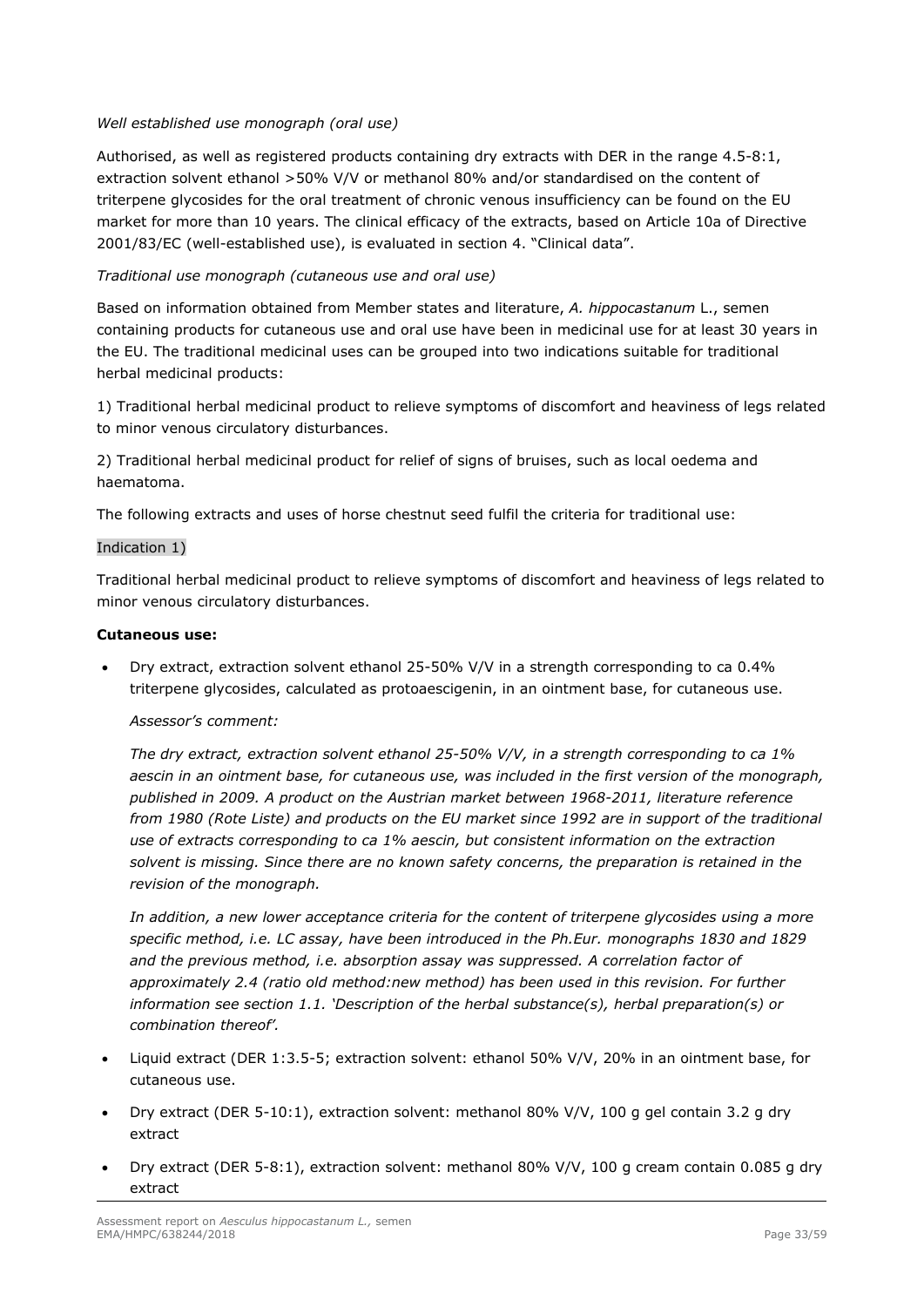- Dry extract (DER 4.5-5.5:1), extraction solvent: ethanol 50% V/V, 100 g cream contains 3.8 g dry extract
- Dry extract (DER 5-7:1), extraction solvent: ethanol  $60\%$  V/V, 100 g cream contains 1.6 g dry extract

Posology: Adults and elderly: Apply a thin layer on the affected area 1-3 times per day. Apply on intact skin only.

## **Oral use:**

- Liquid extract (DER 1:1.5-2.5), extraction solvent ethanol 55% V/V Posology: 300 mg 2 times daily
- Liquid extract (DER 1:2), extraction solvent ethanol 19% m/m Posology: 154 mg 3-4 times daily
- Dry extract (DER 3-6:1), extraction solvent water Posology: 99 mg 2 times daily

### Indication 2)

Traditional herbal medicinal product for relief of signs of bruises, such as local oedema and haematoma.

### **Cutaneous use:**

 Dry extract, extraction solvent ethanol 25-50% V/V, in a strength corresponding to ca 0.4% triterpene glycosides, calculated as protoaescigenin, in an ointment base, for cutaneous use.

### *Assessor's comment:*

*The dry extract, extraction solvent ethanol 25-50% V/V, in a strength corresponding to ca 1% aescin in an ointment base, for cutaneous use, was included in the first version of the monograph, published in 2009. A product on the Austrian market between 1968-2011, literature reference from 1980 (Rote Liste) and products on the EU market since 1992 are in support of the traditional use of extracts corresponding to ca 1% aescin, but consistent information on the extraction solvent is missing. Since there are no known safety concerns, the preparation is retained in the revision of the monograph.* 

*In addition, a new lower acceptance criteria for the content of triterpene glycosides using a more specific method, i.e. LC assay, have been introduced in the Ph. Eur. monographs 1830 and 1829 and the previous method, i.e. absorption assay was suppressed. A correlation factor of approximately 2.4 (ratio old method: new method) has been used in this revision. For further information see section 1.1. 'Description of the herbal substance(s), herbal preparation(s) or combination thereof'.* 

 Liquid extract (DER 1:3.5-5; extraction solvent: ethanol 50% V/V), 20% in an ointment base, for cutaneous use.

Posology: Adolescents over 12 years, adults and elderly: Apply a thin layer on the affected area 1-3 times per day. Apply on intact skin only.

### **Duration of use:**

### Indication 1)

If the symptoms persist longer than 2 weeks during the use of the medicinal product, a doctor or a qualified health care practitioner should be consulted.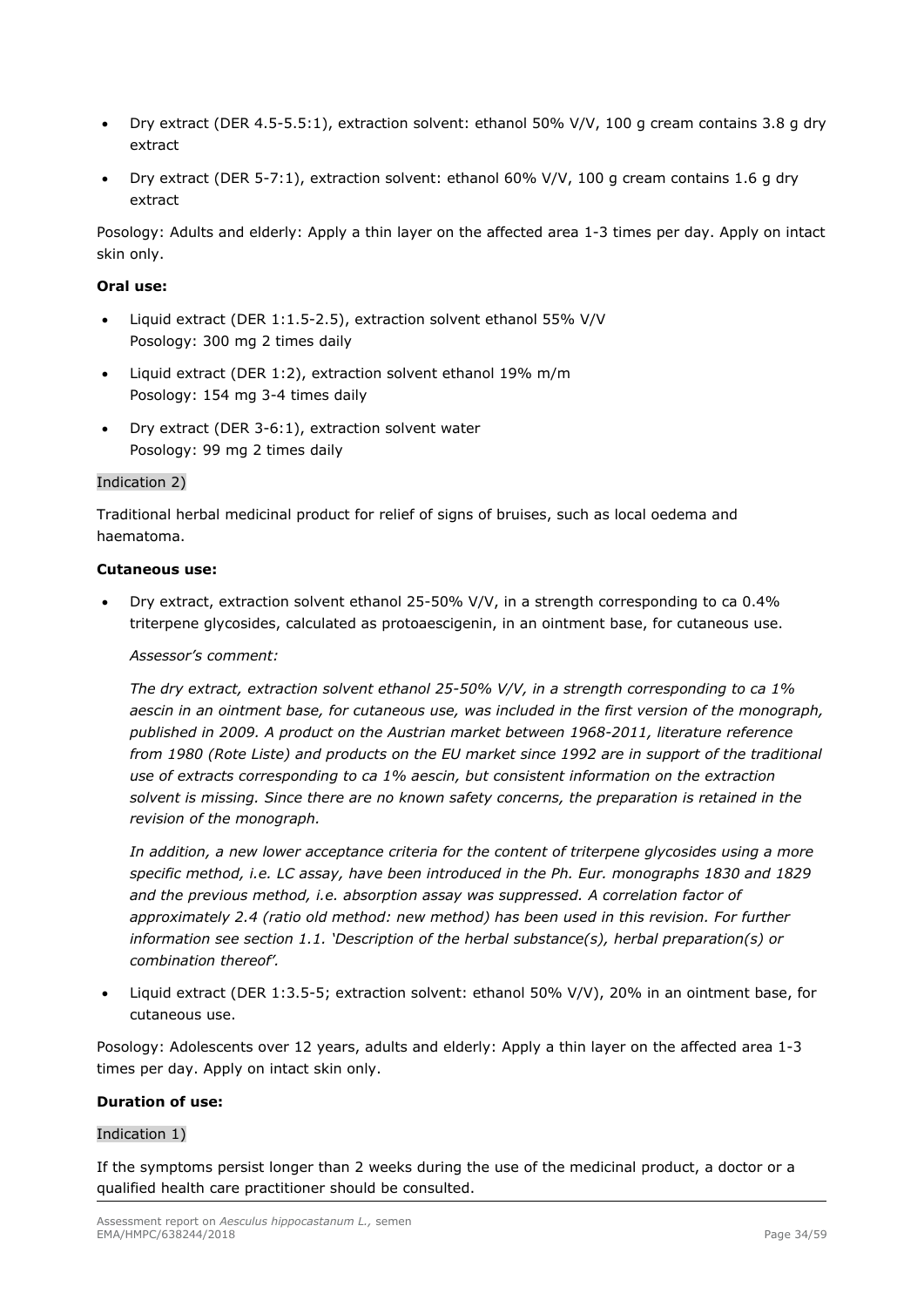## Indication 2)

If the symptoms persist longer than 5 days during the use of the medicinal product, a doctor or a qualified health care practitioner should be consulted.

# **3. Non-Clinical Data**

# *3.1. Overview of available pharmacological data regarding the herbal substance(s), herbal preparation(s) and relevant constituents thereof*

# **3.1.1. Primary pharmacodynamics**

The literature on the pharmacodynamics of hydro-alcoholic extracts of *A. hippocastanum* L., semen and of aescin is extensive. Comprehensive reviews are presented by Bombardelli *et al*., 1996, Blaschek *et al.,* 1992, ESCOP (2003) and Sirtori (2001).

## *Anti-inflammatory and anti-oedematous effect*

The following information was retrieved from ESCOP (2003): Egg albumin-induced oedema in the rat paw was significantly (p<0.001) inhibited by i.v. administration of aescin at 0.2 and 2.5 mg per kg body weight. I.p. administration of 4 mg/kg bw of aescin inhibited dextran-induced oedema in the rat paw model. I.v. administration to rats of aescin at 2.5 mg/kg bw prevented an increase in vascular permeability, caused by i.p. injection of egg white.

Similar results are reviewed by Blaschek *et al.* 1992: Lorenz (1960) performed an extensive investigation on several ethanolic extracts of horse-chestnut seeds. On parenteral application, the extracts inhibited ovalbumin-induced oedema of the rat paw. Oral doses had no effect. The effect was long-lasting and reached its peak 16 hours after application. Parenteral administration of the extracts also reduced vascular fragility in rat skin as determined by the petechien test. Also, here the peak effect was obtained 16 hours after application. Aescin was shown to be responsible for these effects.

### *Effect on venous tone*

Lochs *et al*., 1974, reported that the effects of extracts (standardised to 16% aescin, no information on drug/extract ratio or solvent) from horse chestnut (*A. hippocastanum* L.) and of aescin were investigated on isolated veins (bovine *Vena metacarpalis*, human *Vena saphena*) which either were perfused or used as strips with isotonic recording. They produced in high doses (0.2 mg/ml and more) a slow and irreversible contraction in both experimental procedures. The contractions were very similar to those produced by the same doses of saponin, but dissimilar to those produced by much smaller doses of noradrenaline ESCOP (2003). According to ESCOP (2003) similar effects on venous tone were observed with alcoholic horse-chestnut seed extract at 0.2-1 mg/ml on isolated veins of rabbits and with aescin at 1 ng/ml to 1 mg/ml on human vein (*Vena saphena*) preparations. The effects were comparable to those of essential phospholipids, serotonin or dihydroergotamine, and significantly greater than those of acetylcholine or vasopressin.

The following results were obtained with an extract (containing 75% aescin, no other details given): In the isolated canine saphenous vein, the extract induced concentration-dependent contractions at concentrations above 5 times  $10^{-5}$  mg/ml; the contraction at 5 times  $10^{-4}$  mg/ml reached a maximum in 15 minutes and lasted more than 5 hours. In anaesthetised dogs, i.v. administration of 50 mg of the extract significantly increased femoral venous pressure (p<0.001). Oral administration to rats of 200 mg/kg of the extract significantly decreased cutaneous capillary hyperpermeability induced by histamine or serotonin (Guillaume and Padioleu, 1994).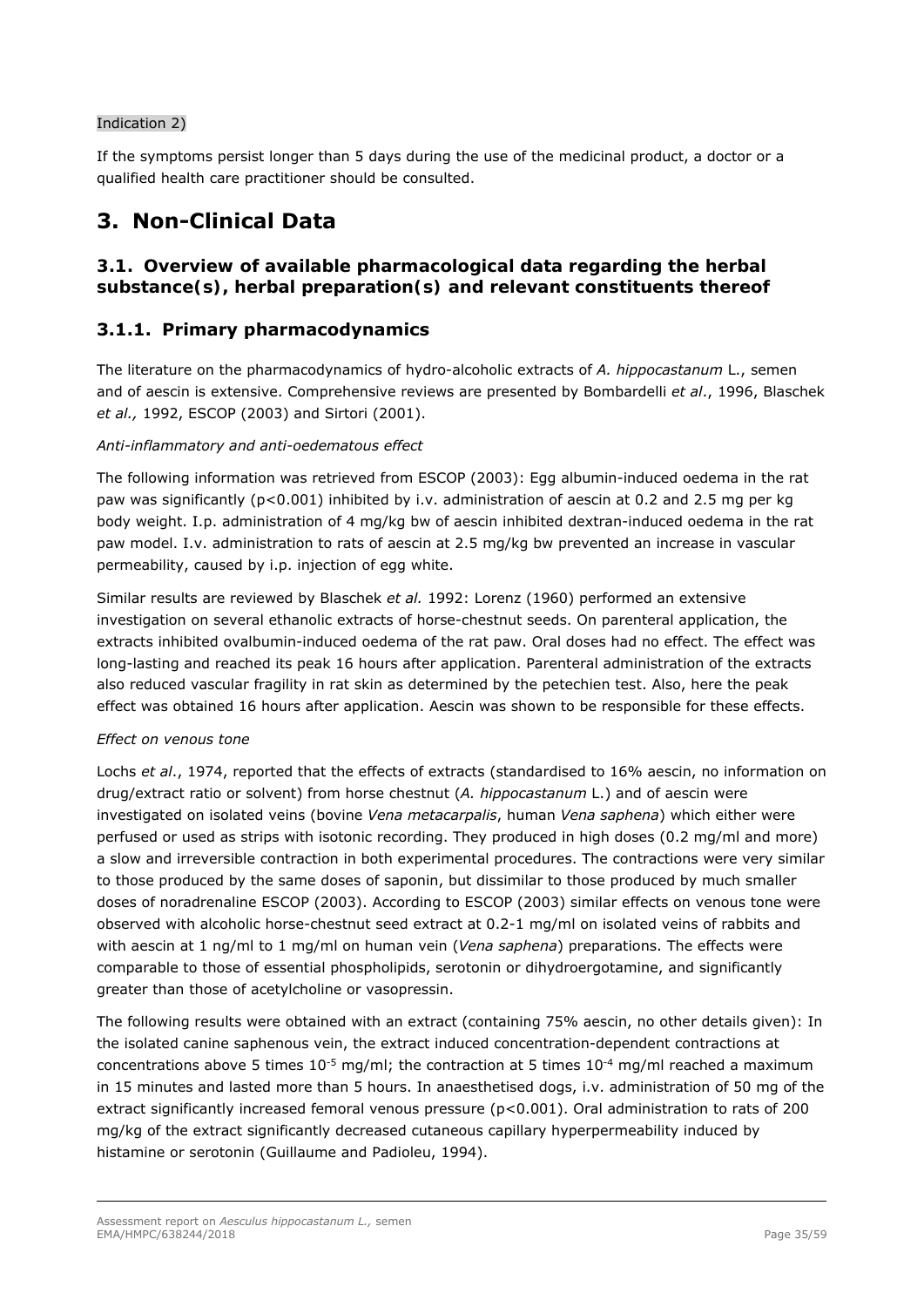Aescin, in concentrations of 5-10 mg/ml, increased the tension of isolated human saphenous veins and rabbit portal veins. The effect was abolished by non-steroidal anti-inflammatory drugs, indicating that the effect was dependent on PGF2a in the venous tissue. This ability to enhance PGF2 $\alpha$  generation in the veins, and thus increase tonus, may be of relevance in venous insufficiency (Longiave *et al*., 1978).

Other investigations showing venotonic effects of various alcoholic horse-chestnut seed extracts are reviewed by Bombardelli *et al*., 1996. Anti-oedemic activity of oral doses of horse-chestnut seed extracts was demonstrated in experiments on rats with blocked leg lymphatic circulation (Bombardelli *et al*., 1996).

*In vitro*, aescin contracted vein segments derived from normal vessels whereas no contraction was observed in segments from varicose vessels (Brunner *et al*., 2001).

In *inferior vena cava* (IVC) segments from male rats incubated in normal Krebs (2.5 mM Ca<sup>2+</sup>), aescin caused concentration-dependent contraction (max 104.3±19.6 at 10<sup>−</sup>4 M). Aescin-induced contraction was not a rigor state, because after washing with Krebs the veins returned to a relaxed state. In Ca<sup>2+</sup>free Krebs, there was essentially no contraction to aescin. In aescin-treated veins incubated in 0  $Ca<sup>2+</sup>$ Krebs, stepwise addition of extracellular CaCl<sub>2</sub> caused corresponding increases in contraction (max 80.0 $\pm$ 11.1 at 2.5 mM). In the absence of aescin, the  $\alpha$ -adrenergic agonist phenylephrine (PHE, 10<sup>-5</sup> M), angiotensin II (AngII, 10<sup>-6</sup> M), and membrane depolarization by KCl (96 mM) caused contraction (122.5±45.1, 114.2±12.2 and 221.7±35.4, respectively). In IVC segments pretreated with aescin (10−4 M), the contractile response to PHE (9.7±2.6), AngII (36.0±9.1) and KCl (82.3±10.2) was reduced (Raffetto and Khalil, 2011).

## *Endothelium effects*

Human vascular endothelial cells (HUVECs) were exposed to CoCl2 as an *in vitro* model of hypoxia. Expression of VCAM-1 (vascular cell adhesion molecule), reduction of PECAM-1 (platelet endothelial cell adhesion molecule) and cytoskeletal changes without alterations in cell viability were observed. HUVECs were also exposed to *Escherichia coli* lipopolysaccharide (LPS) as an *in vitro* model of inflammation: significant IL-6 release was measured. Pre-treatment of HUVECs with aescin prevented, in a concentration-dependent fashion  $(0.1-1 \mu M)$ , the action of CoCl<sub>2</sub> on VCAM-1 and PECAM-1, also preserving endothelial cell morphology. Furthermore, aescin pre-treatment reduced IL-6 release from LPS-activated vascular endothelium (Montopoli *et al*., 2007).

### *Effect on lysosomal enzymes*

Aescin inhibited the enzyme hyaluronidase (IC50=149.9 μM) (Facino *et al*., 1995).

| <b>Herbal</b><br>preparation tested                                               | <b>Strength</b><br><b>Dosage</b><br><b>Route of</b><br>administration | <b>Experimental</b><br>model                                                                               | Reference             | <b>Main non-clinical</b><br>conclusions                                                                                                                       |
|-----------------------------------------------------------------------------------|-----------------------------------------------------------------------|------------------------------------------------------------------------------------------------------------|-----------------------|---------------------------------------------------------------------------------------------------------------------------------------------------------------|
| Extracts<br>(standardised to<br>16% aescin) from<br>horse chestnut seed<br>aescin | $5 \mu g/ml - 0.2 mg/ml$                                              | Ex vivo:<br>isolated veins<br>(bovine Vena<br>metacarpalis,<br>human Vena<br>saphena) which<br>either were | Lochs et al.,<br>1974 | In high doses of the<br>extract (0.2 mg/ml<br>and more) and aescin<br>$(0.1 \text{ mg/ml})$ a slow<br>and irreversible<br>contraction in both<br>experimental |

**Table 4**: Overview of the main non-clinical data/conclusions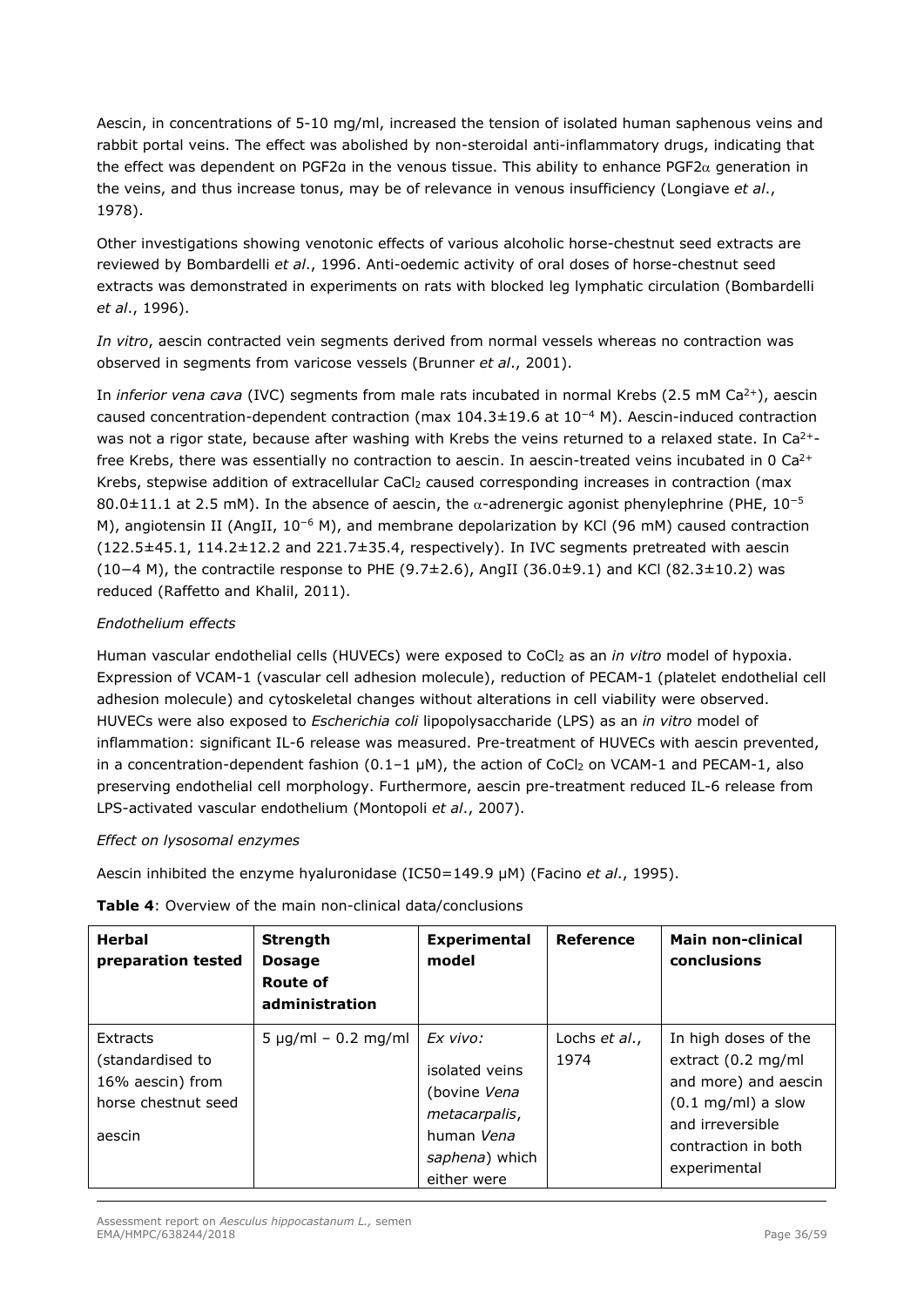| <b>Herbal</b><br>preparation tested                                | <b>Strength</b><br><b>Dosage</b><br><b>Route of</b><br>administration | <b>Experimental</b><br>model                                                   | <b>Reference</b>                       | <b>Main non-clinical</b><br>conclusions                                                                                                                                                                       |
|--------------------------------------------------------------------|-----------------------------------------------------------------------|--------------------------------------------------------------------------------|----------------------------------------|---------------------------------------------------------------------------------------------------------------------------------------------------------------------------------------------------------------|
|                                                                    |                                                                       | perfused or<br>used as strips<br>with isotonic<br>recording                    |                                        | procedures                                                                                                                                                                                                    |
| <b>Extract containing</b><br>75% aescin, no<br>other details given | Various<br>concentrations                                             | Ex vivo:<br>isolated canine<br>saphenous vein                                  | Guillaume<br>and<br>Padioleau,<br>1994 | concentration-<br>dependent<br>contractions at<br>concentrations above<br>5 times $10^{-5}$ mg/ml                                                                                                             |
| Extract containing<br>75% aescin, no<br>other details given        | i.v. 50 mg                                                            | In vivo:<br>anaestetised<br>dogs                                               | Guillaume<br>and<br>Padioleau,<br>1994 | administration of 50<br>mg of the extract<br>increased femoral<br>venous pressure                                                                                                                             |
| extract containing<br>75% aescin, no<br>other details given        | Oral administration,<br>200 mg/kg                                     | In vivo:<br>rats                                                               | Guillaume<br>and<br>Padioleau,<br>1994 | 200 mg/kg of the<br>extract decreased<br>cutaneous capillary<br>hyperpermeability<br>induced by histamine<br>or serotonin                                                                                     |
| aescin                                                             |                                                                       | Ex vivo:<br>isolated human<br>saphenous<br>veins and<br>rabbit portal<br>veins | Longiave et<br>al., 1978               | concentrations of 5-<br>10 mg/ml, increased<br>the tension of isolated<br>human saphenous<br>veins and rabbit<br>portal veins                                                                                 |
| aescin                                                             |                                                                       | Ex vivo:<br>inferior Vena<br>cava (IVC)<br>segments from<br>male rats          | Raffetto and<br><b>Khalil, 2011</b>    | in rat IVC, aescin<br>induces extracellular<br>Ca2+-dependent<br>contraction, but<br>disrupts $\alpha$ -adrenergic<br>and AT1R receptor-<br>mediated pathways,<br>and depolarisation-<br>induced contraction. |

# **3.1.2. Secondary pharmacodynamics**

*Protective effects against gastric ulcer* 

Wang *et al*., 2014, investigated the possible mechanisms underlying the gastroprotective effect of aescin against indomethacin-induced gastric ulcer in mice. The mice underwent intragastric treatment with aescin at doses of 0.45, 0.9 or 1.8 mg/kg. Gastric lesion was estimated morphometrically and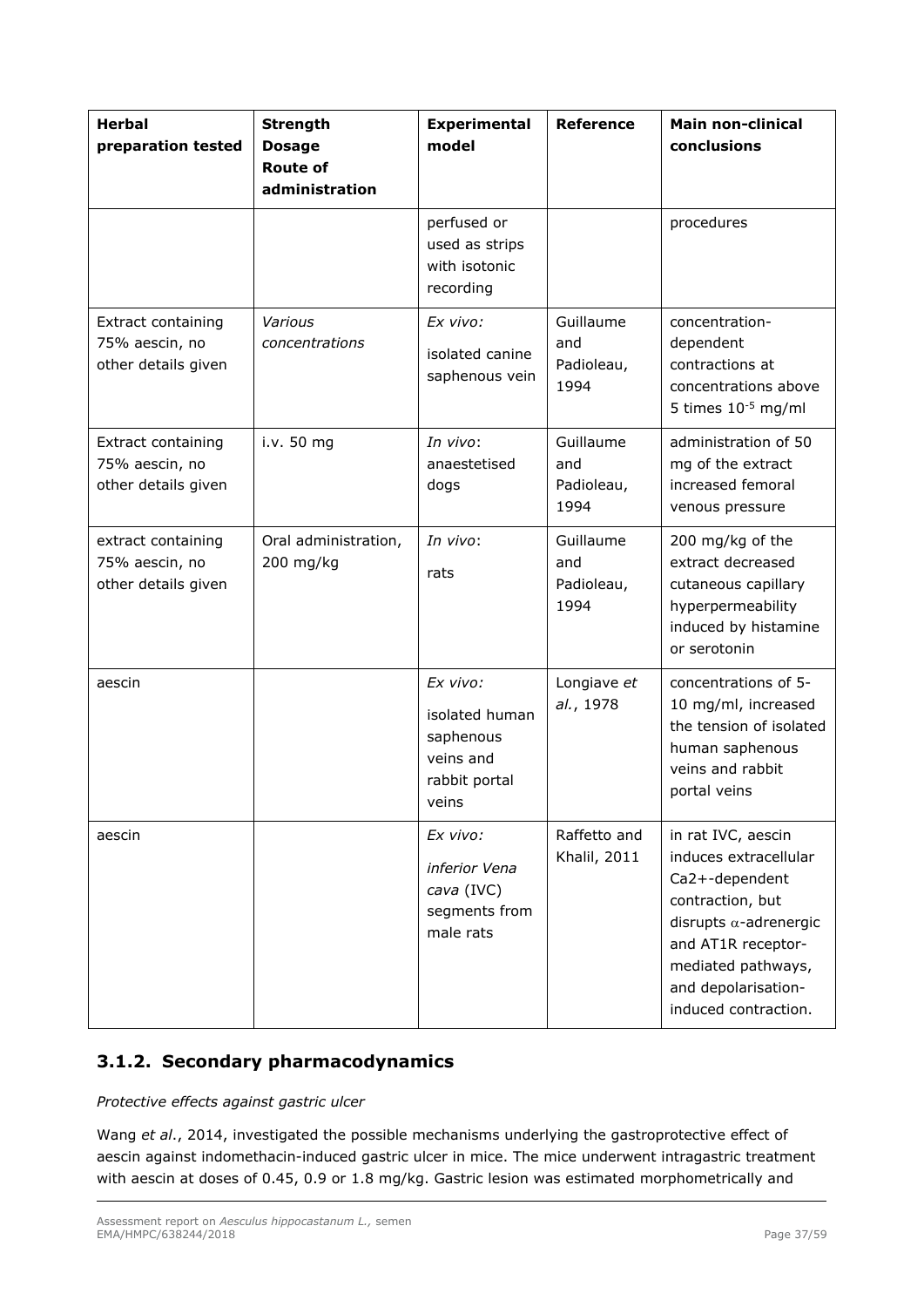histopathologically 6 hours after the indomethacin administration. The authors report that aescin reduced the ulcer index and the attenuation of histopathologic changes (Wang *et al*., 2014).

### *Effects on platelet aggregation*

The effect on platelet aggregation of a dry hydroalcoholic extract, standardised for 16–22% triterpene saponins was investigated. Platelet-rich plasma was prepared from heparinized venous blood from healthy blood donors. The donors had refrained from drugs known to affect platelet aggregation (e.g., NSAIDs) for two weeks prior to blood donation. The platelet-rich plasma (500 µl) was preincubated with horse chestnut extract (5 µl), with or without 10<sup>-5</sup> M ketanserin, for 5 minutes prior to stimulation with 10<sup>-6</sup> or 10<sup>-5</sup> M adenosine diphosphate (ADP). The authors report that no aggregatory effect of the horse chestnut extract or ketanserin alone was seen on platelet aggregation. However, ADP-induced platelet aggregation was reduced by horse chestnut extract. A further reduction was seen by the extract in the presence of the 5-HT<sub>2A</sub> receptor antagonist ketanserin (Felixsson *et al.*, 2010).

# **3.1.3. Safety pharmacology**

No information available.

# **3.1.4. Pharmacodynamic interactions**

No information available.

# **3.1.5. Conclusions**

Aqueous ethanolic extracts of *A. hippocastanum* L., seed (horse-chestnut seed extract; HCSE), and pure aescin, have contracting effects on veins in (very) high concentrations. This seems to involve a stimulated formation of prostanoids in the venous tissue.

Anti-oedematous effects of HCSE (and aescin) have been observed *in vivo* after i.v. and i.p. administration. No effect was observed after oral administration. The reported inhibitory effect of aescin on lysosomal enzymes (hyaluronidases) has been obtained with very high concentrations that probably exceed the concentrations obtained *in vivo*.

Based on available preclinical data, it can be concluded that the mechanism of action of orally administered HCSE in connection with chronic venous insufficiency is not known. Concerning aescin, it has been shown that pure aescin has *in vivo* anti-oedematous activity after i.v./i.p. administration in rats, but this experimental model is of very little relevance concerning oral use of HCSE in chronic venous insufficiency.

None of the reported pharmacological studies constitute any cause for safety concern.

# *3.2. Overview of available pharmacokinetic data regarding the herbal substance(s), herbal preparation(s) and relevant constituents thereof*

Treatment with a single dose or multiple doses of aescin had inductive effects on rat CYP1A2, while CYP2C9 and CYP3A4 enzyme activities were inhibited. Moreover, aescin has no inductive or inhibitory effect on the activity of CYP2E1. The authors concluded that further clinical studies are required to fully assess the safety of aescin in terms of CYP (Huang *et al*., 2014).

#### *Assessor's comment:*

*Some non-clinical pharmacokinetic studies have been performed on aescin, but compelling evidence that the pharmacological activity of horse chestnut seed extract can be ascribed to aescin has not been*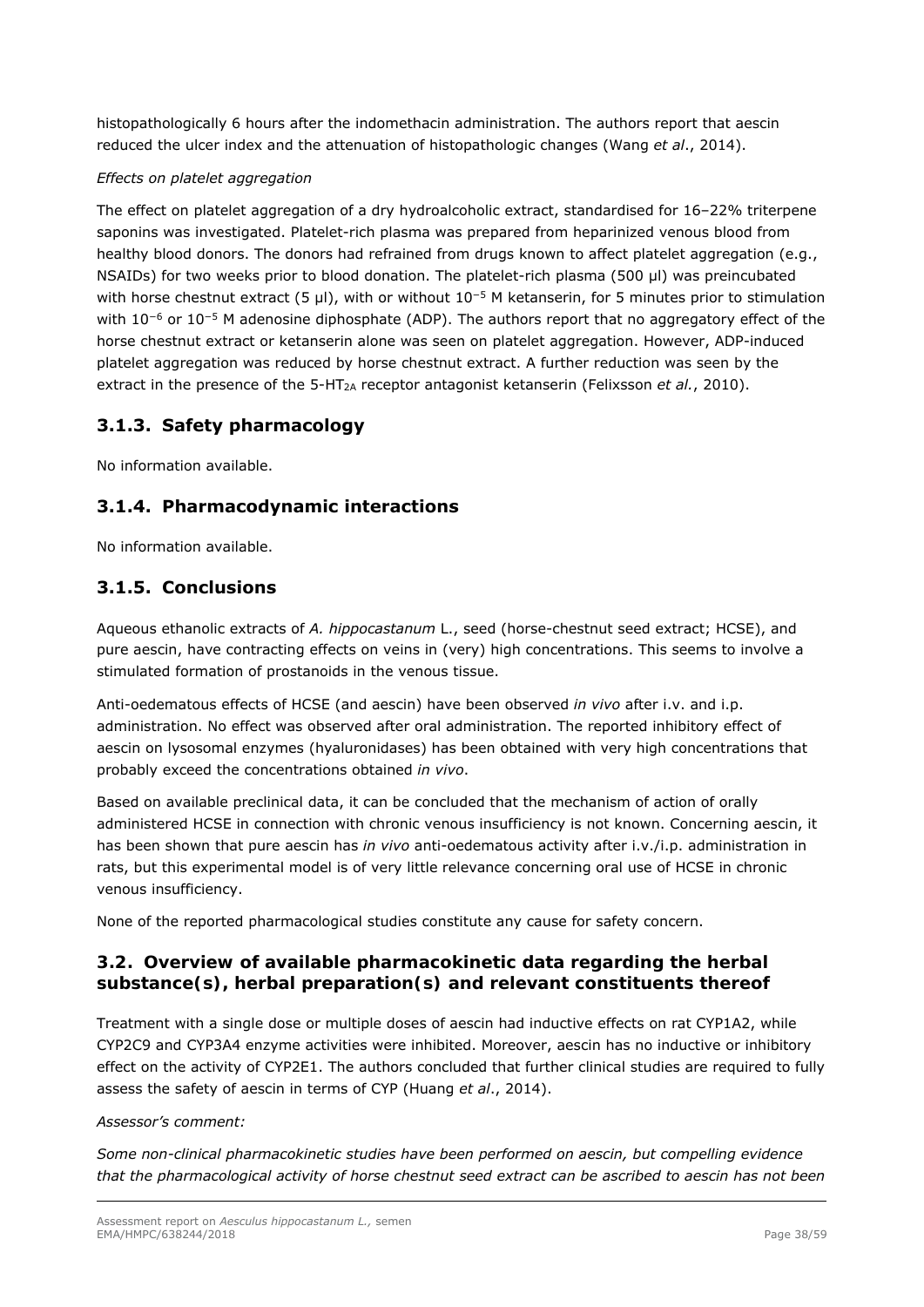*presented. At present, the pharmacokinetic data on absorption, distribution and elimination of aescin are of limited importance. There are no indications that toxic metabolites are formed from aescin. Clinical confirmation on the effect of aescin on CYP-enzymes is lacking.* 

# *3.3. Overview of available toxicological data regarding the herbal substance(s)/herbal preparation(s) and constituents thereof*

# **3.3.1. Single dose toxicity**

LD<sub>50</sub>-values (mg/kg bw) for an extract of horse chestnut seed extract (dry extract, DER 5:1, extraction solvent 50% V/V, standardised for a content of 50 mg aescin in 240-290 mg extract) are illustrated in the following table (Liehn *et al.*, 1972):

| Animal     | Oral    | <b>Intraperitoneal</b> | <b>Intravenous</b> |
|------------|---------|------------------------|--------------------|
| Mouse      | 910-990 | 342                    | 138                |
| Rat        | 2150    |                        | 165                |
| Guinea pig | 1120    |                        | 465                |
| Rabbit     | 1530    |                        | 180                |
| Dog        | >130    |                        |                    |

The following data (LD<sub>50</sub> mg/kg bw) on a horse chestnut seed extract (dry extract, DER 5:1, extraction solvent ethanol 50% V/V, standardised to a content of 50 mg aescin in 240-290 mg extract) is available in Blaschek *et al.*,1992:

| Animal     | Oral      | <b>Intraperitoneal</b> | <b>Intravenous</b> |
|------------|-----------|------------------------|--------------------|
| Mouse      | 990-1050  | 98                     | 6.8                |
| Rat        | 2150-2600 | 175                    | 12.0               |
| Guinea pig | 1120      |                        |                    |
| Rabbit     | 1530      |                        | 180                |
| Dog        | >130      |                        |                    |

For aescin the following data are available in Blaschek *et al.*,1992: LD<sub>50</sub> (mg/kg bw) intravenous: Mouse 9.3, rabbit 5.0, rat 16.8, guinea pig 9.1, pig 4, dog 3. By intraperitoneal administration an LD<sub>50</sub> of 17 mg/kg was determined for rats (von Kreybig and Prechtel, 1977).

# **3.3.2. Repeat dose toxicity**

Daily i.v. doses of a horse chestnut seed extract (dry extract, DER 5:1, extraction solvent 50% V/V, standardised for a content of 50 mg aescin in 240-290 mg extract) at 9, 30 or 90 mg/kg bw were administered to rats for 60 days. With the 90 mg/kg dose, 8 out of 30 animals died during the first few days, but the others developed normal weights. During the period of treatment there was a rise in the consumption of drinking water and a fall in the renal concentration capacity. Haemoglobin as well as haematocrit values were slightly, not always significantly, reduced. 30 mg/kg caused a slight, not always significant rise in the consumption of drinking water. 9 mg/kg was tolerated virtually without symptoms. Histopathological studies of rat organs prepared after treatment for 4 and 8 weeks showed an accumulation of Lepehne-positive material in the epithelium of the proximal renal tubule in 58% of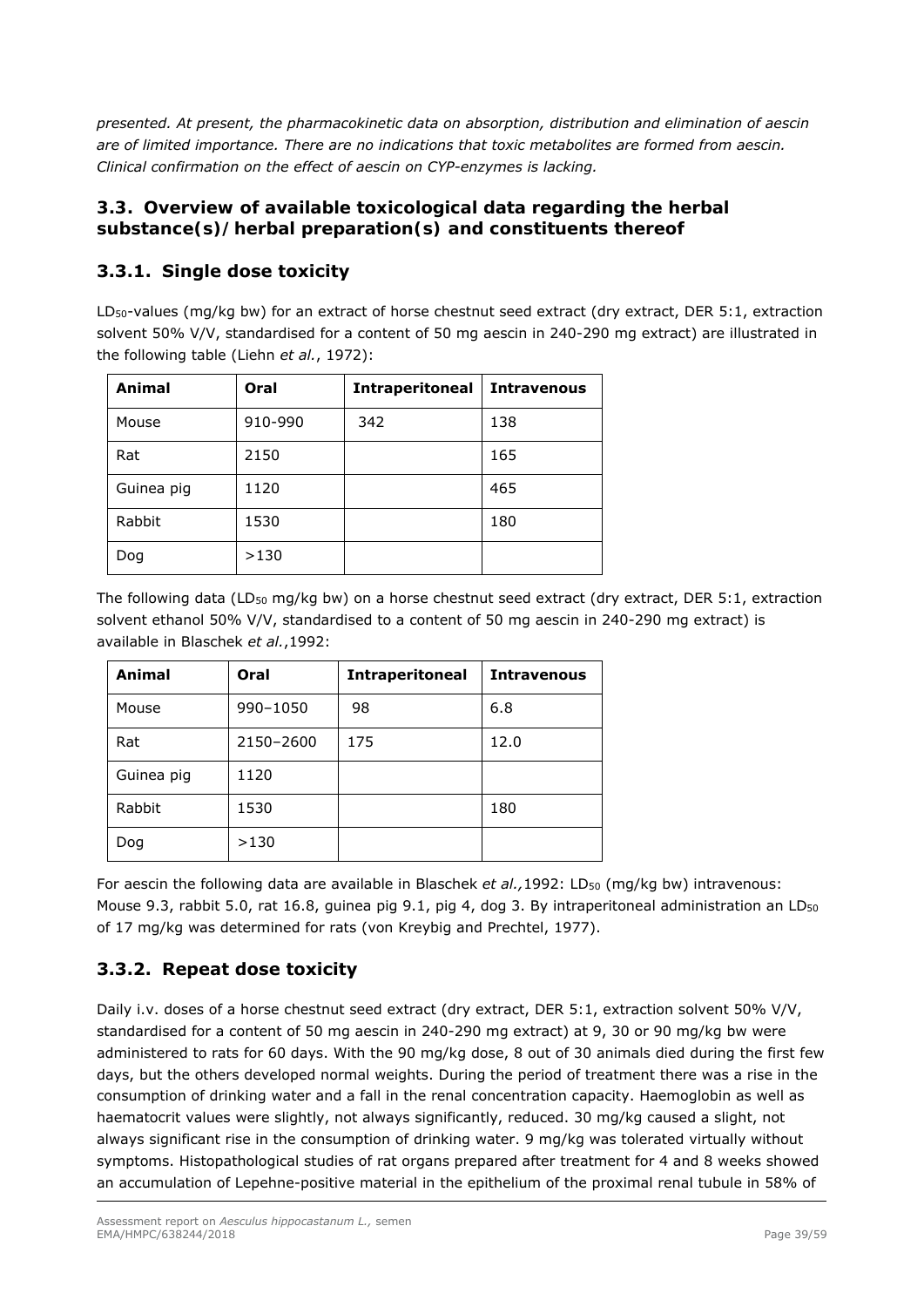the animals receiving the highest dose and 10% of the animals receiving the medium dose. The noeffect dose level was considered to be around 30 mg/kg bw (Liehn *et al*., 1972).

Neither toxic effects, nor organ damage were observed after 34 week oral administration of the horse chestnut seed extract (dry extract, DER 5:1, extraction solvent ethanol 50% V/V, standardised for a content of 50 mg aescin in 240-290 mg extract) to dogs (2 male, 2 female per dose and control group) at 20, 40 or 80 mg/kg bw daily (5 days per week) and to rats (20 male, 20 female per dose and control group) at 100, 200 and 400 mg/kg bw daily. The highest dose level used in dogs corresponded to 8 times the usual therapeutic dose in humans. The highest dose studied in rats amounts to 40 times the human therapeutic dose (Liehn *et al*., 1972).

# **3.3.3. Genotoxicity**

In the Ames mutagenicity test, using *Salmonella typhimurium* strain TA 98, a commercial dry extract of seeds (no further information on the extract available in the reference) gave a negative response without activation, but a weekly positive response (factor 2-3) with S9 activation. Fluid extracts of horse-chestnut seed gave a weakly positive response (factor 2-3) without activation and a negative response with activation. The authors suggested that quercetin is possibly the main mutagenic principle in these extracts (Schimmer *et al*., 1994; ESCOP, 2003).

# **3.3.4. Carcinogenicity**

No information available.

# **3.3.5. Reproductive and developmental toxicity**

Following daily oral administration of a horse chestnut seed extract (dry extract, DER 5:1, extraction solvent ethanol 50% V/V, standardised for a content of 50 mg aescin in 240-290 mg extract) to rats and rabbits at 100 and 300 mg/kg bw, no significant effects compared to control animals were observed in teratogenicity studies. At 300 mg/kg bw to rabbits, a significant reduction (p<0.001) in the mean weight of the foetuses was observed. 300 mg/kg bw is approximately 30 times the recommended therapeutic dose for humans (Liehn *et al*., 1972).

Juvenile rats were treated with 2 times 5 mg/kg aescin at age 32 days. After they had reached fertility, kidneys, testes and sperm were examined. The high dose of aescin used did not affect fertility and a nephrotoxic activity could not be detected (von Kreybig and Prechtel, 1977).

# **3.3.6. Local tolerance**

No information available.

# **3.3.7. Other special studies**

## *Blood toxicity*

SD rats were treated with different doses of aescin (15, 10 and 5 mg/kg, i.p.) once per day for 7 days. Hematologic indices (white blood cell, red blood cell, platelet and haemoglobin) and blood coagulation indices (prothrombin time, thrombin time, activated part thromboplastin and coagulation time) were selected as observational indices. Comparing rats treated with aescin with the controls, the number of white blood cell was decreased ( $p<0.05$ ). The number of red blood cell and platelet, and the content of haemoglobin were enhanced markedly ( $p<0.05$ ,  $<0.01$ ). At the same time, all the blood coagulation indices in rats treated with aescin 10 and 15 mg/kg shortened significantly ( $p < 0.05$ ,  $< 0.01$ ), and in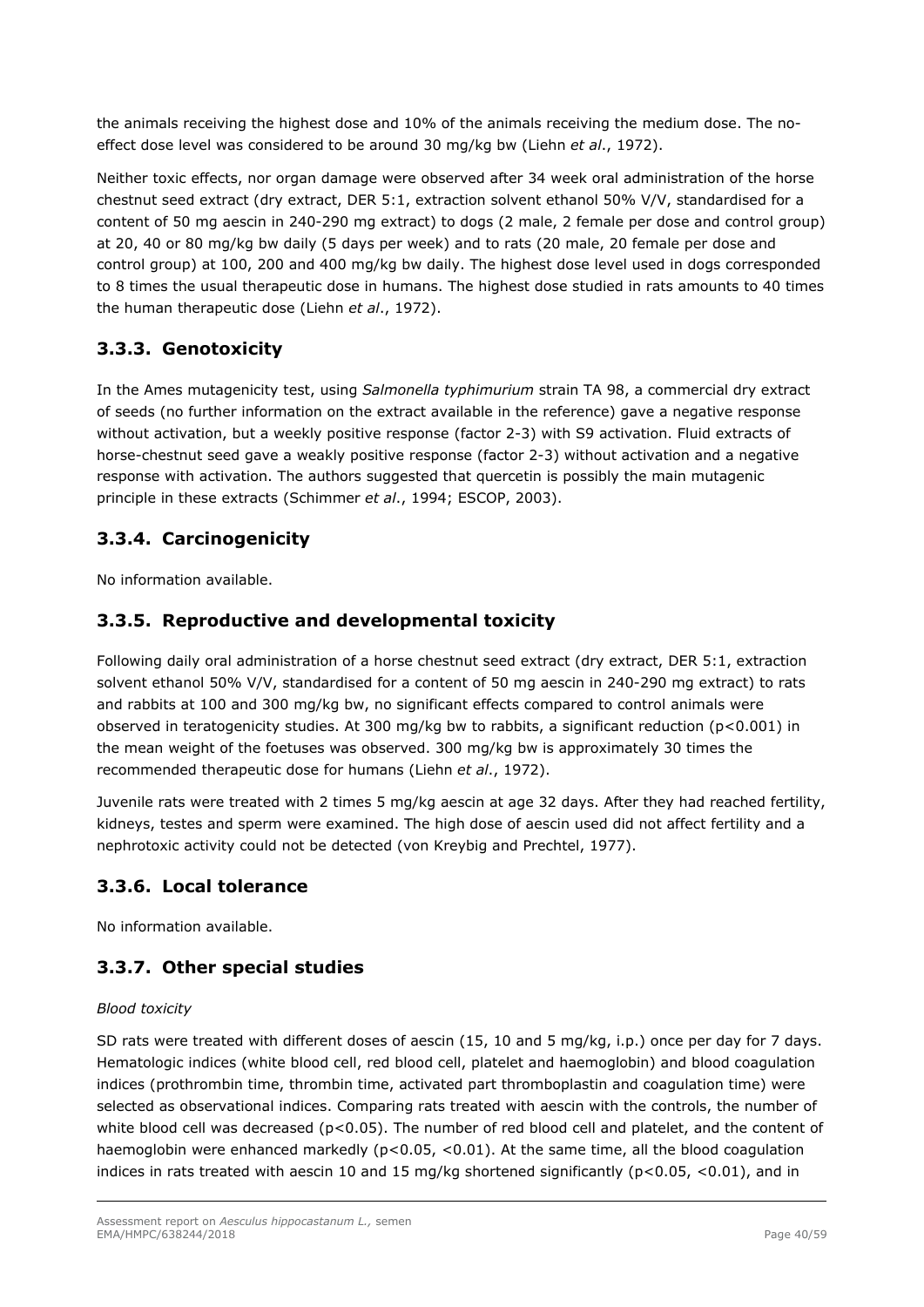rats treated with 5 mg/kg, prothrombin time and thrombin time were reduced (p<0.05, <0.01) (Li *et al*., 2006).

### *Assessor's comment:*

*There was significant blood toxicity to SD rats treated with high dose of aescin i.p. The study is considered not relevant for oral or cutaneous use.* 

# **3.3.8. Conclusions**

With an LD<sub>50</sub> ranging between 1 and 2.6 g/kg bw, the acute oral toxicity of horse chestnut seed extract is low in all animals studied. The subacute studies were performed with i.v. administration and indicated that a daily dose amounting to  $\frac{1}{4}$  of the i.v. LD<sub>50</sub> has no untoward effects when given during 8 weeks. Also the data on oral chronic toxicity indicate a low toxicity of the extract. Data on teratogenic effects are incomplete. Equivocal results on mutagenic activity of horse chestnut seed extract have been reported.

## *3.4. Overall conclusions on non-clinical data*

### *Oral use:*

Based on available preclinical data, it can be concluded that the mechanism of action of orally administered horse chestnut seed extract in connection with chronic venous insufficiency is not known. Concerning aescin, it has been shown that pure aescin (ca 15-20% of the horse chestnut seed extract) has *in vivo* antioedematous activity after i.v./i.p. administration in rats, but this experimental model is of very little relevance concerning oral use of horse chestnut seed extracts in chronic venous insufficiency.

### *Cutaneous use:*

Results from relevant experimental studies in support of the proposed traditional use indications for cutaneous use are limited. None of the reported pharmacological studies constitute any cause for safety concern.

#### *Oral use and cutaneous use:*

With an LD<sub>50</sub> ranging between 1 and 2.6 g/kg bw, the acute oral toxicity of horse chestnut seed extract is low in all animals studied. The subacute studies were performed with i.v. administration and indicated that a daily dose amounting to 1/4 of the i.v. LD<sub>50</sub> has no untoward effects when given for 8 weeks. Also, the data on oral chronic toxicity indicate a low toxicity of the extract.

Adequate tests on reproductive toxicity, genotoxicity and carcinogenicity have not been performed. As there is no information on reproductive and developmental toxicity, the use during pregnancy and lactation cannot be recommended.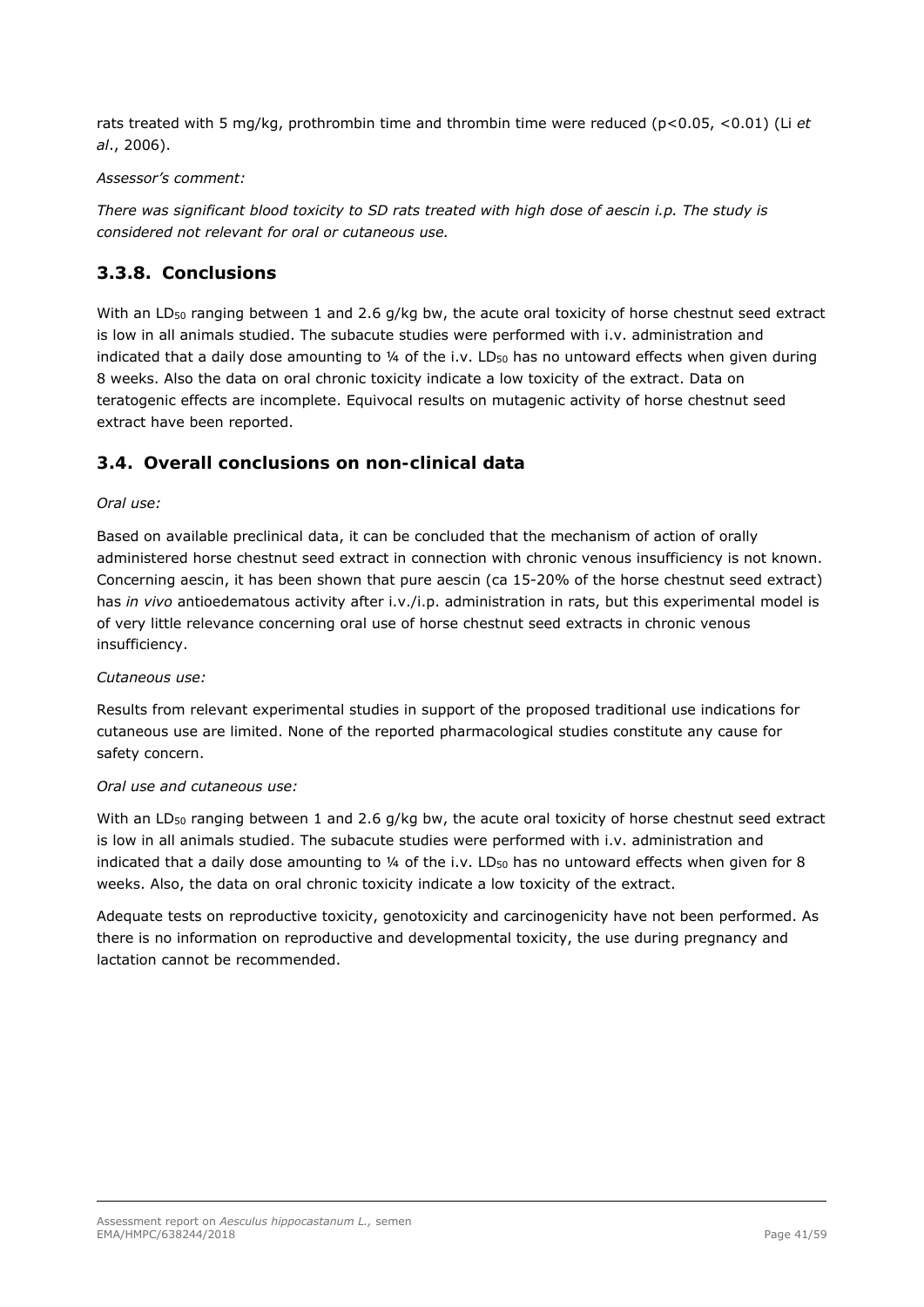# **4. Clinical Data**

# *4.1. Clinical pharmacology*

# **4.1.1. Overview of pharmacodynamic data regarding the herbal substance(s)/preparation(s) including data on relevant constituents**

The effect of an extract (DER 5:1, extraction solvent ethanol 50% V/V), contained in capsules with 240 to 290 mg of the extract, standardised to 50 mg aescin/capsule on trans-capillary filtration has been assessed by measuring capillary filtration coefficients in two clinical studies.

In the first study (Pauschinger *et al*., 1953), oral administration of a single dose of the extract (300 mg,  $n=12$ ) or placebo ( $n=14$ ) to healthy volunteers, produced a significantly lower capillary filtration coefficient in the extract group.

The second study (Bisler *et al*., 1986) had a double-blind, crossover design and involved 22 female patients with proven chronic venous insufficiency. The capillary filtration coefficient and the intravascular volume of the lower leg were determined by venous-occlusion plethysmography. 3 hours after oral administration of a single dose of 2 capsules  $(=100 \text{ mg of } a$  aescin) the capillary filtration coefficient had decreased significantly by 22% (p=0.006), compared to a slight increase with placebo. The intravascular volume was reduced 5% or more in comparison with administration of placebo, but this decrease was not significant. It was concluded that the extract had an inhibitory effect on oedema formation via a decrease in trans-capillary filtration and thus improved oedema-related symptoms in venous diseases of the legs.

In a study of venous tone, a single dose of 150 mg of extract was administered orally to 23 healthy young subjects. A further 14 subjects received either 80 mg of extract or identical placebo capsules in a crossover design. Plethysmographic measurements taken before and 2 hours after administration showed that the extract dose-dependently increased venous tone (Nehring, 1966).

Comparable results were obtained from a further study in which 12 healthy volunteers firstly received placebo and then a single oral dose of extract (360 mg, standardised to 90 mg of aescin). In contrast, intravenous administration of 20 mg of aescin had no effect on venous tone (Ehringer, 1968).

Three hydrolases, β-N-acetylglucosaminidase, β -glucuronidase and arylsulphatase, catalyze the breakdown of proteoglycans, which constitute part of capillary walls. In the serum of varicose in patients the activity of these enzymes has been found to be markedly increased (by 60-120%) compared to healthy subjects; this may render the capillaries more permeable and fragile. In two studies, one with 10 patients and the other with 15 patients, oral administration of an extract of horsechestnut seeds (dry extract, 5:1, extraction solvent ethanol 50% V/V, 900 mg, standardised to 150 mg of aescin) daily for 12 consecutive days led to significant reductions in the activity of these enzymes (p<0.01 and p<0.05 respectively), of the same order of magnitude (about 30%) for each enzyme. It was hypothesized that horse chestnut seed extract does not inhibit the individual enzymes but has a protective action towards the site of enzyme release, the fragile lysosomal membrane (Enghofer *et al*., 1984).

# **4.1.2. Overview of pharmacokinetic data regarding the herbal substance(s)/preparation(s) including data on relevant constituents**

After i.v. administration, the pharmacokinetics of aescin was found to correspond to an open three compartment model. With an i.v. dose of 5 mg of aescin (infusion rate: 718 µg per minute) the elimination half-life t<sub>0.5α</sub> was 6.6 minutes; t<sub>0.58</sub> was 1.74 hours and t<sub>0.5γ</sub> was 14.36 hours. The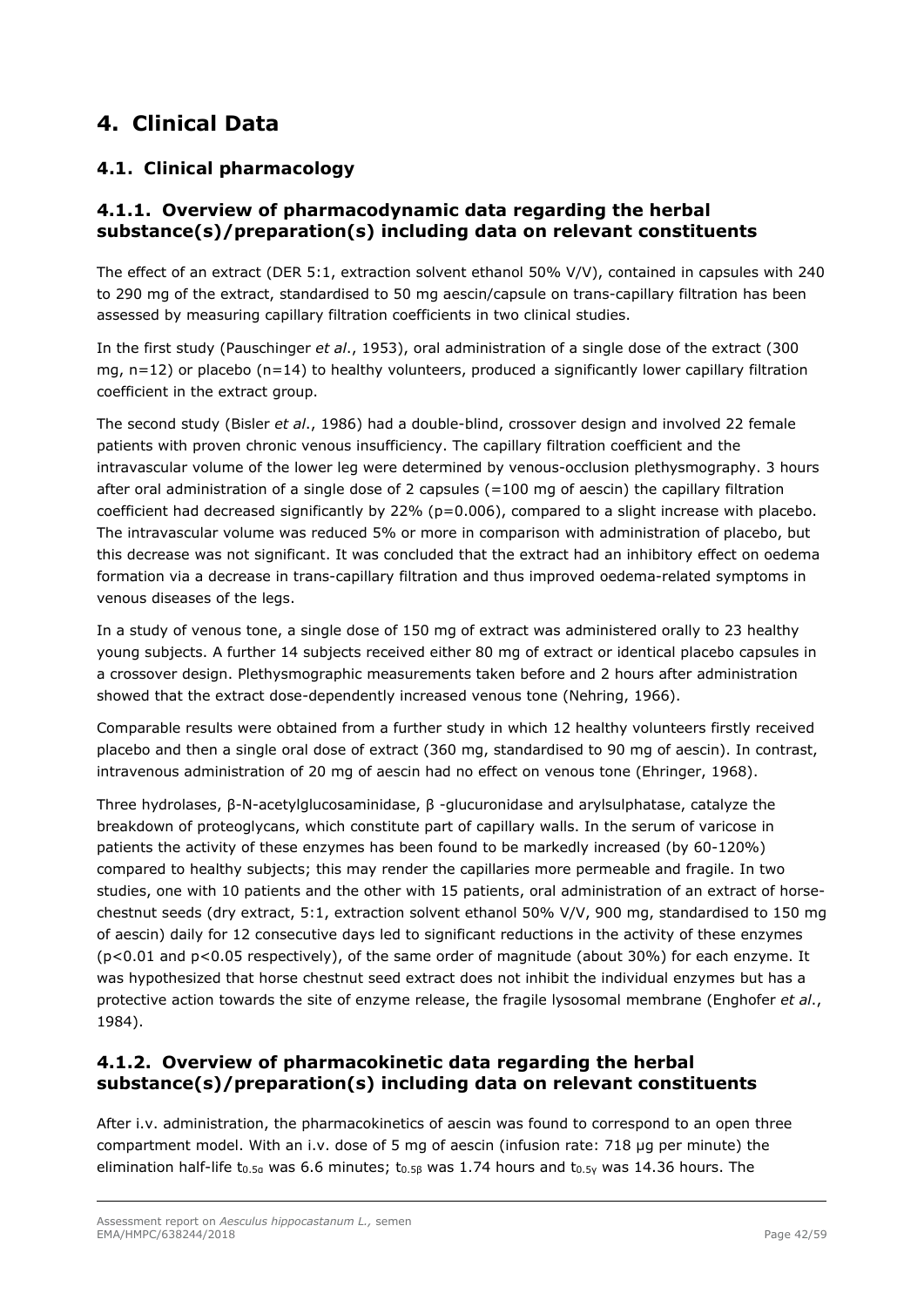distribution volume under steady state conditions was 100.9 l, total plasma clearance 21.8 ml per minute and renal clearance 1.7 ml per minute. Urinary excretion from 0 to 120 hours after injection comprised 8.2% of the dose. After oral administration of an aescin solution the absolute bioavailability was determined as only 1.5%. This low bioavailability is due to a pronounced first pass effect (metabolism and biliary excretion). The relative bioavailability of aescin from a horse-chestnut seed extract was 100% compared to an aescin solution (Hitzenberger, 1989).

Several clinical studies have been published comparing the bioavailability of aescin in a prolonged release formulation containing 240-290 mg of horse chestnut seed extract (providing 50 mg of aescin) and other pharmaceutical formulations. Some pharmacokinetic parameters for aescin have been reported from these studies, see below.

In single dose experiments (Schrader *et al*., 1995; Dittgen *et al*., 1996 and Oschmann *et al*., 1996), horse chestnut seed extract containing 50 mg aescin resulted in C<sub>max</sub> values ranging from 3.2-9.8 ng/ml and AUCs between 92.2 and 276. A considerable inter- and intra-individual variability in serum concentrations was observed (Loew *et al*., 2000).

In repeated dose experiments (Oschmann *et al*., 1996; Schrödter *et al*., 1998; Kunz *et al*., 1998), horse chestnut seed extract containing 50 mg aescin resulted in C<sub>max</sub> values ranging from 6.5-16.7 ng/ml (Loew *et al*., 2000). During these steady state conditions a considerable variability in serum concentrations between the different clinical studies was also observed (Loew *et al*., 2000).

In all the published clinical studies the same radio immunoassay (RIA), under identical conditions, in the same laboratory, was employed. The immunoassay had been validated for a specific batch of aescin, and for this particular batch of aescin it was reported to work satisfactorily. However, HPLCanalyses of various batches of horse chestnut seed extract showed a significant quantitative variability of the more than 30 individual triterpene saponins in aescin between the different batches. Given the potential sensitivity of an immunoassay for certain subtypes of structures, this analytical problem offers an explanation to the unexpectedly high variability in pharmacokinetic parameters that can be derived from the quoted studies. The variability of the C<sub>max</sub> values in the different clinical studies may simply reflect the natural variation of individual aescin components between different batches of horse chestnut seed extract. The absolute values of the pharmacokinetic parameters obtained with this RIA are thus not reliable (Loew *et al*., 2000; Bässler *et al*., 2003).

Liu *et al*., developed a LC-MS/MS method for simultaneous quantification of aescin Ia and aescin Ib in human plasma and performed a pharmacokinetic study after a single i.v. infusion of sodium aescinate (containing 10 mg aescin) in 10 healthy male volunteers. The 10 mg aescin used in the study contained 3.0 mg aescin Ia and 2.0 mg aescin Ib. Blood samples (3 ml) were collected at 0 hours (predose), 0.5, 1.0, 2.0, 2.08, 2.17, 2.25, 2.33, 2.5, 3.0, 3.5, 4.0, 6.0, 8.0, 10.0, 14.0 and 24.0 hours post-dose (drip infusion was started at time 0 hours and completed at time 2.0 hours). In this study, aescin Ia and aescin Ib were rapidly cleared from human plasma. There were some differences between distribution and elimination of the two aescins. Aescin Ib was eliminated more quickly than aescin Ia from human plasma. The values of Cmax for aescin Ia and aescin Ib were 138 and 74.5 ng/ml, respectively, and t<sub>1/2</sub> were 2.32 and 1.87 hours, respectively (Liu *et al.*, 2010).

Wu *et al*., developed a LC–MS/MS method for the simultaneous determination of four isomeric aescin saponins (aescin Ia, aescin Ib, isoaescin Ia and isoaescin Ib) in human plasma. The method was used in a pharmacokinetic study of aescins in 10 healthy male volunteers (20-30 years with a body mass index of 20-24) after oral administration of sodium aescinate tablets containing 60 mg aescin. After 12 hours fast, the participants were given a single oral dose of two sodium aescinate tablets containing 60 mg aescin saponins with 250ml water. Blood samples (3.0 ml) were collected by venepuncture into heparinised tubes prior to and at 0.5, 0.67, 0.83, 1, 1.5, 2, 3, 4, 6, 8, 12, 24 and 36 hours after dosing. In some subjects, plasma concentration–time profiles exhibited multiple peaks suggesting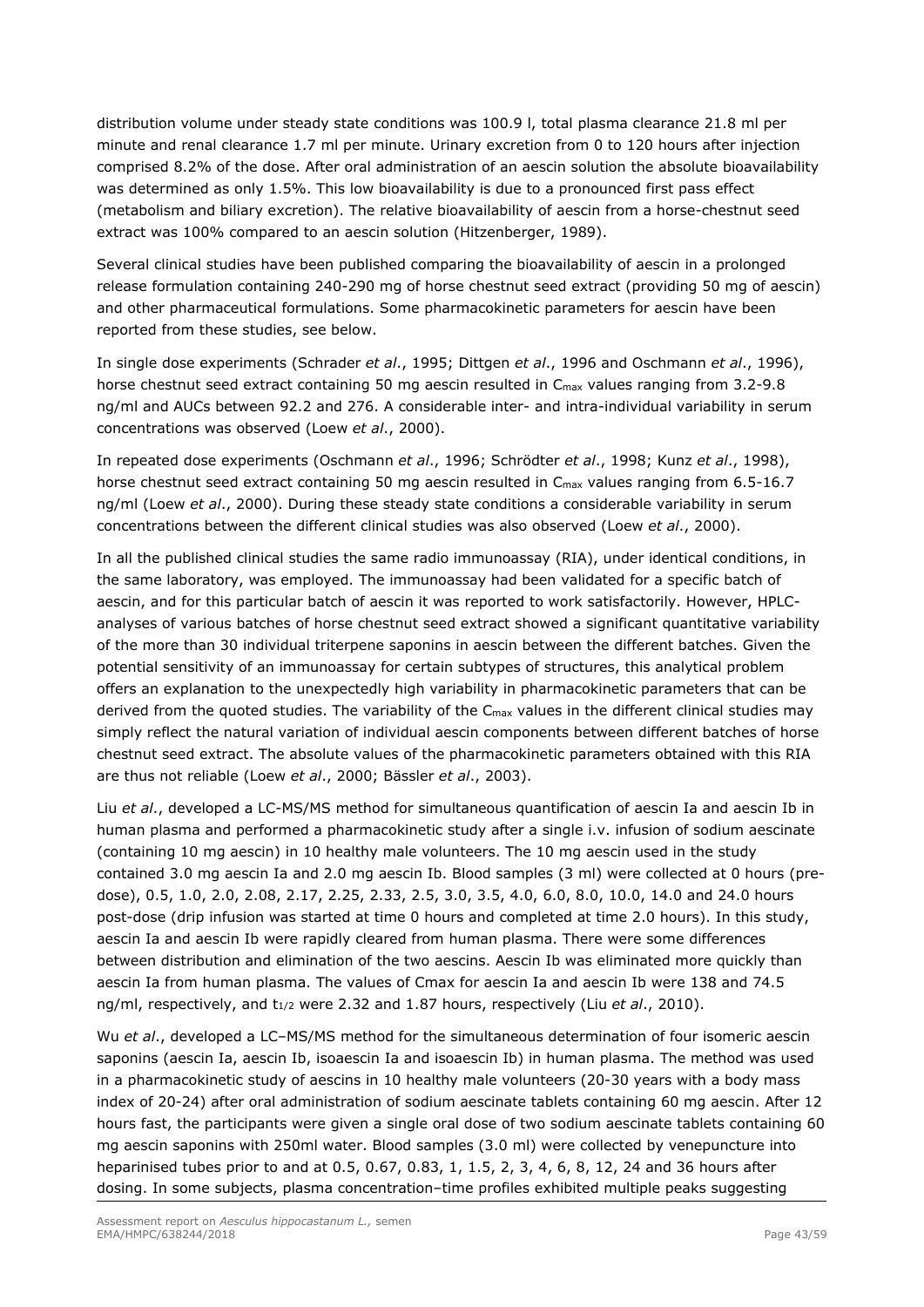some form of redistribution or enterohepatic recycling occurs in certain individuals. Β-aescins were cleared more rapidly from human plasma than α-aescins. The values of Cmax for aescin Ia, aescin Ib, isoaescin Ia and isoaescin Ib were 0.77, 0.38, 2.4 and 2.1 ng/ml, respectively, and  $t_{1/2}$  were 8.5, 4.7, 13.7 and 8.4 hours, respectively (Wu *et al*., 2010).

# *4.2. Clinical efficacy*

# **4.2.1. Dose response studies**

No information available.

# **4.2.2. Clinical studies (case studies and clinical trials)**

Only clinical studies on horse chestnut seed extracts in indications that have been in medicinal use within the EU for at least ten years are included in this section. Clinical studies on horse chestnut seed extracts in indications that has not been in medicinal use within the EU for at least ten years do not introduce the possibility for new indications in the well-establish use monograph.

A Cochrane review of the efficacy and safety of oral horse chestnut seed extract (HCSE) versus placebo, or reference therapy, for the treatment of chronic venous insufficiency (CVI) was first published in 2002. The review has been updated in 2004, 2006, 2008, 2010 and 2012 (Pittler and Ernst, 2006, 2012). No new included studies have been identified since 2005. The authors have marked the review as stable and will only be updated when new studies are identified (Pittler and Ernst, 2012).

Criteria for the review:

- Randomised, controlled trials (RCTs), i.e. trials with a randomized generation of allocation sequences.
- Studies assessing acute effects only were excluded.
- No restrictions regarding the language of publication
- Studies were included if participants were patients with CVI.
- Trials were included if they compared oral preparations containing horse chestnut seed extract as the only active component (mono-preparation) with placebo or reference therapy.
- Trials using clinical outcome measures were included. Studies focusing exclusively on physiological parameters were excluded.

Primary outcomes: The primary outcome measures were CVI-related symptoms (e.g. leg pain, pruritus (itching), oedema (swelling)).

Secondary outcomes: Secondary outcomes were, leg volume and leg circumference at ankle and calf. Adverse events were assessed as reported in the included trials.

The following 17 trials met the inclusion criteria: Cloarec, 1992 (unpublished), Diehm *et al*., 1992, 1996, Diehm and Schmidt, 2001), Erdlen, 1989, Erler, 1991, Friederich *et al*., 1978, Kalbfleisch and Pfalzgraf, 1989, Koch, 2002, Lohr *et al*., 1986, Morales and Barros, 1993, Neiss and Bohm, 1976, Pilz, 1990, Rehn *et al*., 1996, Rudofsky *et al*., 1986, Steiner and Hillemanns, 1986 and, Steiner and Hillemanns, 1990. Of these, ten were placebo-controlled, two compared horse chestnut seed extract against reference treatment with compressing stockings and placebo, four were controlled against reference medication with O-β-hydroxyethyl rutosides and one was controlled against medication with pycnogenol. In all of these studies horse chestnut seed extract was administered in capsules,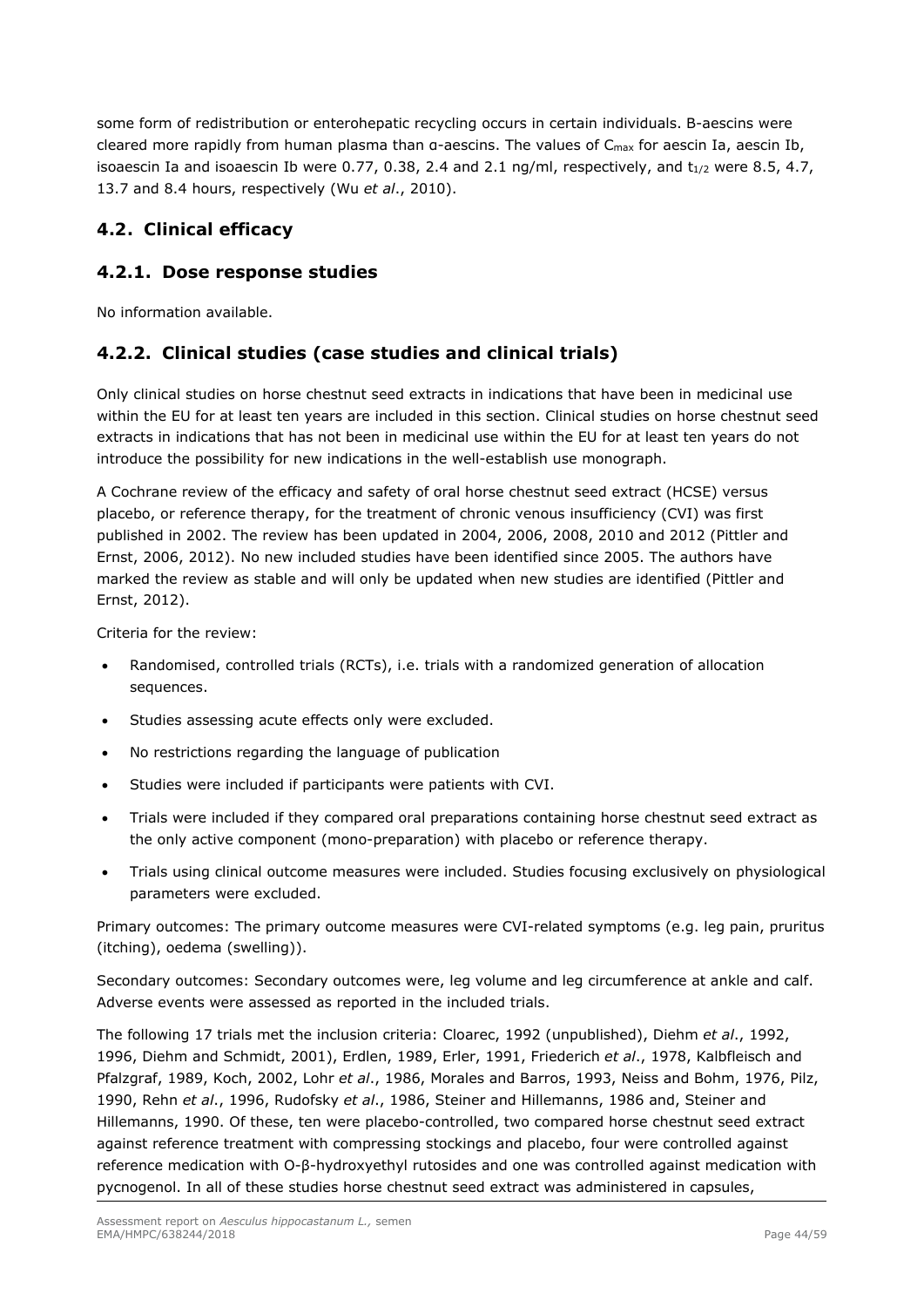permitting the preparation of adequate placebos. In all trials, the extract was standardised on aescin, but information on the preparation of the extracts such as drug/extract ratio and solvent is not reported in the review. The original papers, however, show that 14 of the studies were performed with a preparation consisting of capsules containing 240-290 mg of a dry extract (DER 5:1, extraction solvent ethanol 50% V/V) corresponding to 50 mg of aescin. The daily dose was 2 capsules=100 mg of aescin. Two studies (Diehm *et al*., 1992 and Erler, 1991) were performed with capsules containing 360-412 mg of the same extract, corresponding to 75 mg of aescin. Here the daily dose was 2 capsules=150 mg of aescin. One study (Cloarec, 1992) was unpublished and therefore no information on the extract is available. The duration of the trials ranged from 2 to 16 weeks. All the included trials except one were double blinded. They scored at least one out of five points on the Jadad scale (Jadad *et al*., 1996). Three trials scored A and the remaining fourteen scored B for the method of allocation concealment. The symptoms related to chronic venous insufficiency studied were: Leg pain, oedema, pruritus, leg volume and circumference.

## *Results:*

A total number of 1443 patients participated in the trials. The number of patients varied between the studies from 20 to 286. Eleven studies comprised less than 50 participants. The majority of the included studies diagnosed the patients according to the classification by Widmer (Widmer and Stähelin, 1978). Fourteen trials reported inclusion criteria for CVI patients relating to this classification. Eighty-two percent of the participants in these trials were categorised into CVI stages II or I-II. Three trials, comprising 22% of the total number of participants did not refer to this classification. Overall, the included placebo-controlled trials suggested an improvement in the CVI related symptoms of leg pain, oedema and pruritus.

Leg pain: Leg pain was assessed in seven placebo-controlled trials (Cloarec, 1992; Friederich *et al*., 1978; Lohr *et al*., 1986; Morales and Barros, 1993; Neiss and Bohm, 1976; Rudofsky *et al*., 1986; Steiner and Hillemanns, 1990). Six studies (n=543) reported a statistically significant reduction (p<0.05) of leg pain on various measurement scales in participants treated with horse chestnut seed extract compared with placebo, while another reported an improvement compared with baseline (Steiner and Hillemanns, 1990). One study (Cloarec, 1992), reported adequate data (i.e. data that are included within RevMan Analyses 1.0.4 and can be used for meta-analysis) assessed on a 100 mm VAS, suggesting a weighted mean difference (WMD) of 42.40 mm (95% confidence interval (CI) 34.90 to 49.90). Other studies which compared horse chestnut seed extract with hydroxyethyl rutoside (Kalbfleisch and Pfalzgraf, 1989), pycnogenol (Koch, 2002) or compression (Diehm and Schmidt, 2001) reported no significant intergroup differences for leg pain or a symptom score including leg pain.

Oedema: Oedema was assessed in six placebo-controlled trials (Cloarec, 1992; Friederich *et al*., 1978; Lohr *et al*., 1986; Morales and Barros, 1993; Neiss and Bohm, 1976; Steiner and Hillemanns, 1990). Four trials (n=461) reported a statistically significant reduction of oedema in participants treated with horse chestnut seed extract compared with placebo, whilst one (Steiner and Hillemanns, 1990) reported an improvement compared with baseline. One study (Cloarec, 1992) reported adequate data suggesting a WMD of 40.10 mm (95% CI 31.60 to 48.60) in favour of horse chestnut seed extract assessed on a 100 mm VAS. Another study (Koch, 2002) reported that horse chestnut seed extract was inferior to pycnogenol, whereas a further trial (Diehm and Schmidt, 2001) reported no significant differences for a score including the symptom oedema compared with compression. Oedema provocation before and after treatment with horse chestnut seed extract revealed oedema protective effects (Erler, 1991).

Pruritus: Pruritus was assessed in eight placebo-controlled trials (Diehm *et al*., 1992; Friederich *et al*., 1978; Lohr *et al*., 1986; Morales and Barros, 1993; Neiss and Bohm, 1976; Rudofsky *et al*., 1986; Steiner and Hillemanns, 1986; Steiner and Hillemanns, 1990). Four trials (n=407) suggested a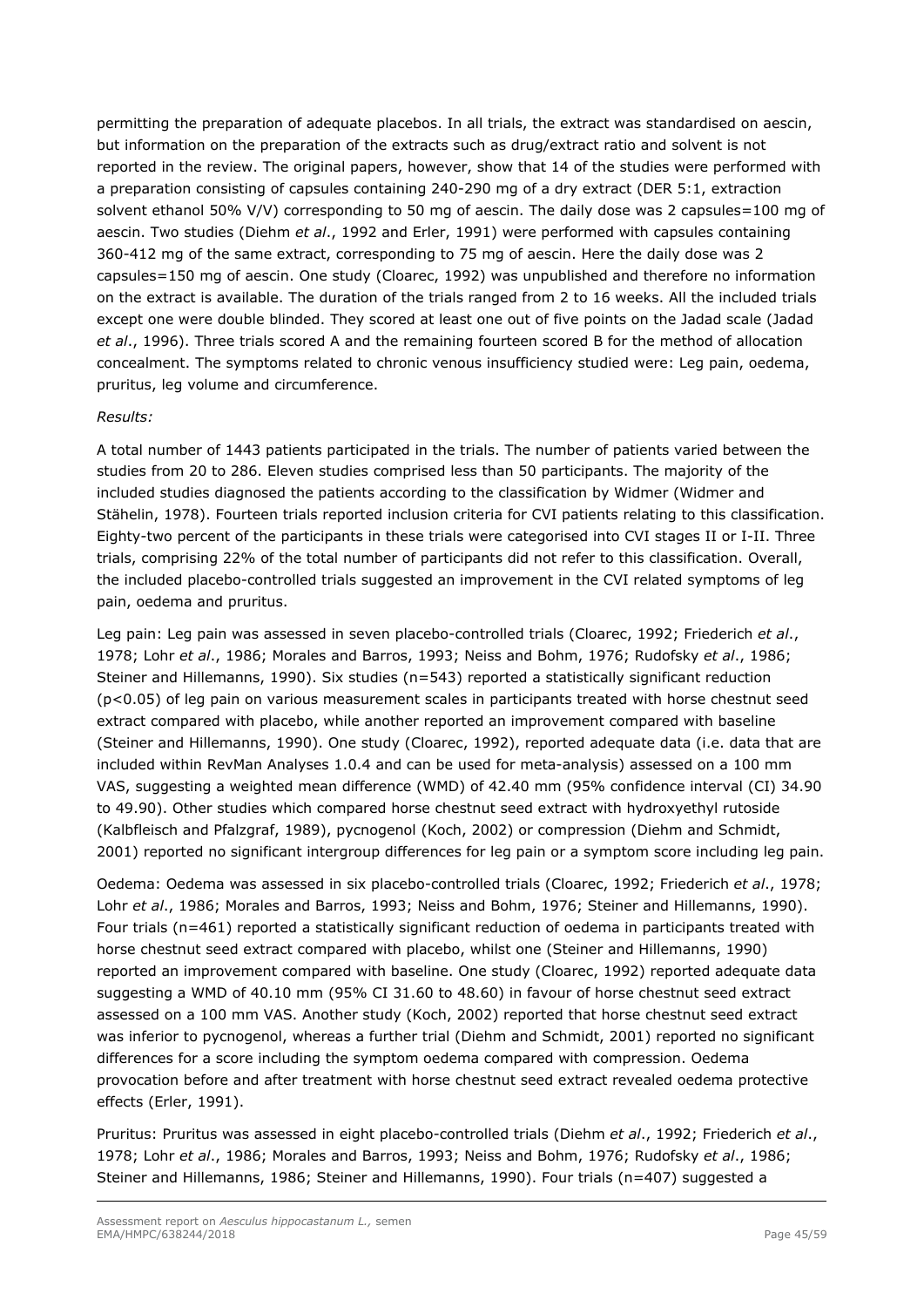statistically significant reduction of pruritus in participants treated with horse chestnut seed extract compared with placebo (p<0.05). Two trials (Steiner and Hillemanns, 1986; Steiner and Hillemanns, 1990) suggested a statistically significant difference in favour of horse chestnut seed extract compared with baseline (p<0.05). Another trial (Kalbfleisch and Pfalzgraph, 1989), which compared horse chestnut seed extract with hydroxyethylrutosides, but failed to include a placebo group, seemed to corroborate these findings. A further trial (Diehm and Schmidt, 2001) reported no significant differences for a score including the symptom pruritus compared with compression.

Leg volume: Leg volume was assessed in seven placebo-controlled trials (Diehm *et al*., 1992; Diehm *et al*., 1996; Diehm and Schmidt*,* 2001; Lohr *et al*., 1986; Rudofsky *et al*., 1986; Steiner and Hillemanns, 1986; Steiner and Hillemanns, 1990). All of these studies used water displacement plethysmometry to measure this outcome. Meta-analysis of six trials (Diehm *et al*., 1992; Diehm *et al*., 1996; Diehm and Schmidt*,* 2001; Rudofsky *et al*., 1986; Steiner and Hillemanns, 1986; Steiner and Hillemanns, 1990; n=502) suggested a WMD of 32.1 ml (95% CI 13.49 to 50.72) in favour of horse chestnut seed extract compared with placebo (pooled standardised mean difference 0.34; 95% CI 0.15 to 0.52). One trial (Rehn *et al*., 1996) reported findings suggesting that horse chestnut seed extract was equivalent to HR, and another (Diehm *et al*., 1996, n=194) suggested that it may be as efficacious as treatment with compression stockings (WMD-2.90 ml; 95% CI-30.42 to 24.62).

Significant beneficial effects for CVI patients were reported in trials which administered horse chestnut seed extract standardised to 100-150 mg aescin daily. Three studies, using 100 mg aescin daily, reported a statistically significant reduction of mean leg volume after two weeks of treatment compared with placebo (p<0.01) (Rudofsky *et al*., 1986; Steiner and Hillemanns, 1986; Steiner and Hillemanns, 1990). Persistence of treatment effects was suggested by one study (Rehn *et al*., 1996). At the end of a six-week follow-up period mean leg volume was similar to post-treatment values.

Circumference: Circumference at calf and ancle was assessed in seven placebo-controlled trials (Cloarec, 1992; Diehm *et al*., 1992; Lohr *et al*., 1986; Pilz, 1990; Rudofsky *et al*., 1986; Steiner and Hillemanns, 1986; Steiner and Hillemanns, 1990). Five studies (n=172) suggested a statistically significant reduction at the ankle, and three (n=112) at the calf in favour of horse chestnut seed extract compared with placebo. At the ankle, meta-analysis of three trials (Cloarec, 1992; Pilz, 1990; Steiner and Hillemanns, 1986), which reported adequate data, suggested a statistically significant reduction in favour of horse chestnut seed extract compared with placebo (WMD 4.71 mm; 95% CI 1.13 to 8.28; pooled standardised mean difference 0.60; 95% CI 0.15 to 1.05). At the calf, the pooled analysis of three trials (Cloarec, 1992; Pilz, 1990; Steiner and Hillemanns, 1986), suggested a statistically significant reduction in favour of horse chestnut seed extract compared with placebo (WMD 3.51 mm; 95% CI 0.58 to 6.45; pooled standardised mean difference 0.42; 95% CI-0.04 to 0.88).

The authors of the systematic review conclude that horse chestnut seed extract appears to be effective and safe as a symptomatic, short-term treatment for chronic venous insufficiency. However, caveats exist and more rigorous, large studies are required to assess the efficacy of this treatment option.

In another meta-analysis (Siebert *et al*., 2002) 75 studies were identified. Sixteen of these (13 controlled and 3 observational) studies were included in the meta-analysis. Eleven of the controlled studies were also analysed by Pittler and Ernst (2006, see above) while 2 were not included in Pittler's analysis. The controlled studies comprised 1051 patients and the number in the observational studies was 10725. Data from the meta-analysis of the controlled trials supported a clinically relevant and statistically significant effect of horse chestnut seed extract in the treatment of chronic venous insufficiency. Leg volume, ankle and calf circumference and oedema improved significantly, while improvements in pain and itching were of borderline statistical significance. For leg fatigue/heaviness and calf cramps, no consistent significant improvement was demonstrated across studies. Data from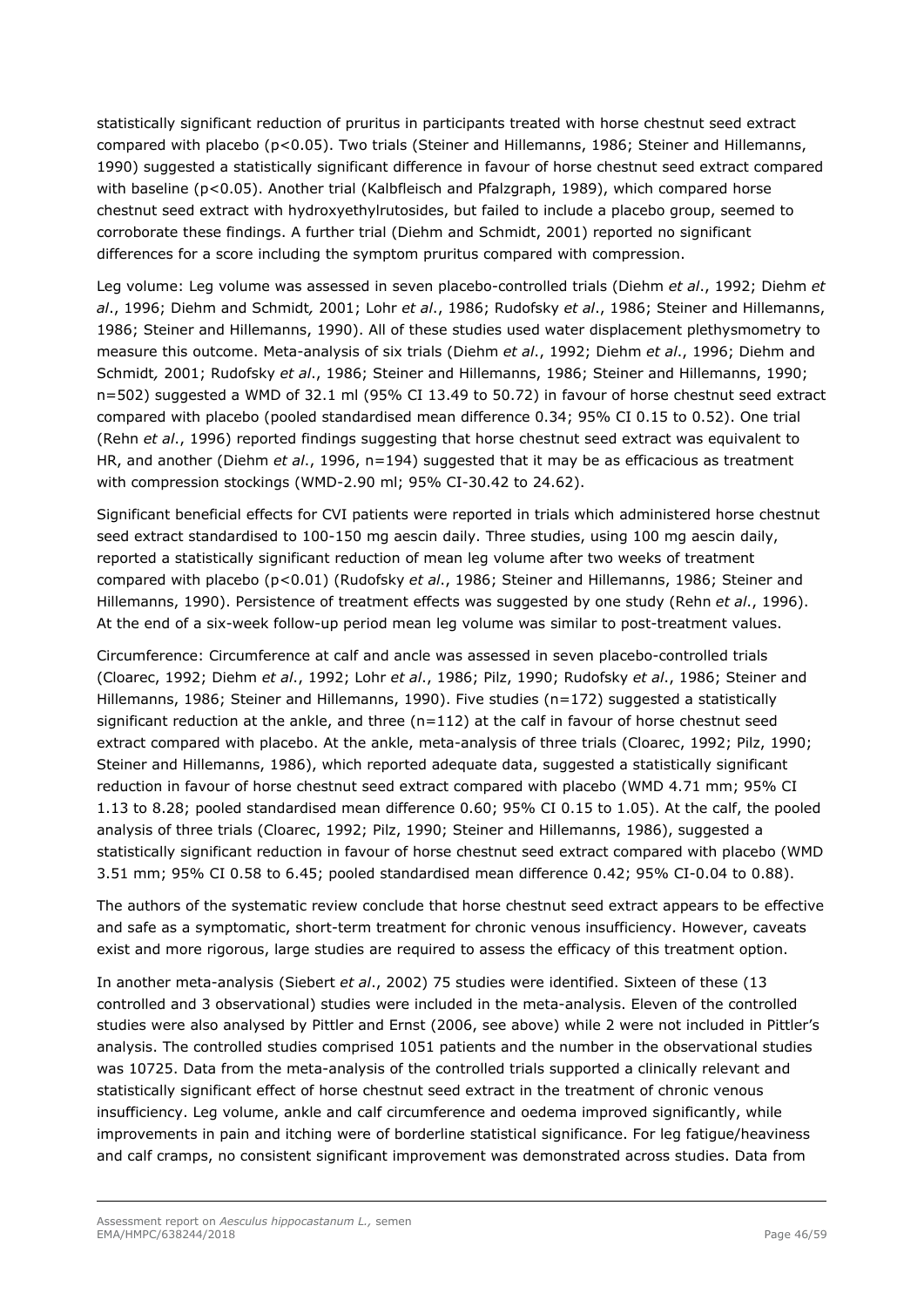the observational studies also suggested a benefit of horse chestnut seed extract in routine settings and confirmed the findings from the controlled trials.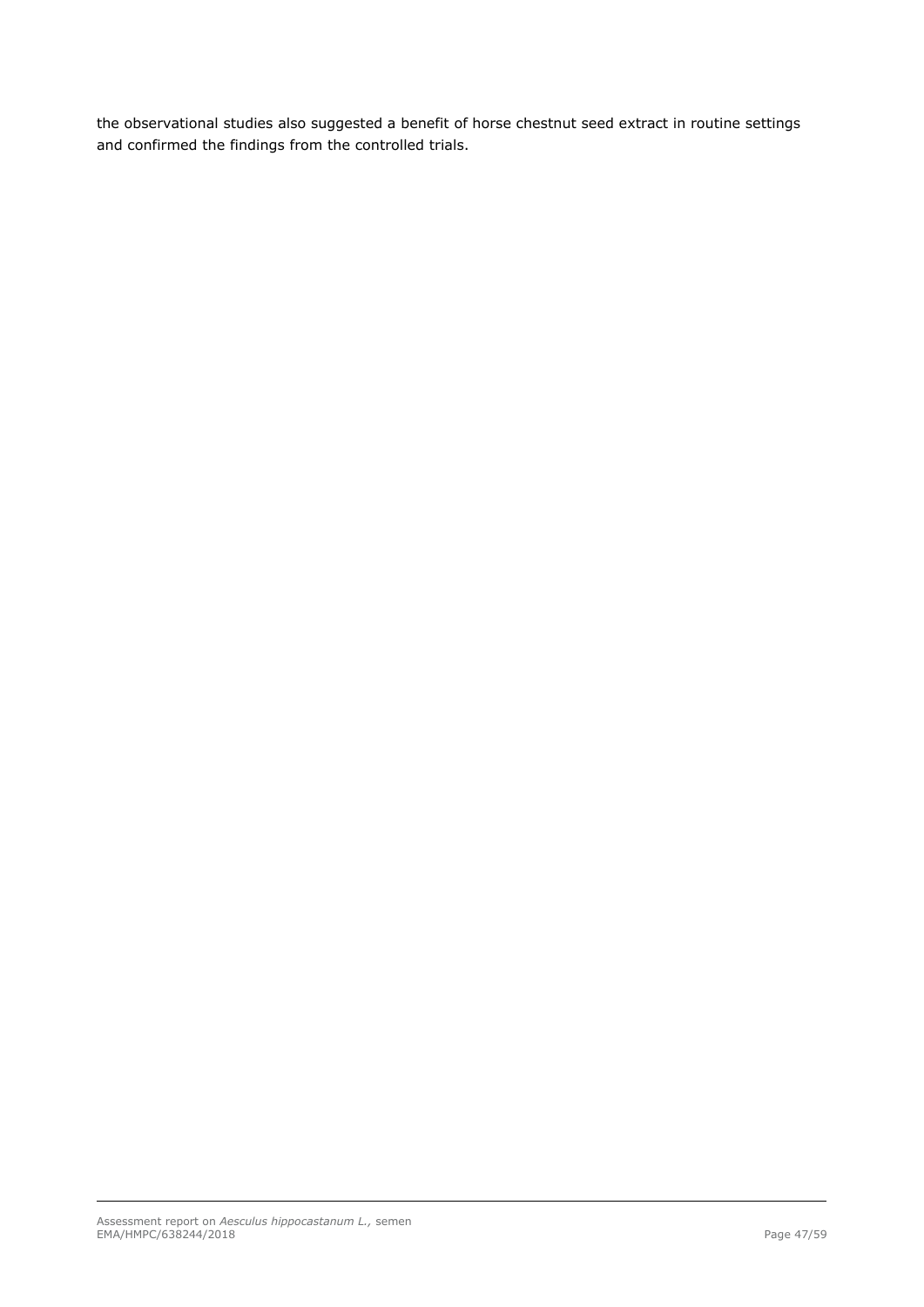| <b>Type of</b><br>study                                                                                                                                                                                                                                            | <b>Study Design</b>                                                                                                                                                                                                                                                                                                                                           | Herbal preparation,<br>pharmaceutical<br>form, dosage                                                                                                                                                                                                                                                                                                                                                                        | <b>Number</b><br>of<br>subjects | Type of<br>subjects                                                                                                                                            | <b>Outcomes</b>                                                                                                                                                                                                                                                                                                                                                                                                                                                                                                                          | <b>Statistical</b><br>analysis                                                                                                                                                                                                                                                                                                                                                                                                                             | <b>Comments</b>                                                                                                                                                  |
|--------------------------------------------------------------------------------------------------------------------------------------------------------------------------------------------------------------------------------------------------------------------|---------------------------------------------------------------------------------------------------------------------------------------------------------------------------------------------------------------------------------------------------------------------------------------------------------------------------------------------------------------|------------------------------------------------------------------------------------------------------------------------------------------------------------------------------------------------------------------------------------------------------------------------------------------------------------------------------------------------------------------------------------------------------------------------------|---------------------------------|----------------------------------------------------------------------------------------------------------------------------------------------------------------|------------------------------------------------------------------------------------------------------------------------------------------------------------------------------------------------------------------------------------------------------------------------------------------------------------------------------------------------------------------------------------------------------------------------------------------------------------------------------------------------------------------------------------------|------------------------------------------------------------------------------------------------------------------------------------------------------------------------------------------------------------------------------------------------------------------------------------------------------------------------------------------------------------------------------------------------------------------------------------------------------------|------------------------------------------------------------------------------------------------------------------------------------------------------------------|
| Cochrane<br>review of the<br>efficacy and<br>safety of oral<br>horse<br>chestnut seed<br>extract<br>(HCSE)<br>versus<br>placebo, or<br>reference<br>therapy, for<br>the treatment<br>of chronic<br>venous<br>insufficiency<br>(CVI)<br>Pittler and<br>Ernst (2012) | Meta-analysis 17<br>studies included<br>10 placebo-<br>controlled, 2<br>compared HCSE<br>against reference<br>treatment with<br>compressing<br>stockings and<br>placebo, 4<br>controlled against<br>reference<br>medication with<br>O-β-hydroxyethyl<br>rutosides and 1<br>controlled against<br>pycnogenol.<br>The duration<br>ranged from 2 to<br>16 weeks. | In all of the studies<br><b>HCSE</b> was<br>administered orally<br>and the extract was<br>standardised on<br>aescin<br>14 studies with 240-<br>290 mg of $a$<br>standardised dry<br>extract (5:1 ethanol<br>50% V/V)<br>corresponding to 50<br>mg of aescin 2 times<br>daily.<br>2 studies with 360-<br>412 mg standardised<br>dry extract (5:1<br>ethanol 50% V/V),<br>corresponding to 75<br>mg of aescin 2 times<br>daily | 1443<br>patients                | Patients with CVI.<br>The majority of<br>the included<br>studies diagnosed<br>the patients<br>according to the<br>classification by<br>Widmer (Widmer<br>1978) | Primary outcomes: The<br>primary outcome<br>measures were CVI-<br>related symptoms (e.g.<br>leg pain, pruritus<br>(itching), oedema<br>(swelling)).<br>Secondary outcomes:<br>Secondary outcomes<br>were, leg volume and<br>leg circumference at<br>ankle and calf.<br>Conclusion: The<br>included placebo-<br>controlled trials<br>suggested an<br>improvement in the CVI<br>related symptoms of<br>leg pain, oedema and<br>pruritus. HCSE appears<br>to be effective and safe<br>as a symptomatic,<br>short-term treatment<br>for CVI. | Data-pooling of<br>continuous data was<br>performed using the<br>weighted mean<br>difference; for<br>dichotomous data<br>the odds ratio was<br>used. Summary<br>estimates of the<br>treatment effect<br>were calculated<br>using a random<br>effects model.<br>The chi-square test<br>was used for the<br>assessment of<br>heterogenicity.<br>Methodological<br>quality was<br>assessed using the<br>Jadad score and the<br>Cochrane risk of<br>bias tool. | Significant<br>beneficial<br>effects of<br><b>HCSE</b> daily<br>oral doses<br>corresponding<br>to 100 mg of<br>aescin for<br>symptomatic<br>treatment of<br>CVI. |

### **Table 5**: Clinical studies on humans, in CVI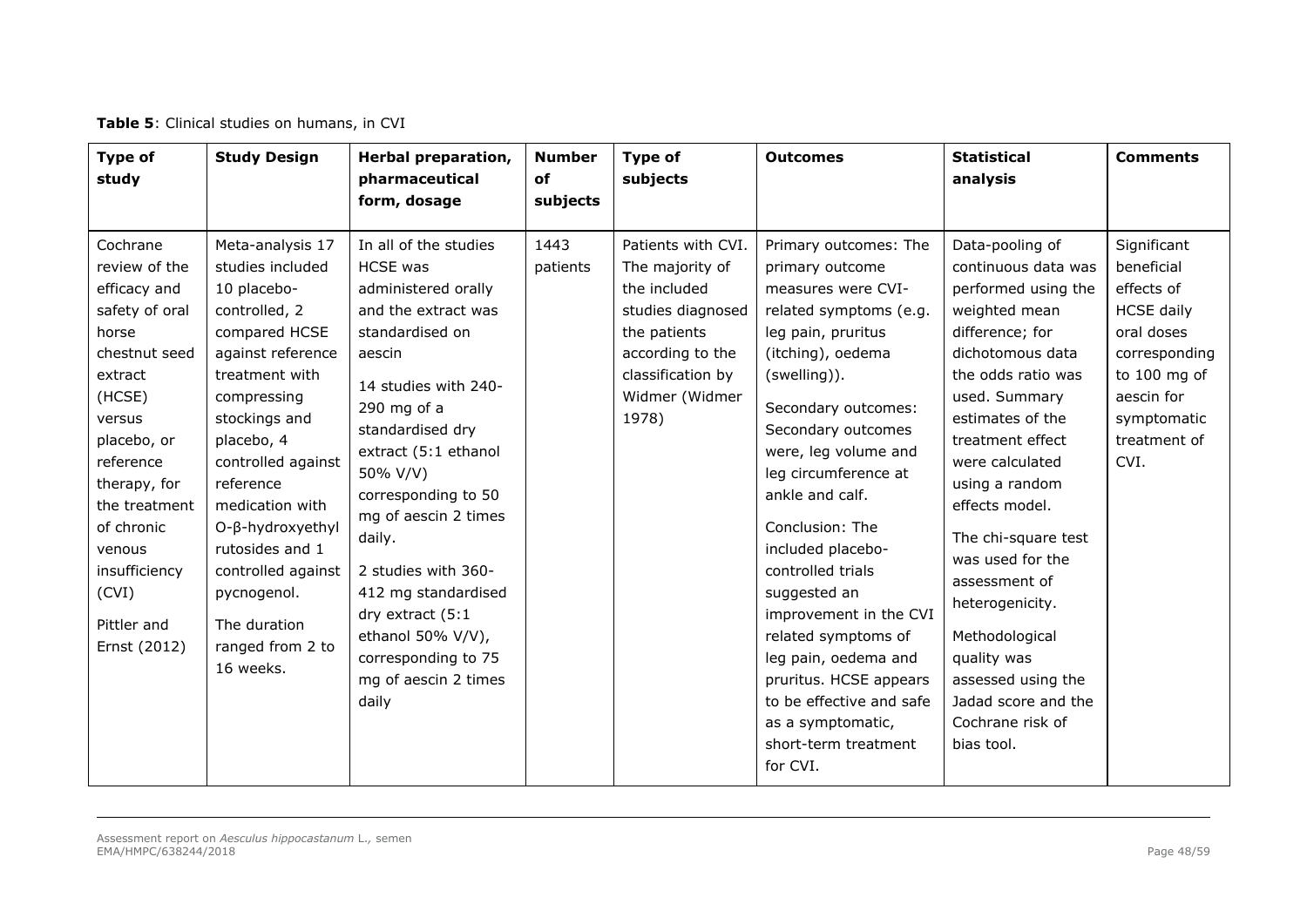# *4.3. Clinical studies in special populations (e.g. elderly and children)*

No information available.

# *4.4. Overall conclusions on clinical pharmacology and efficacy*

An increase in venous tone has been reported for oral horse chestnut seed extract in clinical pharmacology studies, but pure aescin (i.v.) was reported not to have this effect. Furthermore, a decrease in capillary filtration coefficient has been reported for horse chestnut seed extract in human pharmacological studies. Both these effects (which probably are related) appear relevant in connection with chronic venous insufficiency.

A mechanism proposed for this effect, is that horse chestnut seed extract would prevent the action of enzymes which catalyse the breakdown of proteoglycans, constituting part of the capillary walls. It has been proposed that this effect would not be via direct inhibition of the enzymes, but by a protective action on the lysosomal membrane that is the site of enzyme release. However, it appears unlikely that a saponin containing extract would stabilize membranes.

At present, the mechanism of action of horse chestnut seed extract in chronic venous insufficiency cannot be considered clarified, but it seems to involve an influence on the venous tone and capillary filtration rate. The effect does not seem to be due to aescin.

There is no compelling evidence that aescin is the therapeutically active substance in horse chestnut seed extract, so the pharmacokinetic data available are of very limited value.

Some data on the pharmacokinetic parameters of the marker substance aescin have been reported in the literature. The absolute figures of the parameters are not reliable for analytical methodological reasons (Loew *et al*., 2000; Bässler *et al*., 2003). They are thus not suitable for adjusting a dosing regimen of horse chestnut seed extract in clinical practice.

Two meta-analyses, comprising 19 controlled clinical trials and 3 observational studies of a preparation containing a dry extract (5:1, ethanol 50% V/V, standardised to a content of aescin of 50 mg/240-290 mg of extract) of *A. hippocastanum* L., semen, in daily oral doses corresponding to 100 mg of aescin indicate that the extract is effective for symptomatic treatment of chronic venous insufficiency.

Of particular importance is the study by Diehm *et al*., 1996, where horse chestnut seed extract was compared both with placebo and with standard treatment with compression stockings, which showed that the reduction of leg volume after 12 weeks of treatment was equal between horse chestnut seed extract and compression stockings and significantly (p<0.005 and 0.002, respectively) different from placebo. The oedema volume in the leg of a patient with chronic venous insufficiency has been estimated to approximately 220 ml (Diehm *et al*., 1996). The oedema reduction obtained in this study was ca 55 ml (for both horse chestnut seed extract and compression stockings), i.e. an effect size of approximately 25%, which is considered clinically relevant.

The effects on subjective symptoms, such as pain and pruritus have also been found to be significantly reduced by horse chestnut seed extract compared to placebo, although the data are less convincing.

# **5. Clinical Safety/Pharmacovigilance**

# *5.1. Overview of toxicological/safety data from clinical trials in humans*

No new safety concerns have been identified in the updated Cochrane review published in 2012 (Pittler and Ernst, 2012). Fourteen studies in the meta-analysis by Pittler and Ernst, reported on adverse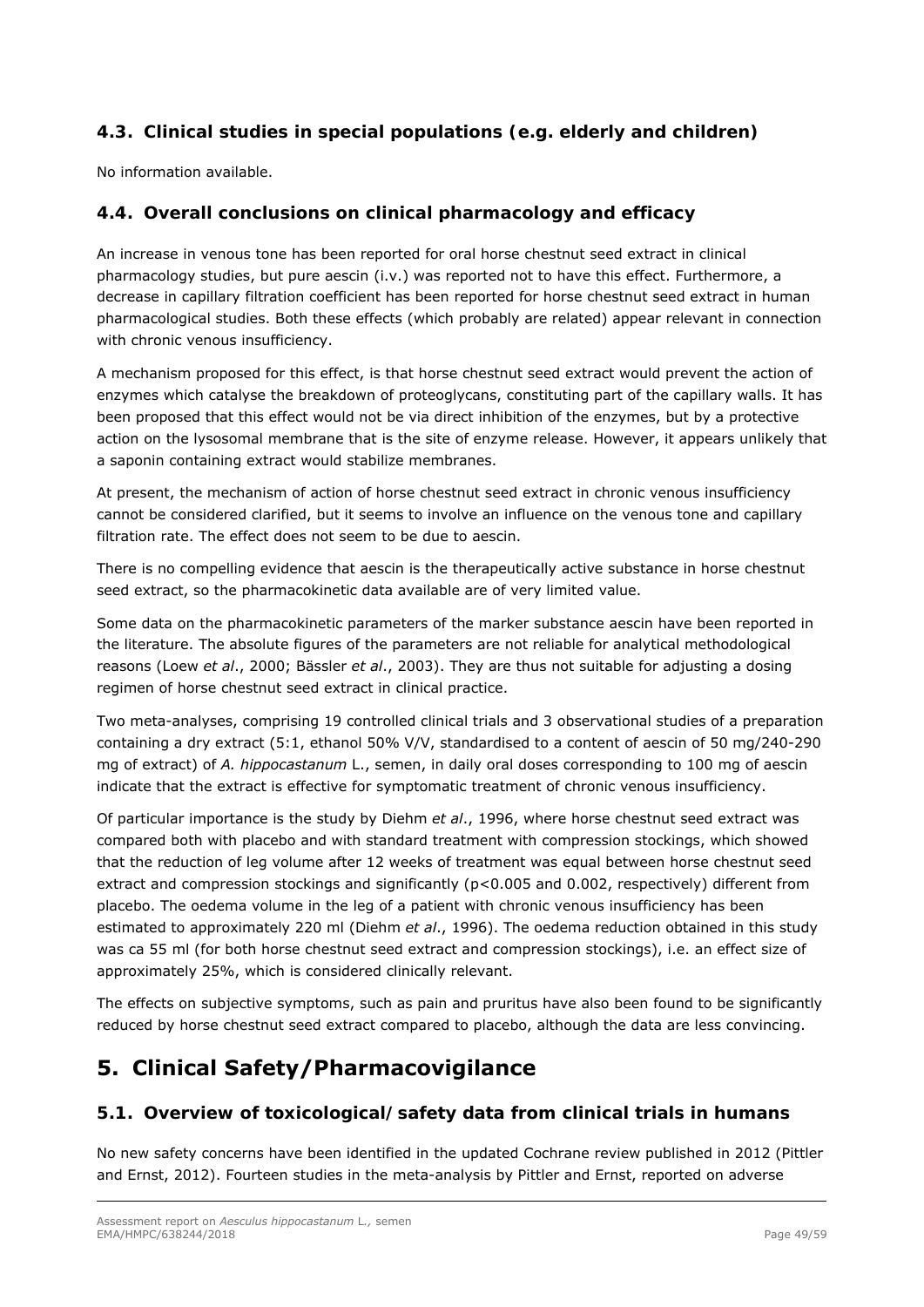events. Four studies (Cloarec, 1992; Diehm *et al*., 1996; Pilz, 1990; Rudofsky *et al*., 1986) reported that there were no treatment-related adverse events in the horse chestnut seed extract group. Gastrointestinal complaints, dizziness, nausea, headache and pruritus were reported as adverse events in six studies (Diehm and Schmidt*,* 2001; Friederich *et al*., 1978; Morales and Barros, 1993; Neiss and Bohm, 1976; Rehn *et al*., 1996; Steiner and Hillemanns, 1990). The frequency ranged from 1 to 36% of treated patients. Four other studies (Diehm *et al*., 1992; Koch, 2002; Lohr *et al*., 1986; Steiner and Hillemanns, 1986) reported good tolerability with horse chestnut seed extract.

The meta-analysis published by Siebert *et al*., 2002, comprised three observational studies with a total of 10725 patients. No severe adverse events were reported. Mild adverse event rates reported in these studies were 2.89% (95% CI, 2.41-3.46%), 0.61% (95% CI, 0.43-0.86%) and 0.85% (95% CI, 0.43- 1.60%) respectively, yielding a sample-size weighted average of 1.51% (95% CI, 1.29-1.76%).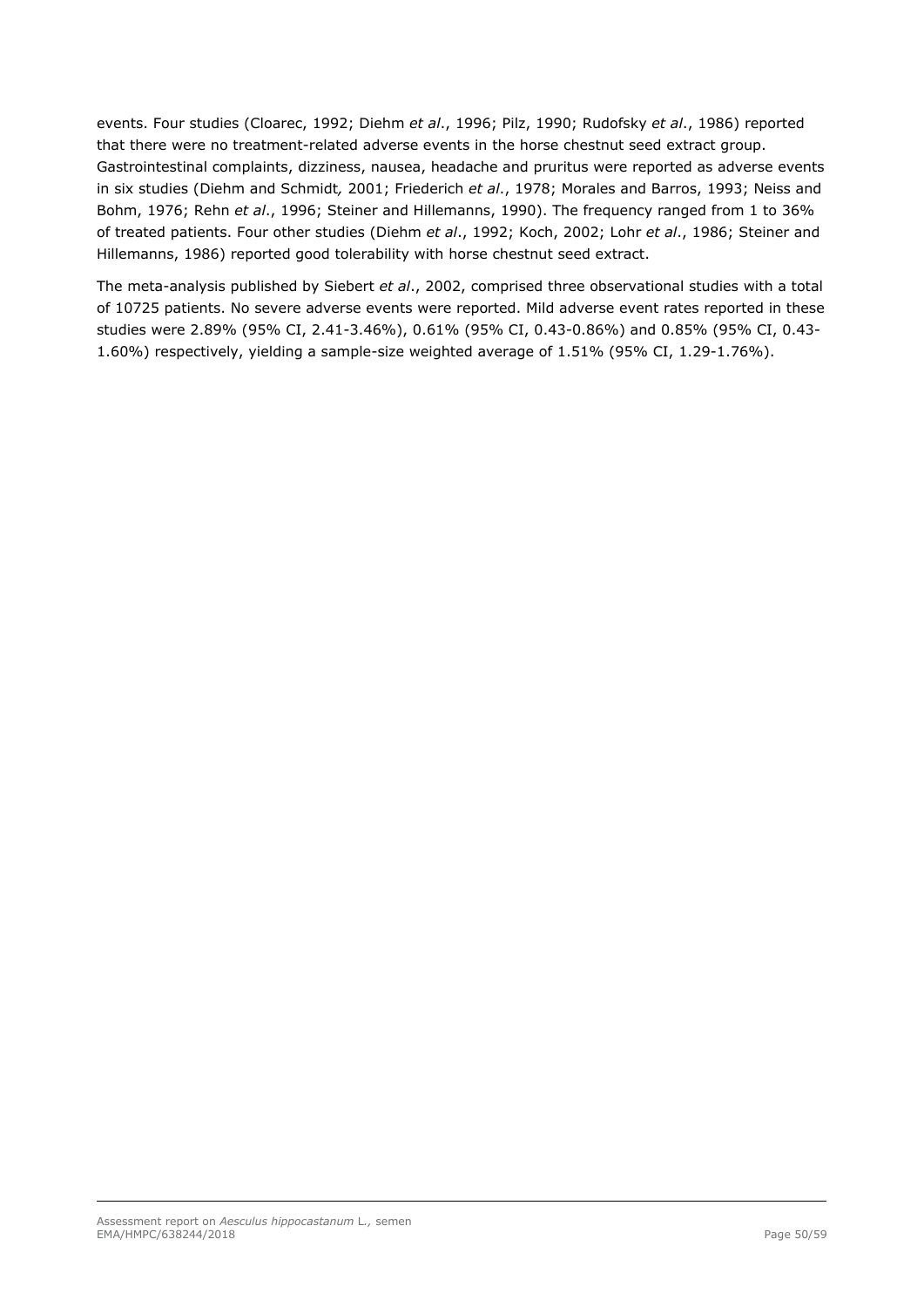| Table 6: Clinical safety data from clinical trials |  |  |  |  |  |  |
|----------------------------------------------------|--|--|--|--|--|--|
|----------------------------------------------------|--|--|--|--|--|--|

| Type of study                                                                                                                                                                                                                                                | <b>Study Design</b>                                                                                                                                                                                                                                                                                                                                                                    | Herbal preparation,<br>pharmaceutical form,<br>dosage                                                                                                                                                                                                                                                                                                                                           | <b>Number of</b><br>subjects | <b>Type of subjects</b>                                                                                                                               | <b>Adverse reactions</b>                                                                                                                                                                                                                                                                                                                                                                                                                                                                                                                                                                                                    | <b>Comments</b>                                                                                                                                                                                                                                                          |
|--------------------------------------------------------------------------------------------------------------------------------------------------------------------------------------------------------------------------------------------------------------|----------------------------------------------------------------------------------------------------------------------------------------------------------------------------------------------------------------------------------------------------------------------------------------------------------------------------------------------------------------------------------------|-------------------------------------------------------------------------------------------------------------------------------------------------------------------------------------------------------------------------------------------------------------------------------------------------------------------------------------------------------------------------------------------------|------------------------------|-------------------------------------------------------------------------------------------------------------------------------------------------------|-----------------------------------------------------------------------------------------------------------------------------------------------------------------------------------------------------------------------------------------------------------------------------------------------------------------------------------------------------------------------------------------------------------------------------------------------------------------------------------------------------------------------------------------------------------------------------------------------------------------------------|--------------------------------------------------------------------------------------------------------------------------------------------------------------------------------------------------------------------------------------------------------------------------|
| Cochrane<br>review of the<br>efficacy and<br>safety of oral<br>horse chestnut<br>seed extract<br>(HCSE) versus<br>placebo, or<br>reference<br>therapy, for<br>the treatment<br>of chronic<br>venous<br>insufficiency<br>(CVI)<br>Pittler and<br>Ernst (2012) | Meta-analysis<br>17 studies<br>included 10<br>placebo-<br>controlled, 2<br>compared HCSE<br>against<br>reference<br>treatment with<br>compressing<br>stockings and<br>placebo, 4<br>controlled<br>against<br>reference<br>medication with<br>$O - \beta -$<br>hydroxyethyl<br>rutosides and 1<br>controlled<br>against<br>pycnogenol.<br>The duration<br>ranged from 2<br>to 16 weeks. | In all of the studies HCSE<br>was administered orally<br>and the extract was<br>standardised on aescin<br>14 studies with 240-290<br>mg of a standardised dry<br>extract (5:1. ethanol 50 %<br>V/V) corresponding to 50<br>mg of aescin 2 times daily.<br>2 studies with 360-412 mg<br>standardised dry extract<br>(5:1. ethanol 50% V/V),<br>corresponding to 75 mg of<br>aescin 2 times daily | 1443<br>patients             | Patients with CVI. The<br>majority of the included<br>studies diagnosed the<br>patients according to<br>the classification by<br>Widmer (Widmer 1978) | Out of 17 studies, 14<br>reported on adverse<br>events. 4 studies<br>(Cloarec 1992; Diehm<br>et al.1996; Pilz 1990;<br>Rudofsky et al. 1986)<br>reported that there<br>were no treatment-<br>related adverse events<br>in the HCSE group.<br>Gastrointestinal<br>complaints, dizziness,<br>nausea, headache and<br>pruritus were reported<br>as adverse events in 6<br>studies (Diehm and<br>Schmidt 2001;<br>Friederich et al. 1978;<br>Morales and Barros<br>1993; Neiss and Bohm<br>1976; Rehn et al.<br>1996; Steiner and<br>Hillemanns1990a). The<br>frequency ranged from<br>1 to 36% of treated<br>patients. 4 other | Gastrointestinal<br>complaints, vertigo,<br>itching, headache and<br>allergic reactions are<br>listed in section 4.8 of<br>the WEU monograph<br>(oral use). The<br>reported adverse<br>events in this meta-<br>analysis are<br>considered as listed in<br>the monograph. |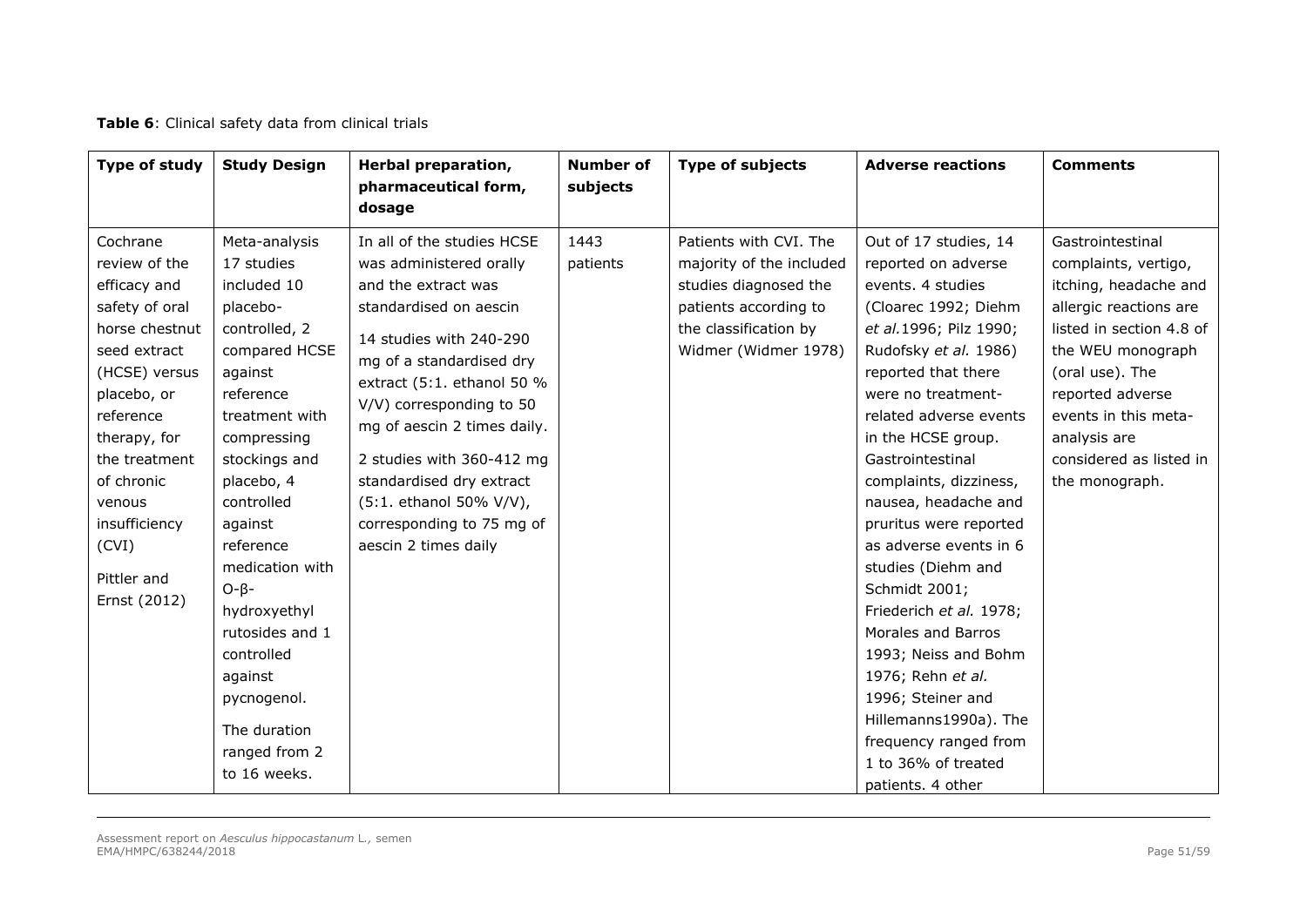| Type of study                                                                                                                       | <b>Study Design</b>                                                                                                                                                                                                        | Herbal preparation,<br>pharmaceutical form,<br>dosage                                    | <b>Number of</b><br>subjects | <b>Type of subjects</b> | <b>Adverse reactions</b>                                                                                                                                                                                                                                                              | <b>Comments</b>                                                                                                                                                                                                                                                                |
|-------------------------------------------------------------------------------------------------------------------------------------|----------------------------------------------------------------------------------------------------------------------------------------------------------------------------------------------------------------------------|------------------------------------------------------------------------------------------|------------------------------|-------------------------|---------------------------------------------------------------------------------------------------------------------------------------------------------------------------------------------------------------------------------------------------------------------------------------|--------------------------------------------------------------------------------------------------------------------------------------------------------------------------------------------------------------------------------------------------------------------------------|
|                                                                                                                                     |                                                                                                                                                                                                                            |                                                                                          |                              |                         | studies (Diehm et al.<br>1992; Koch 2002; Lohr<br>et al. 1986; Steiner and<br>Hillemanns 1986)<br>reported good<br>tolerability with HCSE.                                                                                                                                            |                                                                                                                                                                                                                                                                                |
| Meta-analysis<br>on effect of<br>HCSE in the<br>treatment of<br>chronic venous<br>insufficiency<br>(CVI)<br>Siebert et al.,<br>2002 | Meta-analysis<br>16 studies<br>included<br>13 controlled<br>and 3<br>observational<br>studies<br>The duration<br>ranged from 3-<br>12 weeks for the<br>RCTs and 4<br>weeks-6 months<br>for the<br>observational<br>studies | Horse chestnut seed<br>extracts, no further details<br>included in the meta-<br>analysis | 10725                        | Patients with CVI       | No severe adverse<br>events were reported.<br>Mild and transient<br>adverse events<br>reported were<br>gastrointestinal<br>disorders such as<br>constipation, diarrhoea,<br>vomiting, and nausea.<br>Headache, dizziness,<br>flushing, fatigue, and<br>itching were also<br>reported. | Gastrointestinal<br>complaints, vertigo,<br>itching, headache and<br>allergic reactions are<br>listed in section 4.8 of<br>the WEU monograph<br>(oral use). There are<br>no new safety issues<br>identified to add any<br>adverse event in<br>section 4.8 of the<br>monograph. |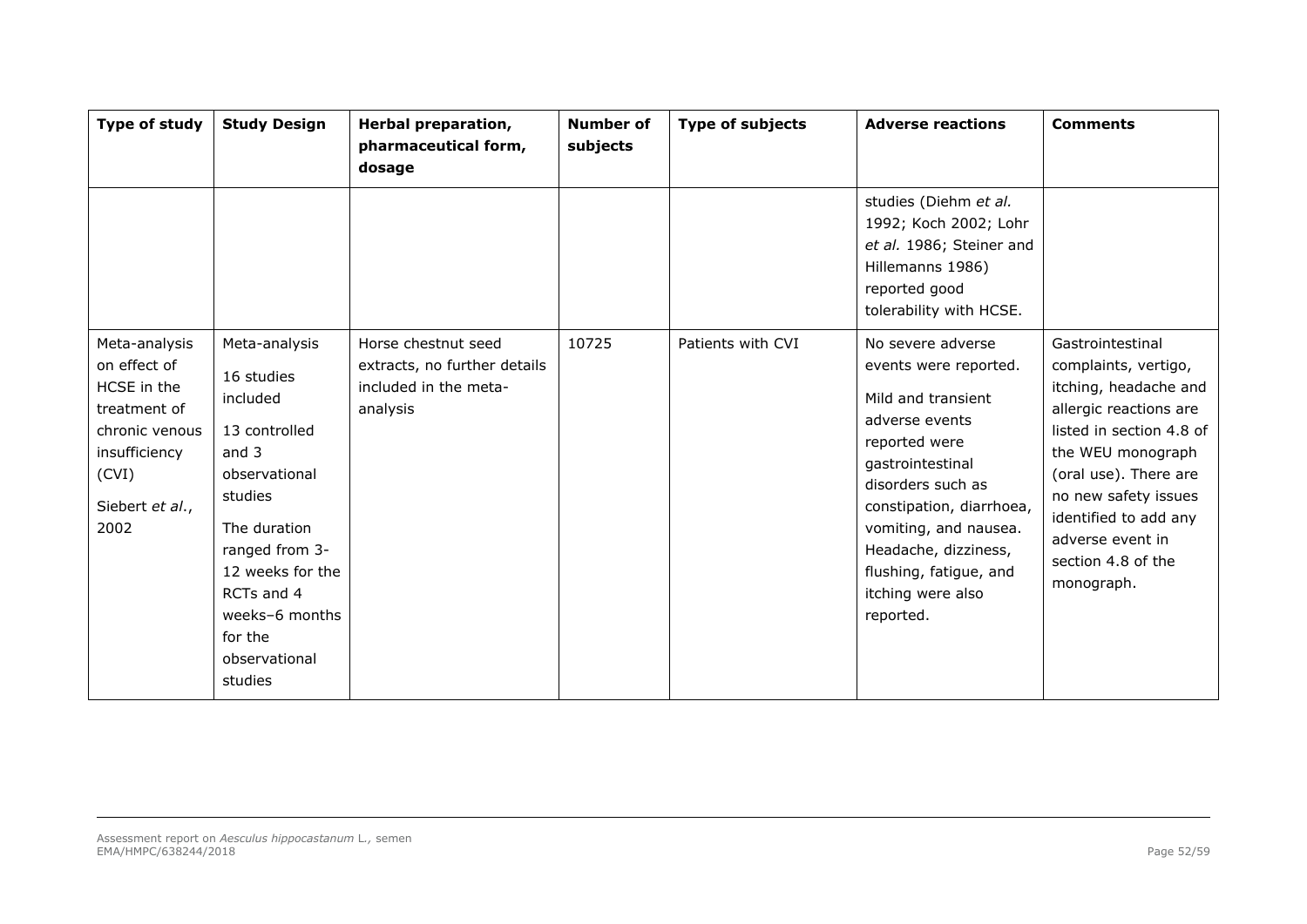# *5.2. Patient exposure*

## *Oral use:*

The controlled studies evaluated in the meta-analysis published by Pittler and Ernst (2012) comprised 1443 patients. The open studies, evaluated by Siebert *et al*., (2002) comprised 10725 patients.

According to Hitzenberger (1989) a specific commercial preparation (a preparation consisting of a dry extract DER 5:1 extraction solvent ethanol 50% V/V corresponding to 50 mg of aescin) was used in 895 362 500 single doses (=447 681 250 daily doses) between 1968 and 1988.

### *Cutaneous use:*

Aside from market presence and data from studies, there are no concrete data concerning patient exposure. There is no restriction of use in cosmetics for *A. hippocastaum* L., seed extract according to CosIng (the European Commission database for information on cosmetic substances and ingredients).

# *5.3. Adverse events, serious adverse events and deaths*

A serious safety issue was raised more than 25 years ago, i.e. the risk of acute renal failure, when patients, who had undergone cardiac surgery, were given high doses of horse chestnut seed extract i.v. for post-operative oedema. This led to three clinical trials to assess the effects of aescin on renal function. The total number of subjects studied was 83, comprising 18 healthy volunteers. Ten were administered 10 mg aescin i.v. daily for 3 days, eight were given 20 mg aescin i.v. for 6 days; 40 inpatients (38 adults and two children aged 4 and 8 years) with intact renal function, given aescin (10 mg i.v. twice a day for 6 days-the highest recommended therapeutic dose-except in the two children, who received 0.2 mg/kg daily) for the treatment of post-operative oedema after reconstructive surgery of the hand and extremities following trauma; 12 patients with cerebral oedema and normal renal function, who were given a massive i.v. dose on the day of surgery  $(49.2 \pm 19.3 \text{ mg})$  and  $15.4+9.4 \text{ mg}$ daily for the following 10 days; 13 patients with impaired renal function due to glomerulonephritis or pyelonephritis, who were given 20-25 mg i.v. daily for 6 days. In all studies renal function was monitored daily resorting to the usual tests of renal function: BUN, serum creatinine, creatinine clearance, urine analysis. In a selected number of cases para-aminohippurate and labelled EDTA clearance were also measured. No signs of development of renal impairment in the patients with normal renal function or of worsening of renal function in the patients with renal impairment were recorded. All of these studies were carried out with whole horse chestnut seed extract (no further information on the herbal preparation available in the reference) (Sirtori, 2001).

### *Assessor's comment:*

*No undesirable effects on the renal function were observed in this safety study.* 

Snow *et al*., 2012, report that a 46-years old female patient taking horse chestnut seed extract (DER and extraction solvent not specified) for venous insufficiency developed bleeding from a 5 cm angiomyolipoma (AML) (diagnosed since 15 years). Routine blood investigations showed an INR of 2.5*.*  The authors state that there is a potentially life-threatening association between horse chestnut seed extract-containing products and renal AML, highlighting the risk associated with horse chestnut seed extract induced anticoagulation.

### *Assessor's comment:*

*In the report by* S*now et al., 2012, the details about the herbal preparation, dosage, duration of intake and de-challenge/re-challenge are poor.*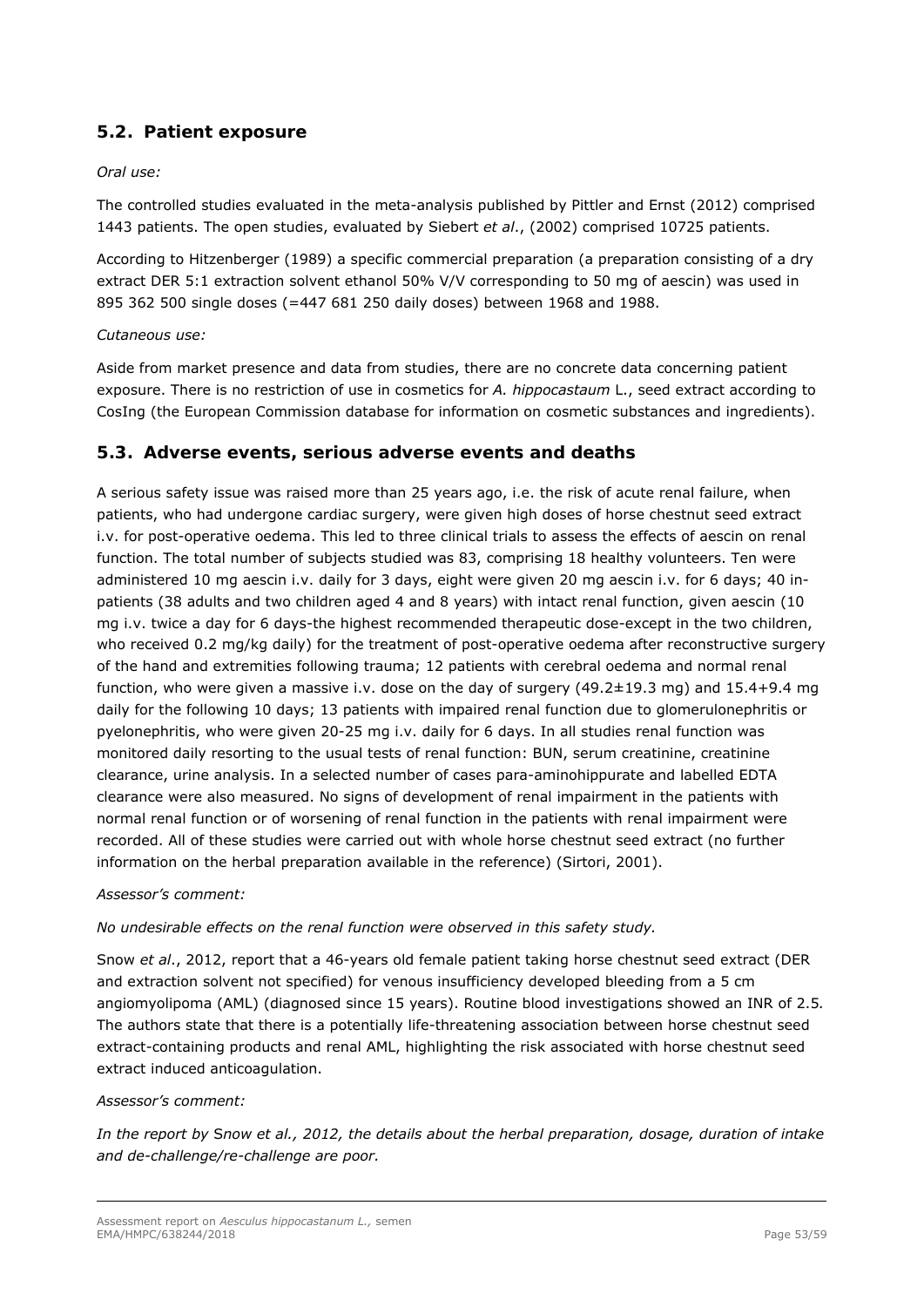Renaudin *et al*., 2013 analysed 333 cases recorded by the Allergy Vigilance Network from 2002 to 2010. The following information on horse chestnut extract (DER and extraction solvent not specified) was listed in a table for drug implicated in severe drug anaphylaxis: 1 report, skin test negative, *in vitro* LHRT (leucocyte histamine release test) positive.

### *Assessor's comment:*

*There are no details in the report about the herbal preparation, dosage, duration of intake and dechallenge/re-challenge. Hypersensitivity is included as a contraindication in section 4.3 and listed as an undesirable effect in section 4.8 of the current version of the monograph.* 

Hartleb and Gutkowski, 2015 reported an unexpected liver cirrhosis in a 33-year-old female patient with long-term use of horse chestnut seed extract. The authors reported portal hypertension with esophaegal varices (I/II degree), no ascites and histologically proven liver cirrhosis. The patient had no history of liver disease and had taken horse chestnut seed extract for 5 years (2-times daily 167 mg of a specific commercial dry extract) for telangiectasia on the left calf. No other drugs were used and the patient did not drink excessive amounts of alcohol. Differential diagnosis was ruled out and there was a positive dechallenge. The authors refer to one more case report by Takegoshi *et al*., 1986 on hepatic injury, after using a specific commercial product containing an extract of *A. hippocastanum* L. In this case report, a 37-year-old man was admitted for treatment of a pathological fracture of the left brachial bone. 17 days later (60 days after injection), the patient had pruritus and jaundice and a liver function test showed mild abnormality. Laboratory results revealed moderate elevation of total bilirubin, ALP, gamma-GTP and mild eosinophilia. CT studies and ERC showed no signs of extrahepatic obstructive jaundice. The lymphocyte stimulation test was positive. The liver biopsy demonstrated marked cholestasis with zonal necrosis in the centrilobular areas but showed little or no changes in the portal tracts.

#### *Assessor's comment:*

*Only these two case reports on liver toxicity have been found in the literature. In the old case report from Japan, the product was injected. There is no information from MS(s) that pharmacovigilance actions have been taken against products in EU.* 

Zaj *et al*., 2014, has published a case report of a 15-year-old woman who was admitted to the hospital because of symptoms including vomiting, dyspnoea, burning in the nose and throat, and syncope, after intranasal snuff of powdered horse chestnut seeds. Laboratory tests showed no abnormalities. After 2 days of hospitalization the female was discharged home with subjective and objective improvement. The preparation and use of snuff is related to the tradition of the kashubian region. The authors conclude that intoxication by powdered seeds of horse chestnut used nasally as snuff may lead to sudden and self-limiting clinical symptoms.

### *Assessor's comment:*

## *The undesirable effects observed after the nasal use of powdered horse chestnut seeds are not considered relevant for the monograph.*

A 32-year-old male patient who had consumed 3 boxes of horse chestnut (*A. hippocastanum* L.) paste over the previous 1.5 months was referred to a cardiology outpatient clinic with a complaint of dyspnoea (Edem *et al*., 2016). The chest x-ray examination revealed an enlarged cardiac shadow and bilateral pleural effusion. On transthoracic echocardiographic examination, his ejection fraction was found to be 55% with circumferentially extended pericardial effusion that reached 3.9 cm at its maximal thickness. During follow-up, the patient developed signs of jugular venous distention and hepatic congestion, and signs of cardiac tamponade were also found in his transthoracic echocardiogram. Direct examination of the pleural fluid revealed a large number of polymorphonuclear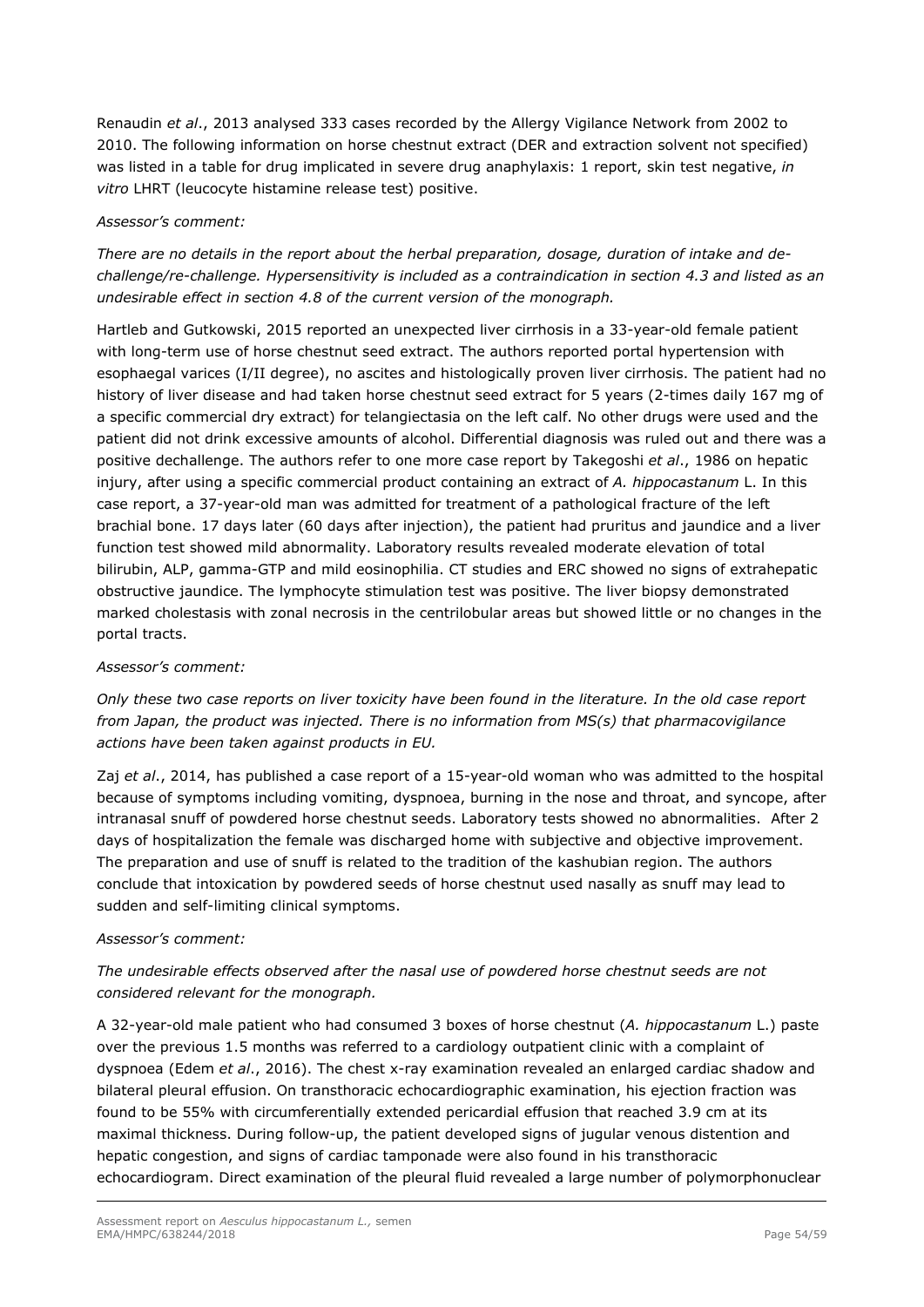leukocytes but no bacteria. The pericardial and pleural biopsies, the cell counts and the immunohistochemical assays did not demonstrate any findings that suggested malignancy. Results of testing for rheumatologic and autoimmune disease markers were negative in the blood samples. Based on all these findings, consumption of horse chestnut paste was considered to have been the cause in this case of pericarditis (Edem *et al*., 2016).

### *Assessor's comment:*

*The authors state that there are many well-known causes of pericardial effusion, such as cancer metastasis, bacterial or viral pericarditis, and uremic pericarditis, but that no reports exist in the literature demonstrating a pericardial effusion that led to cardiac tamponade following consumption of an herbal preparation. Also, the preparation is described as 'un-purified, traditionally acquired horse chestnut paste', no further information is available. Thus, this report does not trigger any safety concerns for the well-established use monograph on ethanolic extracts of horse chestnut seed.* 

In a study by Iannitti *et al*., 2013, the efficacy and safety of a new betamethasone valerate medicated plaster to manage facial swelling, oedema, inflammation, ecchymosis, and hematoma, when applied immediately after a facial rejuvenation procedure were investigated. The control group (20 patients) were treated with an aescin 10% cream, which was applied immediately after the procedure, in the evening, and the morning after. Among the 20 patients that received aescin 10% cream, seven reported no swelling, oedema, or inflammation, five reported minimal oedema and inflammation, four patients showed slight swelling, three had moderate swelling and inflammation, and a patient reported a severe degree of inflammation.

### *Assessor's comment:*

*No new safety issues were identified in the study.* 

In addition to literature reports, a screening for adverse reactions in the EudraVigilance database was conducted in August 2018, using the eRMR tool for *Aesculus hippocastanum*.

### *Assessor's comment:*

*No new safety issues for the oral or cutaneous use of horse chestnut seed preparations in the monograph were identified from screening the EudraVigilance database.* 

## *5.4. Laboratory findings*

No data available.

## *5.5. Safety in special populations and situations*

No information available.

# **5.5.1. Use in children and adolescents**

The well-established use indication "for treatment of chronic venous insufficiency, which is characterised by swollen legs, varicose veins, a feeling of heaviness, pain, tiredness, itching, tension and cramps in the calves" and the traditional use indication "to relieve symptoms of discomfort and heaviness of legs related to minor venous circulatory disturbances", are not intended for children. Although, chronic venous insufficiency is no longer considered a disorder related to age as the first symptoms can develop between the ages of 15 and 25 years (Pitsch, 2012), the use is not recommended in adolescents under 18 years of age due to a lack of data on safety and efficacy. The traditional use indication "to relieve symptoms of discomfort and heaviness of legs related to minor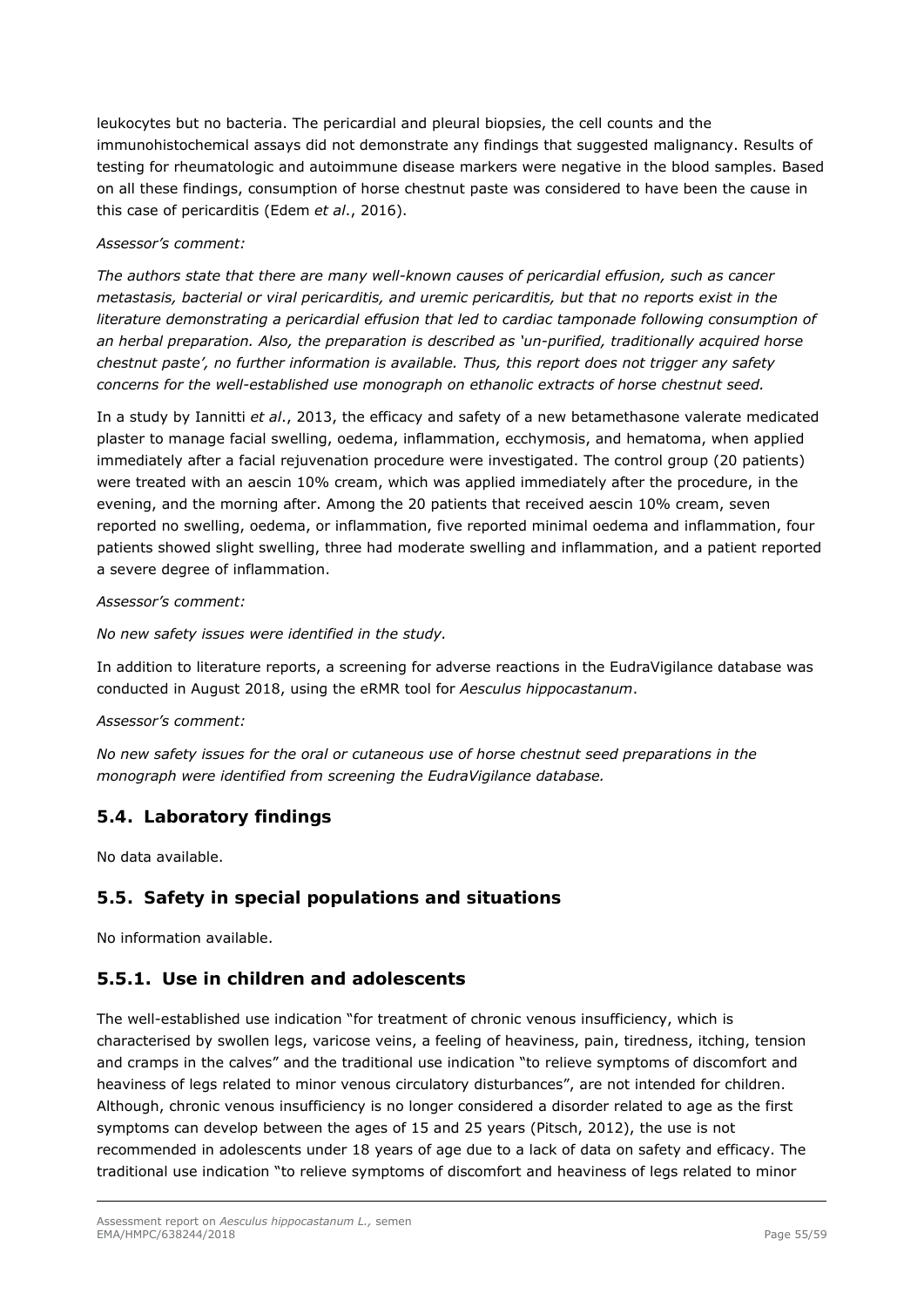venous circulatory disturbances" is not recommended in adolescents under 18 years of age because of concerns requiring medical advice.

In the absence of sufficient safety data, the use in children below 12 years of age is not recommended for the traditional use indication "relief of signs of bruises, such as local oedema and haematoma" (see section "special warnings and precautions for use" in the monograph).

# **5.5.2. Contraindications**

Hypersensitivity to the herbal preparations is included as a contraindication in the well-established use and traditional use monograph.

# **5.5.3. Special Warnings and precautions for use**

The following general warning is included for all indications in the well-established use and traditional use monographs:

"If symptoms worsen or signs of skin infections occur during the use of the medicinal product, a doctor or a qualified health care practitioner should be consulted."

The following warning is included in the well-established use monograph and for the indication "to relieve symptoms of discomfort and heaviness of legs related to minor venous circulatory disturbances" in the traditional use monograph:

"If there is inflammation of the skin, thrombophlebitis or subcutaneous induration, severe pain, ulcers, sudden swelling of one or both legs, cardiac or renal insufficiency, a doctor should be consulted."

The following warning is included for the cutaneous use in the traditional use monographs:

"The product should not be used on broken skin, around the eyes or on mucous membranes."

# **5.5.4. Drug interactions and other forms of interaction**

It has been stated that aescin could increase the effect of anti-coagulants (Blaschek *et al.*, 1992), but no confirmed case reports have been found in the literature or been identified through the spontaneous reporting system.

## **5.5.5. Fertility, pregnancy and lactation**

Pregnant women participated in one clinical trial (Steiner and Hillemanns 1990). No adverse events were reported. However, the data is not sufficient to recommend the use of any horse chestnut seed preparation during pregnancy and lactation.

No fertility data available.

## **5.5.6. Overdose**

No information available.

# **5.5.7. Effects on ability to drive or operate machinery or impairment of mental ability**

No studies on the effect on the ability to drive and use machines have been performed.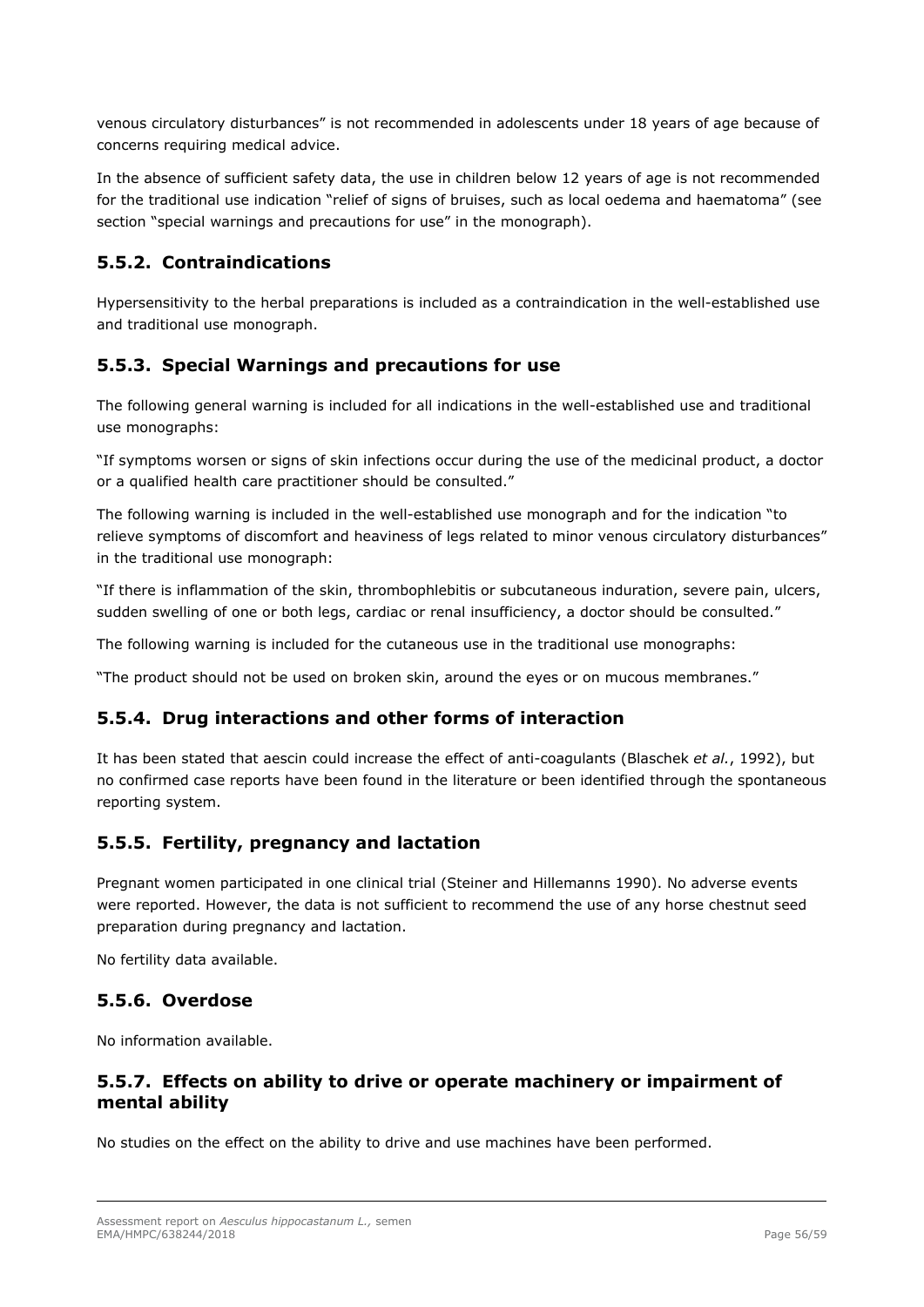# **5.5.8. Safety in other special situations**

No information available.

# *5.6. Overall conclusions on clinical safety*

### *Well-established use monograph:*

As the bioavailability of orally administered aescin is only about 1.5% of the given dose (see 4.1.2.), there are no safety concerns in this aspect when horse chestnut seed extract is given orally in the normal dose.

Only mild adverse events were reported in the 17 clinical trials evaluated in a meta-analysis. Also, in open clinical trials with over 10,000 participants only a small number of mild adverse events were reported.

For oral use, gastrointestinal complaints, vertigo, itching, headache and allergic reactions are listed undesirable effects in section 4.8 of the monograph. The frequencies of the undesirable effects are not known.

No concerns that standardised dry extracts of horse chestnut seed used orally for treatment of chronic venous insufficiency, which is characterised by swollen legs, varicose veins, a feeling of heaviness, pain, tiredness, itching, tension and cramps in the calves, are harmful under normal conditions of use have been identified. Long-term use is possible in consultation with a doctor.

### *Traditional use monograph:*

For oral use, gastrointestinal complaints, vertigo, itching, headache and allergic reactions are listed undesirable effects in section 4.8 of the monograph. The frequencies of the undesirable effects are not known.

For cutaneous use, hypersensitivity reactions of the skin (itching and erythema) are listed undesirable effects in section 4.8 of the monograph. The frequencies of the undesirable effects are not known.

Long-standing medicinal use and experience of horse chestnut seed preparations for oral and cutaneous use to relieve symptoms of discomfort and heaviness of legs related to minor venous circulatory disturbances or for cutaneous use to relief of signs of bruises, such as local oedema and haematoma, have been documented within the EU. During this time, no concerns that horse chestnut seed preparations are harmful under normal conditions of use have been identified.

# **6. Overall conclusions (benefit-risk assessment)**

#### *Well-established use monograph:*

In the first version of the monograph, the dry extract of horse chestnut seed (40-60% ethanol) was defined to contain 16-28% of glycosides of triterpenes, expressed as anhydrous aescin. In 2017 the Ph. Eur. monographs on Horse-chestnut dry extract, standardised, were updated and defined as a dry extract (produced by using a hydroalcoholic solvent equivalent in strength to ethanol 40-80% V/V), standardised to contain 6.5-10% triterpene glycosides calculated as protoaescigenin. The new definition of the Horse-chestnut dry extract in the Ph. Eur. has been carefully analysed by the EDQM to reflect the extracts in authorised medicinal products on the EU market. The new analytical method in the Ph. Eur. monograph does not change the actual quality of the extract. Thus, the herbal preparation in the EU herbal monograph on horse chestnut seed has been updated accordingly.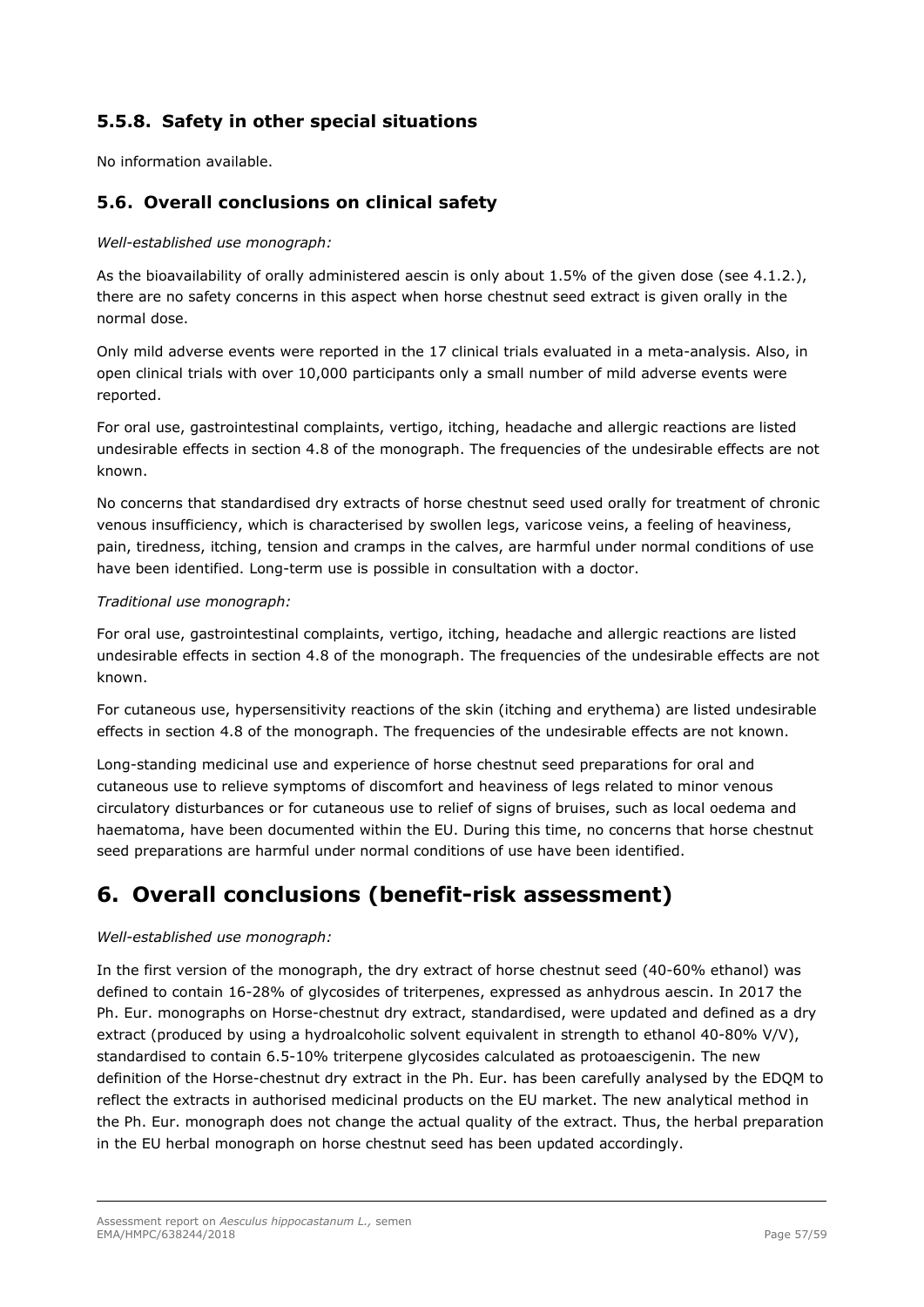The data in support of aescin as responsible for the therapeutic effect of dry extract of horse chestnut seed is very weak, but the extracts used in most clinical trials appear to be produced as extracts standardised on aescin. It can thus be debated whether dry extract of horse chestnut seed should be classified as a standardised or a quantified extract in the sense of Ph. Eur. In the final discussion for the first version of the monograph, the notation "standardised extract" was considered most appropriate. A consequence of classifying dry extract of horse chestnut seed as a standardised extract, is that it is reasonable to widen the span of ethanol content of the extraction solvent as long as the dose of the HCSE corresponds to 21 mg protoaescigenin 2 times daily.

The clinical efficacy and safety of the dry ethanolic extracts of horse chestnut seed in a daily oral dose corresponding to 100 mg triterpene glycosides calculated as aescin (42 mg triterpene glycosides calculated as protoaescigenin), are well documented. The extracts have been used in Europe for treatment of chronic venous insufficiency since 1968. The exact mechanism of action of dry ethanolic extracts of horse chestnut seed for treatment of chronic venous insufficiency, which is characterised by swollen legs, varicose veins, a feeling of heaviness, pain, tiredness, itching, tension and cramps in the calves is not known, but preclinical and clinical pharmacological studies indicate that an effect on venous tone and capillary filtration rate is involved.

Based on a systematic review (meta-analysis) of 17 clinical trials, it can be concluded that horse chestnut seed extract significantly reduces symptoms of chronic venous insufficiency, such as oedema, pain and itching compared to placebo.

The requirements for well-established use according to Article 10a of Directive 2001/83/EC are considered fulfilled for the treatment of chronic venous insufficiency, which is characterised by swollen legs, varicose veins, a feeling of heaviness, pain, tiredness, itching, tension and cramps in the calves.

As there is limited information on reproductive and developmental toxicity, the use during pregnancy and lactation cannot be recommended

Adequate tests on reproductive toxicity, genotoxicity and carcinogenicity have not been performed.

Due to the uncertainty of the analytical data available for the pharmacokinetics of aescin, precise figures of the pharmacokinetic parameters should not be given in the monograph. However, the data seem to allow the conclusion that there is virtually no difference in bioavailability of aescin between retarded and non-retarded preparations. This conclusion, in combination with the view that the extracts is standardised on aescin (protoaescigenin), led to an agreement to include horse chestnut seed extracts in pharmaceutical forms both for immediate and modified release in the monograph.

#### Proposed ATC-code: C05CX03

### *Traditional use monograph:*

According to the market overview and literature, horse chestnut seed preparations for oral and cutaneous use fulfils the criteria of medicinal use throughout a period of at least 30 years, including at least 15 years within the EU/EEA, i.e. traditional medicinal use according to Directive 2004/24/EC for the following herbal preparations and indications:

#### Indication 1)

Traditional herbal medicinal product to relieve symptoms of discomfort and heaviness of legs related to minor venous circulatory disturbances. The product is a traditional herbal medicinal product for use in specified indications exclusively based upon long-standing use.

#### Cutaneous use: